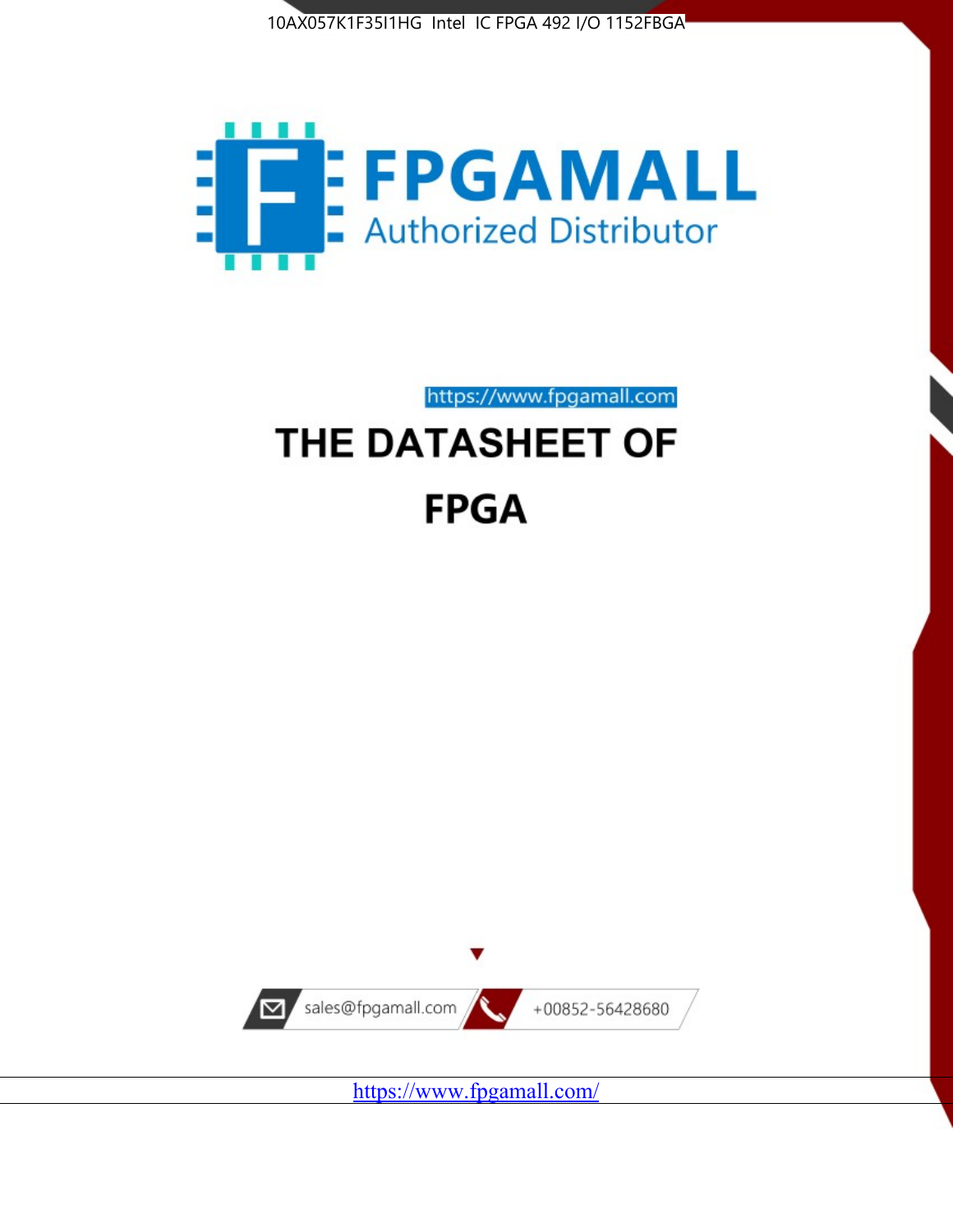

# **Intel® Arria® 10 Device Overview**



**A10-OVERVIEW | 2018.12.06** Latest document on the web: **[PDF](https://www.intel.com/content/dam/www/programmable/us/en/pdfs/literature/hb/arria-10/a10_overview.pdf)** | **[HTML](https://www.intel.com/content/www/us/en/programmable/documentation/sam1403480274650.html)**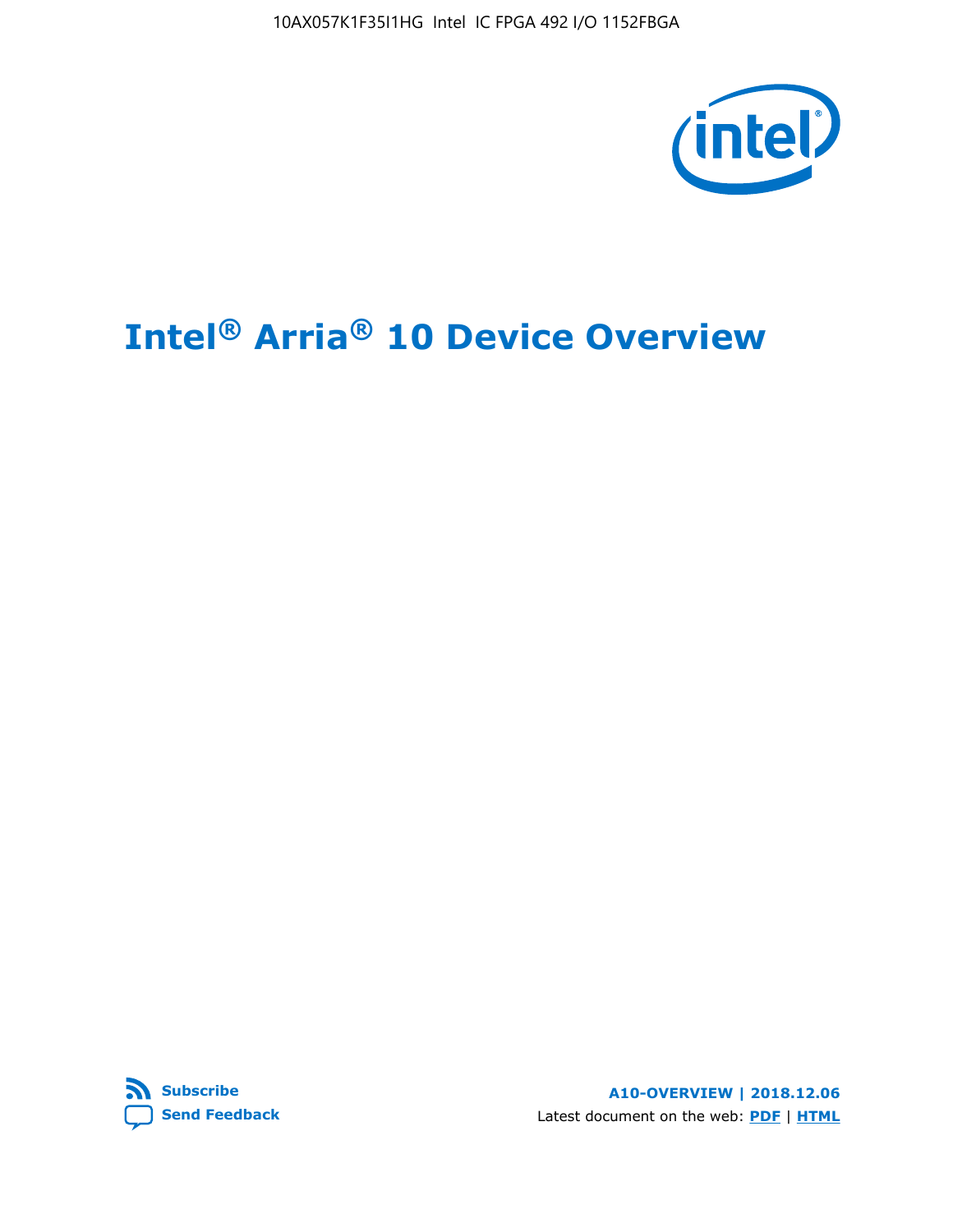

**Contents** 

# **Contents**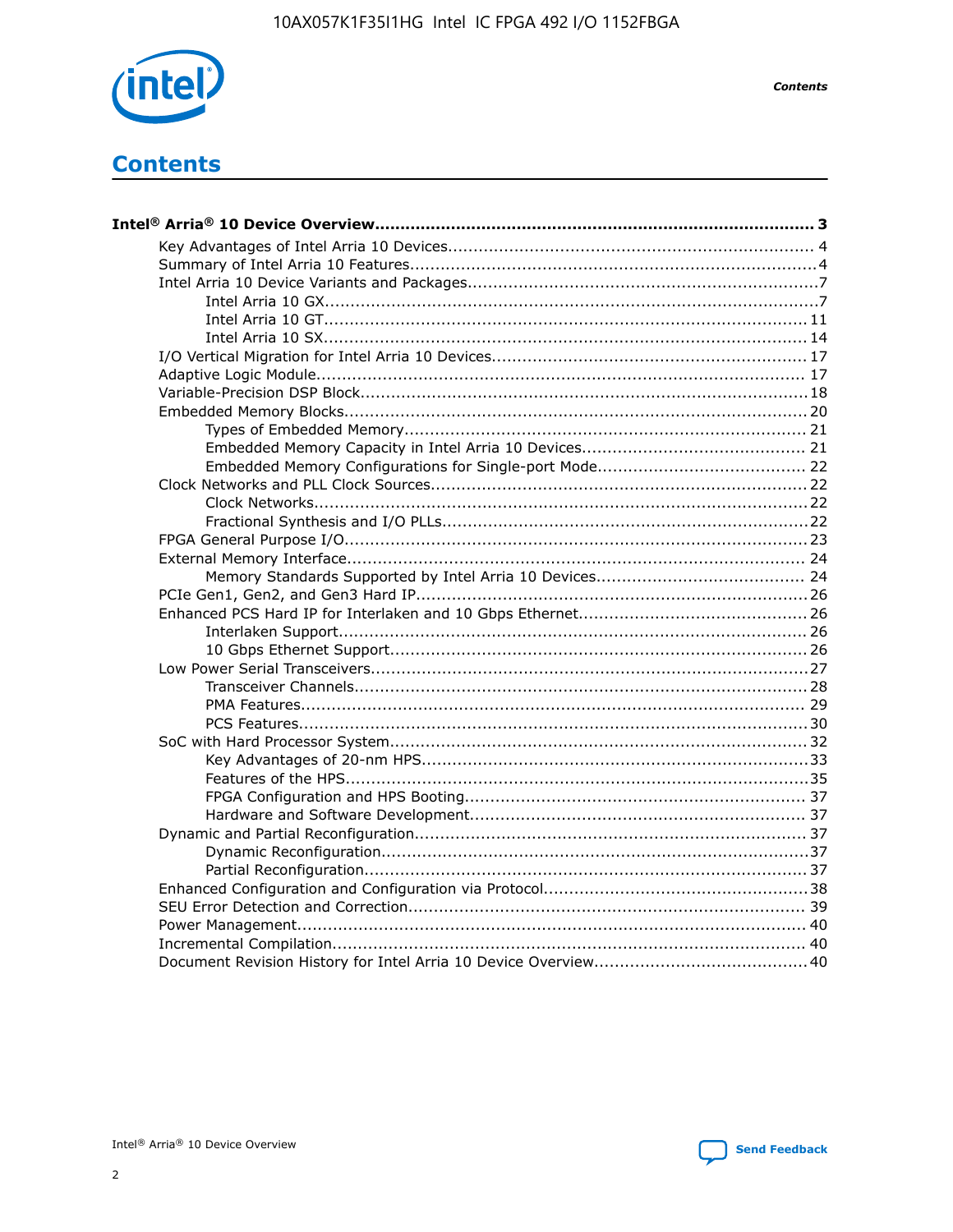**A10-OVERVIEW | 2018.12.06**

**[Send Feedback](mailto:FPGAtechdocfeedback@intel.com?subject=Feedback%20on%20Intel%20Arria%2010%20Device%20Overview%20(A10-OVERVIEW%202018.12.06)&body=We%20appreciate%20your%20feedback.%20In%20your%20comments,%20also%20specify%20the%20page%20number%20or%20paragraph.%20Thank%20you.)**



# **Intel® Arria® 10 Device Overview**

The Intel<sup>®</sup> Arria<sup>®</sup> 10 device family consists of high-performance and power-efficient 20 nm mid-range FPGAs and SoCs.

Intel Arria 10 device family delivers:

- Higher performance than the previous generation of mid-range and high-end FPGAs.
- Power efficiency attained through a comprehensive set of power-saving technologies.

The Intel Arria 10 devices are ideal for high performance, power-sensitive, midrange applications in diverse markets.

| <b>Market</b>         | <b>Applications</b>                                                                                               |
|-----------------------|-------------------------------------------------------------------------------------------------------------------|
| Wireless              | Channel and switch cards in remote radio heads<br>٠<br>Mobile backhaul<br>٠                                       |
| Wireline              | 40G/100G muxponders and transponders<br>٠<br>100G line cards<br>٠<br><b>Bridging</b><br>٠<br>Aggregation<br>٠     |
| <b>Broadcast</b>      | Studio switches<br>٠<br>Servers and transport<br>٠<br>Videoconferencing<br>٠<br>Professional audio and video<br>٠ |
| Computing and Storage | Flash cache<br>٠<br>Cloud computing servers<br>٠<br>Server acceleration<br>٠                                      |
| Medical               | Diagnostic scanners<br>٠<br>Diagnostic imaging<br>٠                                                               |
| Military              | Missile guidance and control<br>٠<br>Radar<br>٠<br>Electronic warfare<br>٠<br>Secure communications<br>٠          |

#### **Table 1. Sample Markets and Ideal Applications for Intel Arria 10 Devices**

#### **Related Information**

- [Intel Arria 10 Device Handbook: Known Issues](http://www.altera.com/support/kdb/solutions/rd07302013_646.html) Lists the planned updates to the *Intel Arria 10 Device Handbook* chapters.
- [Intel Arria 10 GX/GT Device Errata and Design Recommendations](https://www.intel.com/content/www/us/en/programmable/documentation/agz1493851706374.html#yqz1494433888646)
- [Intel Arria 10 SX Device Errata and Design Recommendations](https://www.intel.com/content/www/us/en/programmable/documentation/cru1462832385668.html#cru1462832558642)

Intel Corporation. All rights reserved. Intel, the Intel logo, Altera, Arria, Cyclone, Enpirion, MAX, Nios, Quartus and Stratix words and logos are trademarks of Intel Corporation or its subsidiaries in the U.S. and/or other countries. Intel warrants performance of its FPGA and semiconductor products to current specifications in accordance with Intel's standard warranty, but reserves the right to make changes to any products and services at any time without notice. Intel assumes no responsibility or liability arising out of the application or use of any information, product, or service described herein except as expressly agreed to in writing by Intel. Intel customers are advised to obtain the latest version of device specifications before relying on any published information and before placing orders for products or services. \*Other names and brands may be claimed as the property of others.

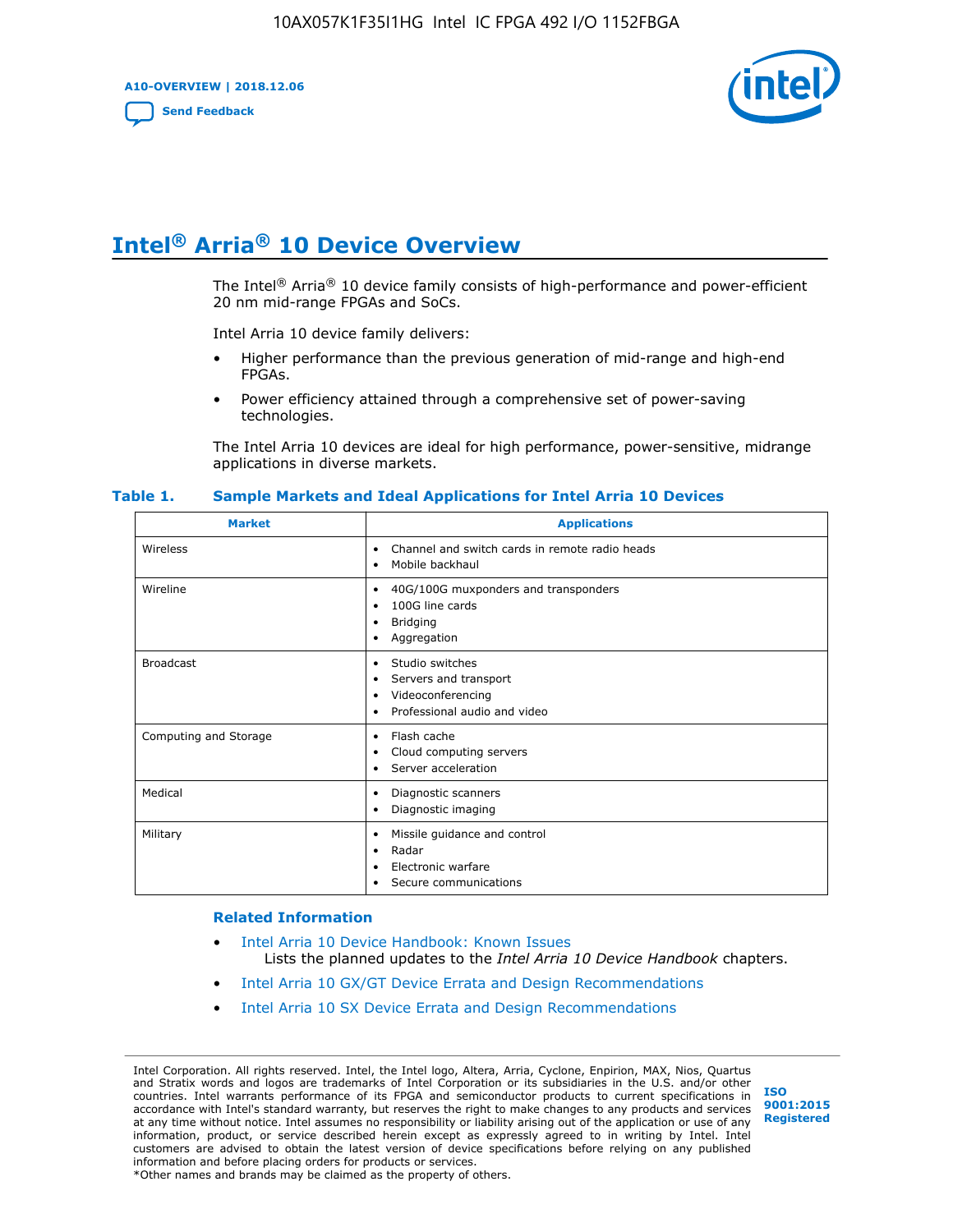

# **Key Advantages of Intel Arria 10 Devices**

# **Table 2. Key Advantages of the Intel Arria 10 Device Family**

| <b>Advantage</b>                                                                                          | <b>Supporting Feature</b>                                                                                                                                                                                                                                                                                                     |
|-----------------------------------------------------------------------------------------------------------|-------------------------------------------------------------------------------------------------------------------------------------------------------------------------------------------------------------------------------------------------------------------------------------------------------------------------------|
| Enhanced core architecture                                                                                | Built on TSMC's 20 nm process technology<br>٠<br>60% higher performance than the previous generation of mid-range FPGAs<br>٠<br>15% higher performance than the fastest previous-generation FPGA<br>٠                                                                                                                         |
| High-bandwidth integrated<br>transceivers                                                                 | Short-reach rates up to 25.8 Gigabits per second (Gbps)<br>٠<br>Backplane capability up to 12.5 Gbps<br>٠<br>Integrated 10GBASE-KR and 40GBASE-KR4 Forward Error Correction (FEC)<br>٠                                                                                                                                        |
| Improved logic integration and<br>hard IP blocks                                                          | 8-input adaptive logic module (ALM)<br>٠<br>Up to 65.6 megabits (Mb) of embedded memory<br>٠<br>Variable-precision digital signal processing (DSP) blocks<br>Fractional synthesis phase-locked loops (PLLs)<br>٠<br>Hard PCI Express Gen3 IP blocks<br>Hard memory controllers and PHY up to 2,400 Megabits per second (Mbps) |
| Second generation hard<br>processor system (HPS) with<br>integrated ARM* Cortex*-A9*<br>MPCore* processor | Tight integration of a dual-core ARM Cortex-A9 MPCore processor, hard IP, and an<br>٠<br>FPGA in a single Intel Arria 10 system-on-a-chip (SoC)<br>Supports over 128 Gbps peak bandwidth with integrated data coherency between<br>$\bullet$<br>the processor and the FPGA fabric                                             |
| Advanced power savings                                                                                    | Comprehensive set of advanced power saving features<br>٠<br>Power-optimized MultiTrack routing and core architecture<br>٠<br>Up to 40% lower power compared to previous generation of mid-range FPGAs<br>٠<br>Up to 60% lower power compared to previous generation of high-end FPGAs                                         |

# **Summary of Intel Arria 10 Features**

## **Table 3. Summary of Features for Intel Arria 10 Devices**

| <b>Feature</b>                  | <b>Description</b>                                                                                                                                                                                                                                                                                                                                                                                 |
|---------------------------------|----------------------------------------------------------------------------------------------------------------------------------------------------------------------------------------------------------------------------------------------------------------------------------------------------------------------------------------------------------------------------------------------------|
| Technology                      | TSMC's 20-nm SoC process technology<br>Allows operation at a lower $V_{\text{CC}}$ level of 0.82 V instead of the 0.9 V standard $V_{\text{CC}}$ core voltage                                                                                                                                                                                                                                      |
| Packaging                       | 1.0 mm ball-pitch Fineline BGA packaging<br>٠<br>0.8 mm ball-pitch Ultra Fineline BGA packaging<br>Multiple devices with identical package footprints for seamless migration between different<br><b>FPGA</b> densities<br>Devices with compatible package footprints allow migration to next generation high-end<br>Stratix $@10$ devices<br>RoHS, leaded $(1)$ , and lead-free (Pb-free) options |
| High-performance<br>FPGA fabric | Enhanced 8-input ALM with four registers<br>Improved multi-track routing architecture to reduce congestion and improve compilation time<br>Hierarchical core clocking architecture<br>Fine-grained partial reconfiguration                                                                                                                                                                         |
| Internal memory<br>blocks       | M20K-20-Kb memory blocks with hard error correction code (ECC)<br>Memory logic array block (MLAB)-640-bit memory                                                                                                                                                                                                                                                                                   |
|                                 | continued                                                                                                                                                                                                                                                                                                                                                                                          |



<sup>(1)</sup> Contact Intel for availability.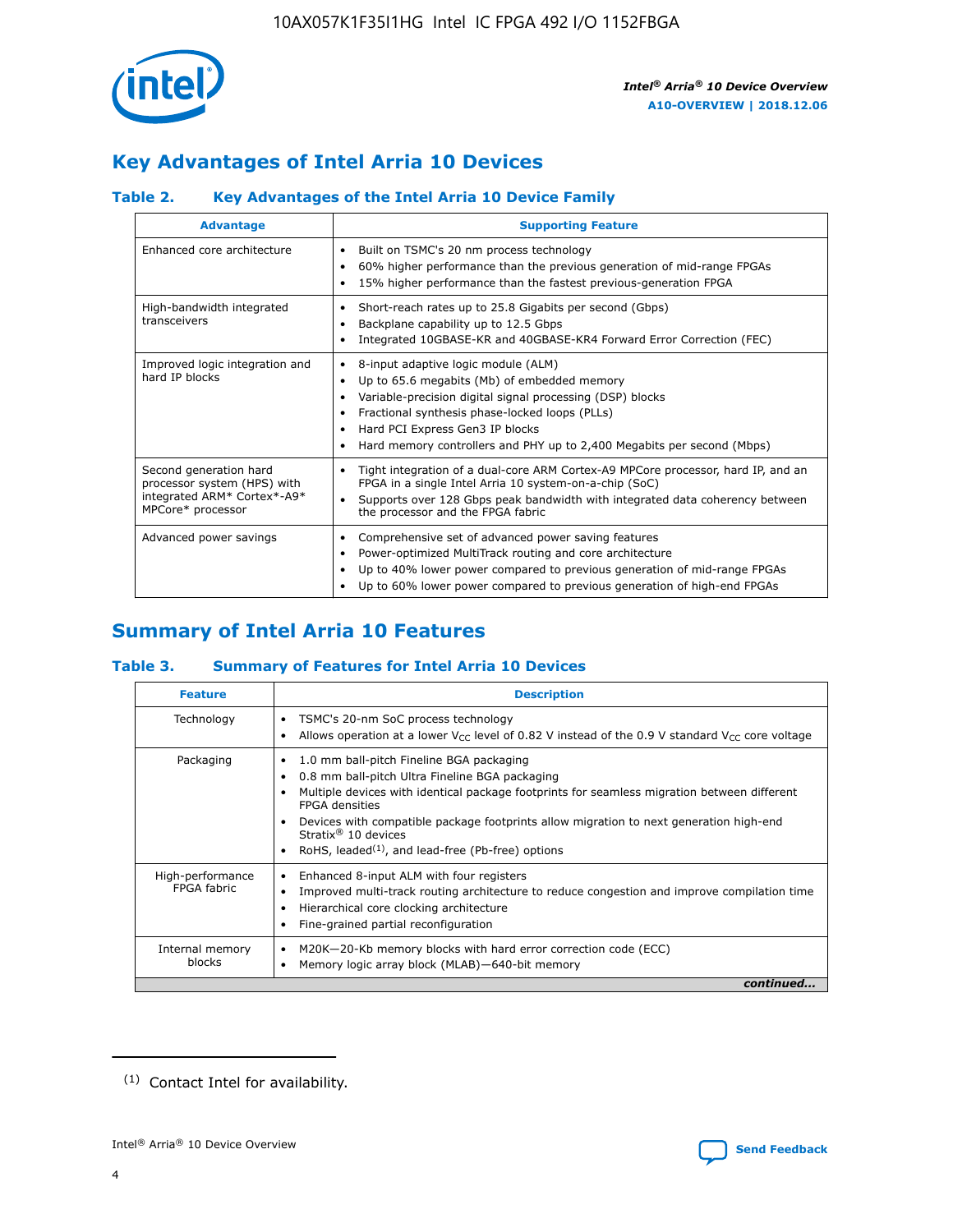$\mathbf{r}$ 



| <b>Feature</b>                         |                                                                                                        | <b>Description</b>                                                                                                                                                                                                                                                                                                                                                                                                                                                                                                                                                                                                                                                                                                                                                                                                                                                            |  |  |  |  |  |  |
|----------------------------------------|--------------------------------------------------------------------------------------------------------|-------------------------------------------------------------------------------------------------------------------------------------------------------------------------------------------------------------------------------------------------------------------------------------------------------------------------------------------------------------------------------------------------------------------------------------------------------------------------------------------------------------------------------------------------------------------------------------------------------------------------------------------------------------------------------------------------------------------------------------------------------------------------------------------------------------------------------------------------------------------------------|--|--|--|--|--|--|
| Embedded Hard IP<br>blocks             | Variable-precision DSP                                                                                 | Native support for signal processing precision levels from $18 \times 19$ to<br>$\bullet$<br>54 x 54<br>Native support for 27 x 27 multiplier mode<br>$\bullet$<br>64-bit accumulator and cascade for systolic finite impulse responses<br>$\bullet$<br>(FIRs)<br>Internal coefficient memory banks<br>$\bullet$<br>Preadder/subtractor for improved efficiency<br>Additional pipeline register to increase performance and reduce<br>power<br>Supports floating point arithmetic:<br>- Perform multiplication, addition, subtraction, multiply-add,<br>multiply-subtract, and complex multiplication.<br>- Supports multiplication with accumulation capability, cascade<br>summation, and cascade subtraction capability.<br>- Dynamic accumulator reset control.<br>- Support direct vector dot and complex multiplication chaining<br>multiply floating point DSP blocks. |  |  |  |  |  |  |
|                                        | Memory controller                                                                                      | DDR4, DDR3, and DDR3L                                                                                                                                                                                                                                                                                                                                                                                                                                                                                                                                                                                                                                                                                                                                                                                                                                                         |  |  |  |  |  |  |
|                                        | PCI Express*                                                                                           | PCI Express (PCIe*) Gen3 (x1, x2, x4, or x8), Gen2 (x1, x2, x4, or x8)<br>and Gen1 (x1, x2, x4, or x8) hard IP with complete protocol stack,<br>endpoint, and root port                                                                                                                                                                                                                                                                                                                                                                                                                                                                                                                                                                                                                                                                                                       |  |  |  |  |  |  |
|                                        | Transceiver I/O                                                                                        | 10GBASE-KR/40GBASE-KR4 Forward Error Correction (FEC)<br>PCS hard IPs that support:<br>٠<br>- 10-Gbps Ethernet (10GbE)<br>- PCIe PIPE interface<br>- Interlaken<br>- Gbps Ethernet (GbE)<br>- Common Public Radio Interface (CPRI) with deterministic latency<br>support<br>- Gigabit-capable passive optical network (GPON) with fast lock-<br>time support<br>13.5G JESD204b<br>$\bullet$<br>8B/10B, 64B/66B, 64B/67B encoders and decoders<br>$\bullet$<br>Custom mode support for proprietary protocols                                                                                                                                                                                                                                                                                                                                                                   |  |  |  |  |  |  |
| Core clock networks                    | $\bullet$                                                                                              | Up to 800 MHz fabric clocking, depending on the application:<br>- 667 MHz external memory interface clocking with 2,400 Mbps DDR4 interface<br>- 800 MHz LVDS interface clocking with 1,600 Mbps LVDS interface<br>Global, regional, and peripheral clock networks<br>Clock networks that are not used can be gated to reduce dynamic power                                                                                                                                                                                                                                                                                                                                                                                                                                                                                                                                   |  |  |  |  |  |  |
| Phase-locked loops<br>(PLLs)           | High-resolution fractional synthesis PLLs:<br>٠<br>Integer PLLs:<br>- Adjacent to general purpose I/Os | - Precision clock synthesis, clock delay compensation, and zero delay buffering (ZDB)<br>- Support integer mode and fractional mode<br>- Fractional mode support with third-order delta-sigma modulation<br>- Support external memory and LVDS interfaces                                                                                                                                                                                                                                                                                                                                                                                                                                                                                                                                                                                                                     |  |  |  |  |  |  |
| FPGA General-purpose<br>$I/Os$ (GPIOs) | On-chip termination (OCT)<br>٠                                                                         | 1.6 Gbps LVDS-every pair can be configured as receiver or transmitter                                                                                                                                                                                                                                                                                                                                                                                                                                                                                                                                                                                                                                                                                                                                                                                                         |  |  |  |  |  |  |
| <b>External Memory</b><br>Interface    | $\bullet$                                                                                              | 1.2 V to 3.0 V single-ended LVTTL/LVCMOS interfacing<br>Hard memory controller- DDR4, DDR3, and DDR3L support<br>$-$ DDR4 $-$ speeds up to 1,200 MHz/2,400 Mbps<br>- DDR3-speeds up to 1,067 MHz/2,133 Mbps<br>Soft memory controller—provides support for RLDRAM $3^{(2)}$ , QDR IV $^{(2)}$ , and QDR II+<br>continued                                                                                                                                                                                                                                                                                                                                                                                                                                                                                                                                                      |  |  |  |  |  |  |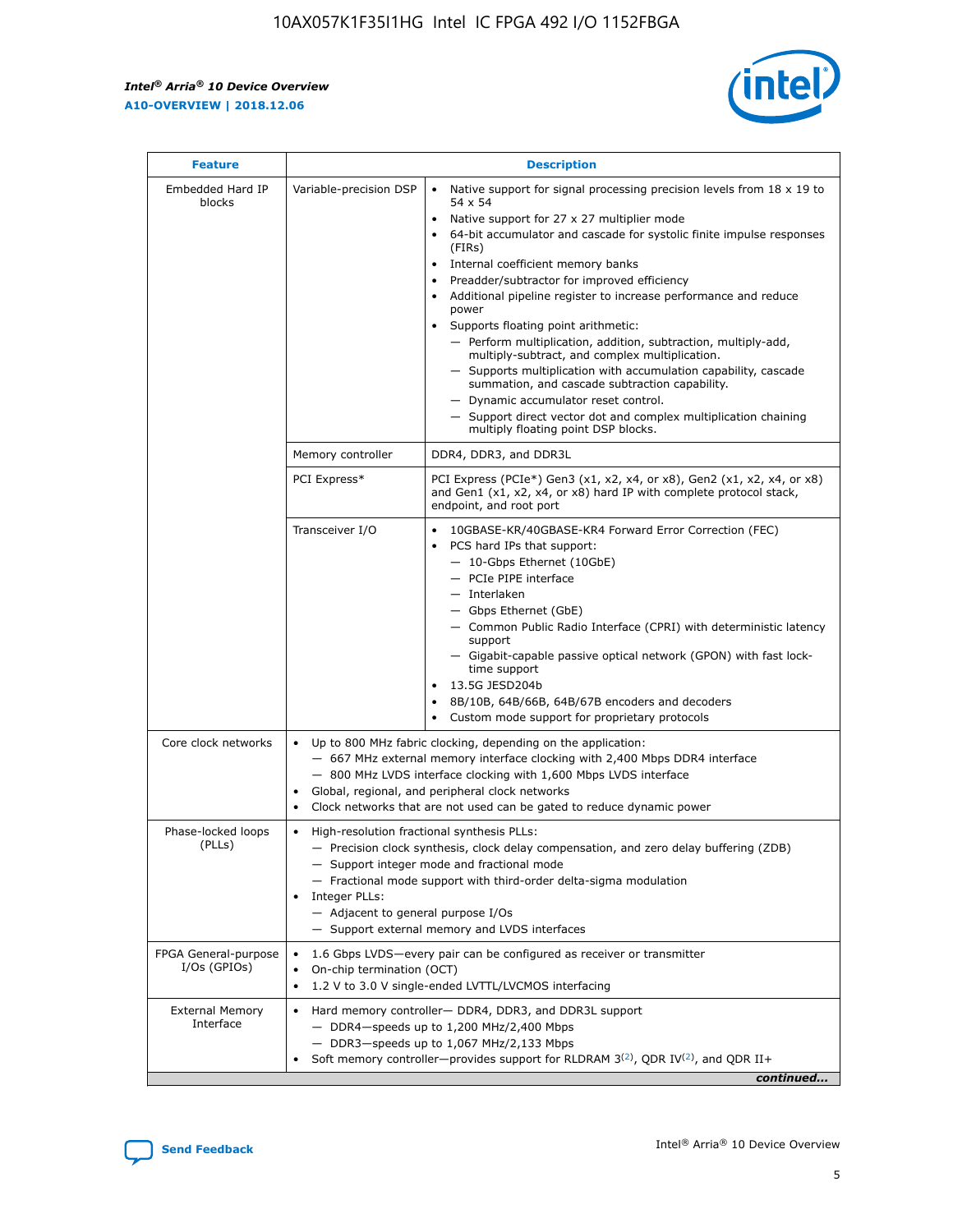

| <b>Feature</b>                                    | <b>Description</b>                                                                                                                                                                                                                                                                                                                                                                                                                                                                                                                                                                                                                                  |
|---------------------------------------------------|-----------------------------------------------------------------------------------------------------------------------------------------------------------------------------------------------------------------------------------------------------------------------------------------------------------------------------------------------------------------------------------------------------------------------------------------------------------------------------------------------------------------------------------------------------------------------------------------------------------------------------------------------------|
| Low-power serial<br>transceivers                  | • Continuous operating range:<br>- Intel Arria 10 GX-1 Gbps to 17.4 Gbps<br>- Intel Arria 10 GT-1 Gbps to 25.8 Gbps<br>Backplane support:<br>- Intel Arria 10 GX-up to 12.5<br>- Intel Arria 10 GT-up to 12.5<br>Extended range down to 125 Mbps with oversampling<br>ATX transmit PLLs with user-configurable fractional synthesis capability<br>Electronic Dispersion Compensation (EDC) support for XFP, SFP+, QSFP, and CFP optical<br>module<br>Adaptive linear and decision feedback equalization<br>$\bullet$<br>Transmitter pre-emphasis and de-emphasis<br>$\bullet$<br>Dynamic partial reconfiguration of individual transceiver channels |
| <b>HPS</b><br>(Intel Arria 10 SX<br>devices only) | Dual-core ARM Cortex-A9 MPCore processor-1.2 GHz CPU with<br>Processor and system<br>$\bullet$<br>1.5 GHz overdrive capability<br>256 KB on-chip RAM and 64 KB on-chip ROM<br>System peripherals—general-purpose timers, watchdog timers, direct<br>memory access (DMA) controller, FPGA configuration manager, and<br>clock and reset managers<br>Security features-anti-tamper, secure boot, Advanced Encryption<br>Standard (AES) and authentication (SHA)<br>ARM CoreSight* JTAG debug access port, trace port, and on-chip<br>trace storage                                                                                                    |
|                                                   | <b>External interfaces</b><br>Hard memory interface-Hard memory controller (2,400 Mbps DDR4,<br>$\bullet$<br>and 2,133 Mbps DDR3), Quad serial peripheral interface (QSPI) flash<br>controller, NAND flash controller, direct memory access (DMA)<br>controller, Secure Digital/MultiMediaCard (SD/MMC) controller<br>Communication interface-10/100/1000 Ethernet media access<br>control (MAC), USB On-The-GO (OTG) controllers, I <sup>2</sup> C controllers,<br>UART 16550, serial peripheral interface (SPI), and up to 62<br>HPS GPIO interfaces (48 direct-share I/Os)                                                                       |
|                                                   | High-performance ARM AMBA* AXI bus bridges that support<br>Interconnects to core<br>$\bullet$<br>simultaneous read and write<br>HPS-FPGA bridges-include the FPGA-to-HPS, HPS-to-FPGA, and<br>$\bullet$<br>lightweight HPS-to-FPGA bridges that allow the FPGA fabric to issue<br>transactions to slaves in the HPS, and vice versa<br>Configuration bridge that allows HPS configuration manager to<br>configure the core logic via dedicated 32-bit configuration port<br>FPGA-to-HPS SDRAM controller bridge-provides configuration<br>interfaces for the multiport front end (MPFE) of the HPS SDRAM<br>controller                              |
| Configuration                                     | Tamper protection—comprehensive design protection to protect your valuable IP investments<br>Enhanced 256-bit advanced encryption standard (AES) design security with authentication<br>٠<br>Configuration via protocol (CvP) using PCIe Gen1, Gen2, or Gen3<br>continued                                                                                                                                                                                                                                                                                                                                                                           |

<sup>(2)</sup> Intel Arria 10 devices support this external memory interface using hard PHY with soft memory controller.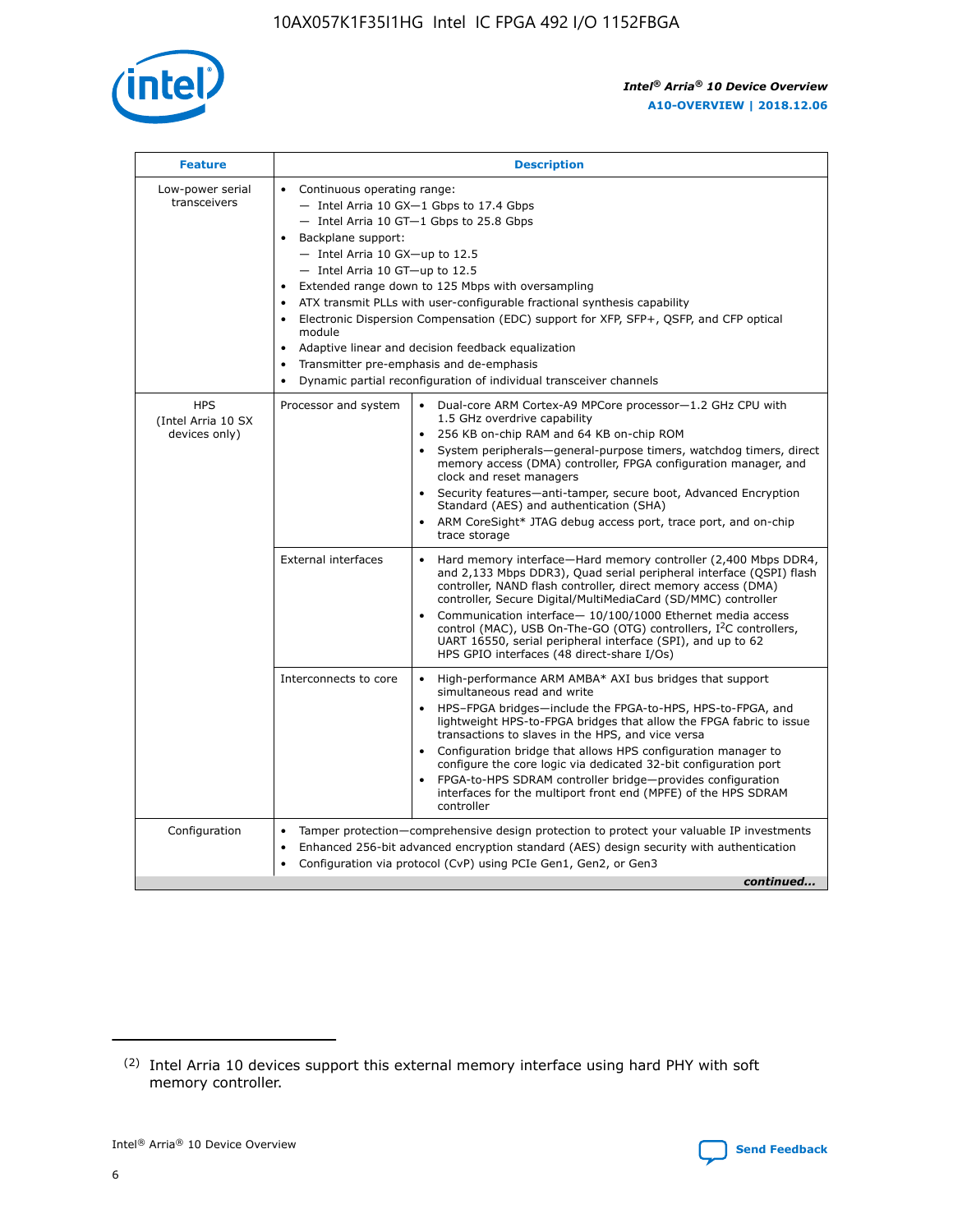

| <b>Feature</b>     | <b>Description</b>                                                                                                                                                                                               |
|--------------------|------------------------------------------------------------------------------------------------------------------------------------------------------------------------------------------------------------------|
|                    | Dynamic reconfiguration of the transceivers and PLLs<br>Fine-grained partial reconfiguration of the core fabric<br>Active Serial x4 Interface<br>$\bullet$                                                       |
| Power management   | SmartVID<br>Low static power device options<br>Programmable Power Technology<br>Intel Quartus <sup>®</sup> Prime integrated power analysis                                                                       |
| Software and tools | Intel Quartus Prime design suite<br>Transceiver toolkit<br>Platform Designer system integration tool<br>DSP Builder for Intel FPGAs<br>OpenCL <sup>™</sup> support<br>Intel SoC FPGA Embedded Design Suite (EDS) |

## **Related Information**

[Intel Arria 10 Transceiver PHY Overview](https://www.intel.com/content/www/us/en/programmable/documentation/nik1398707230472.html#nik1398706768037) Provides details on Intel Arria 10 transceivers.

# **Intel Arria 10 Device Variants and Packages**

#### **Table 4. Device Variants for the Intel Arria 10 Device Family**

| <b>Variant</b>    | <b>Description</b>                                                                                                                                                                                                     |
|-------------------|------------------------------------------------------------------------------------------------------------------------------------------------------------------------------------------------------------------------|
| Intel Arria 10 GX | FPGA featuring 17.4 Gbps transceivers for short reach applications with 12.5 backplane driving<br>capability.                                                                                                          |
| Intel Arria 10 GT | FPGA featuring:<br>17.4 Gbps transceivers for short reach applications with 12.5 backplane driving capability.<br>25.8 Gbps transceivers for supporting CAUI-4 and CEI-25G applications with CFP2 and CFP4<br>modules. |
| Intel Arria 10 SX | SoC integrating ARM-based HPS and FPGA featuring 17.4 Gbps transceivers for short reach<br>applications with 12.5 backplane driving capability.                                                                        |

# **Intel Arria 10 GX**

This section provides the available options, maximum resource counts, and package plan for the Intel Arria 10 GX devices.

The information in this section is correct at the time of publication. For the latest information and to get more details, refer to the Intel FPGA Product Selector.

### **Related Information**

#### [Intel FPGA Product Selector](http://www.altera.com/products/selector/psg-selector.html) Provides the latest information on Intel products.

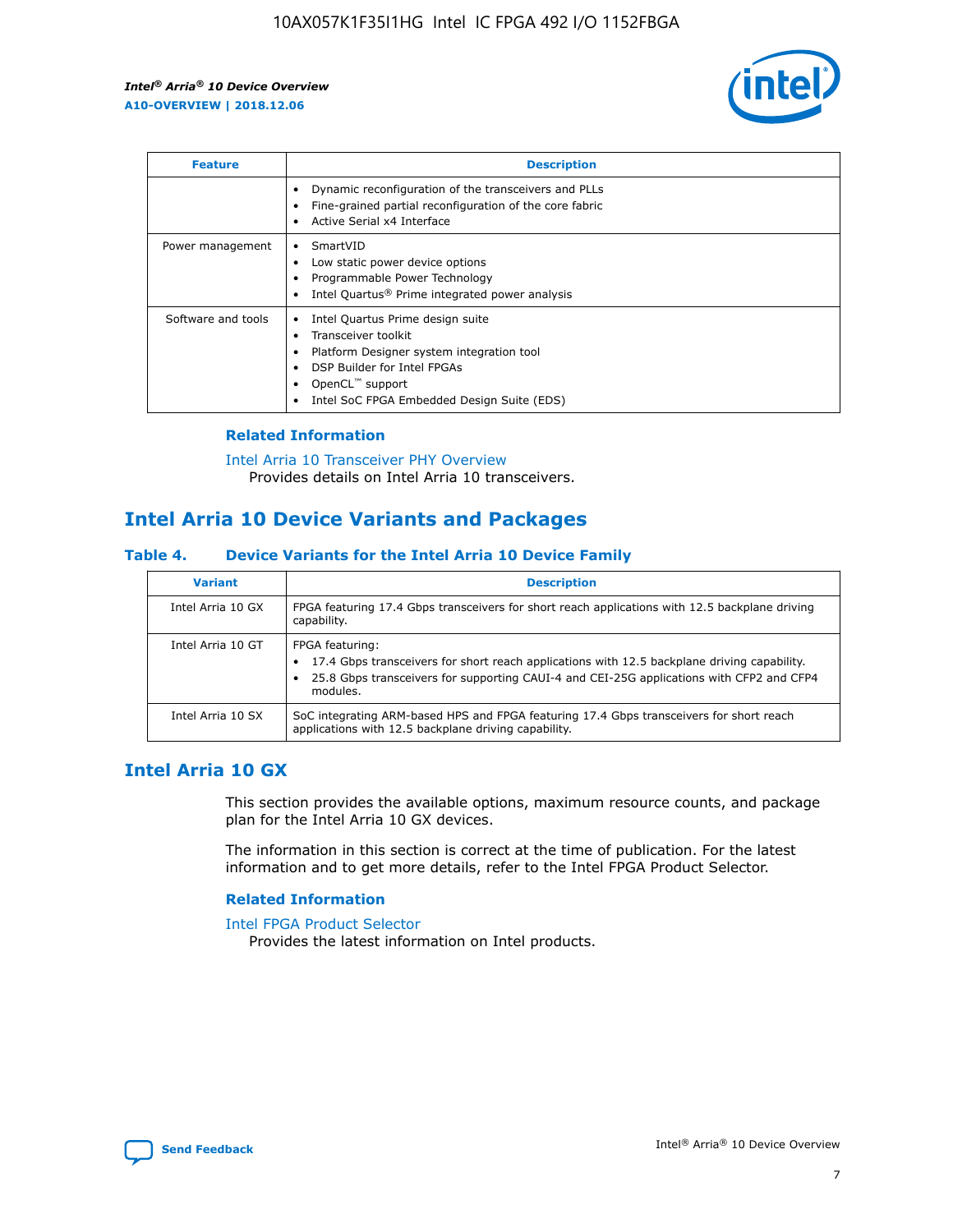

# **Available Options**





#### **Related Information**

[Transceiver Performance for Intel Arria 10 GX/SX Devices](https://www.intel.com/content/www/us/en/programmable/documentation/mcn1413182292568.html#mcn1413213965502) Provides more information about the transceiver speed grade.

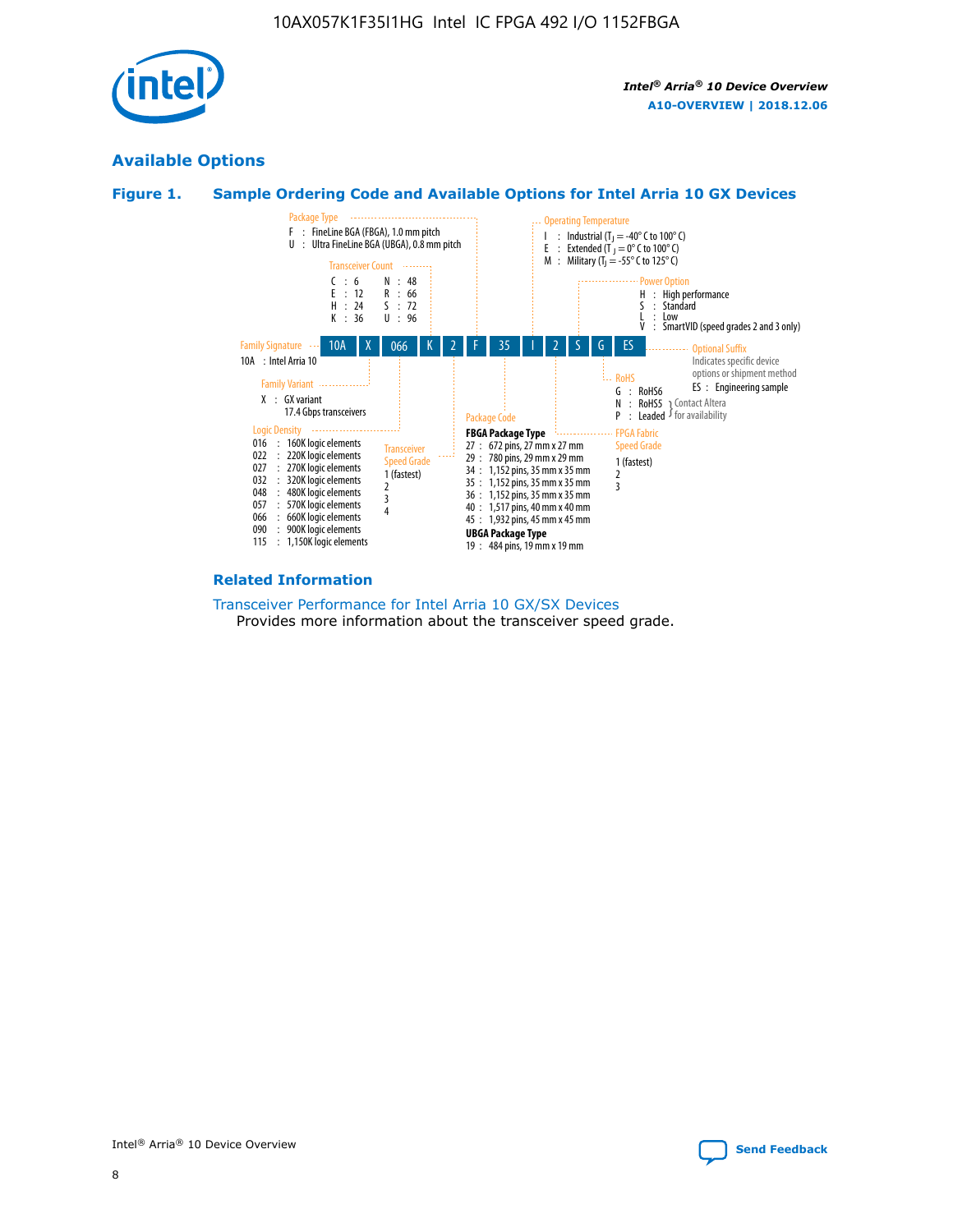

## **Maximum Resources**

#### **Table 5. Maximum Resource Counts for Intel Arria 10 GX Devices (GX 160, GX 220, GX 270, GX 320, and GX 480)**

| <b>Resource</b>         |                              | <b>Product Line</b> |                                                 |                |                |                |  |  |
|-------------------------|------------------------------|---------------------|-------------------------------------------------|----------------|----------------|----------------|--|--|
|                         |                              | <b>GX 160</b>       | <b>GX 220</b><br><b>GX 270</b><br><b>GX 320</b> |                |                | <b>GX 480</b>  |  |  |
| Logic Elements (LE) (K) |                              | 160                 | 220                                             | 270            | 320            | 480            |  |  |
| <b>ALM</b>              |                              | 61,510              | 80,330                                          | 101,620        | 119,900        | 183,590        |  |  |
| Register                |                              | 246,040             | 321,320                                         | 406,480        | 479,600        | 734,360        |  |  |
| Memory (Kb)             | M <sub>20</sub> K            | 8,800               | 11,740                                          | 15,000         | 17,820         | 28,620         |  |  |
|                         | <b>MLAB</b>                  | 1,050               | 1,690                                           | 2,452          | 2,727          | 4,164          |  |  |
|                         | Variable-precision DSP Block |                     | 192                                             | 830<br>985     |                | 1,368          |  |  |
| 18 x 19 Multiplier      |                              | 312                 | 384                                             | 1,970<br>1,660 |                | 2,736          |  |  |
| PLL                     | Fractional<br>Synthesis      | 6                   | 6                                               | 8              | 8              | 12             |  |  |
|                         | I/O                          | 6                   | 6                                               | 8              | 8              | 12             |  |  |
| 17.4 Gbps Transceiver   |                              | 12                  | 12                                              | 24             | 24             | 36             |  |  |
| GPIO <sup>(3)</sup>     |                              | 288                 | 288                                             | 384            | 384            | 492            |  |  |
| LVDS Pair $(4)$         |                              | 120                 | 120                                             | 168            | 168            | 222            |  |  |
| PCIe Hard IP Block      |                              | 1                   | 1                                               | 2              | $\overline{2}$ | $\overline{2}$ |  |  |
| Hard Memory Controller  |                              | 6                   | 6                                               | 8              | 8              | 12             |  |  |

<sup>(4)</sup> Each LVDS I/O pair can be used as differential input or output.



<sup>(3)</sup> The number of GPIOs does not include transceiver I/Os. In the Intel Quartus Prime software, the number of user I/Os includes transceiver I/Os.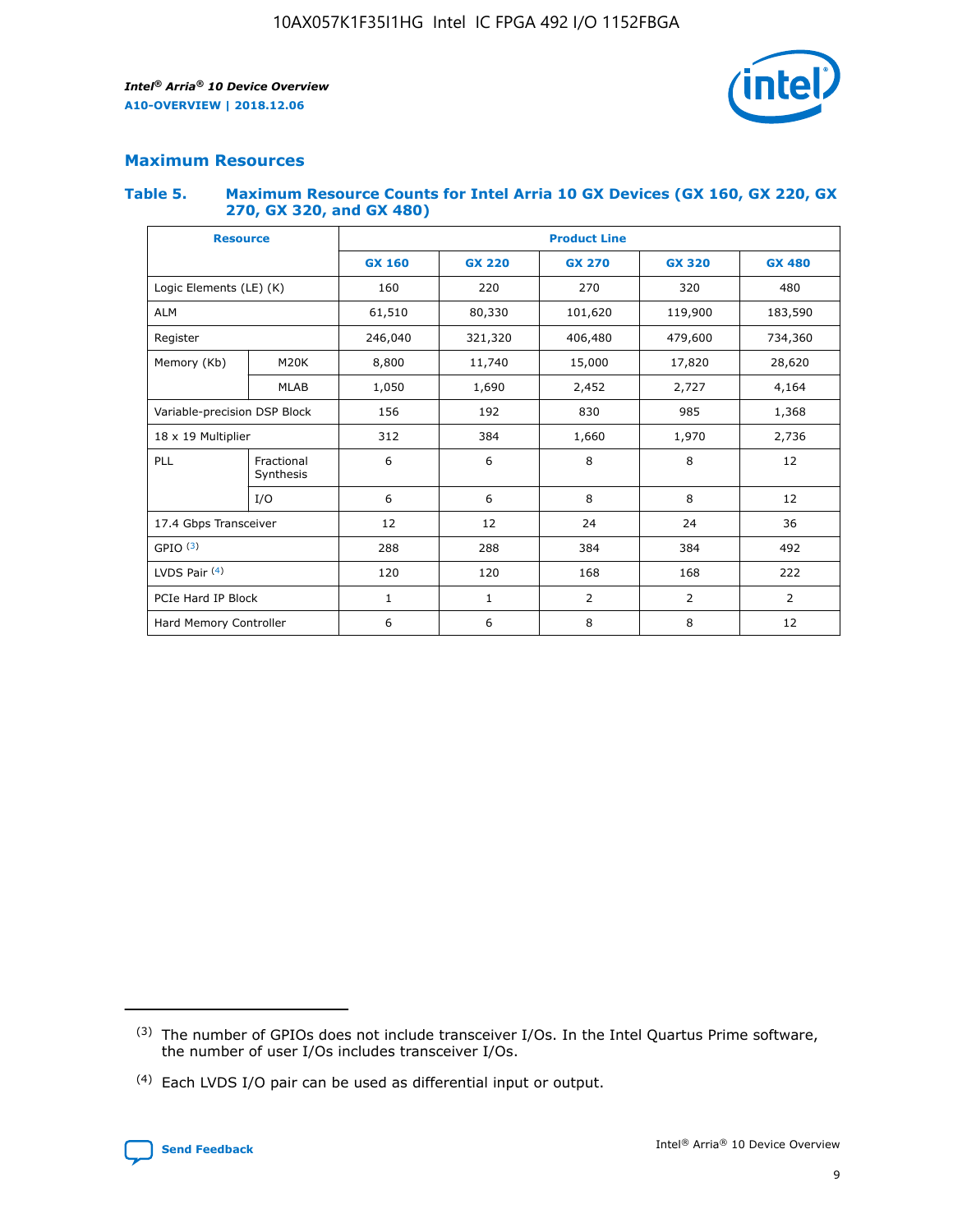

## **Table 6. Maximum Resource Counts for Intel Arria 10 GX Devices (GX 570, GX 660, GX 900, and GX 1150)**

|                              | <b>Resource</b>         | <b>Product Line</b> |                |                |                |  |  |  |
|------------------------------|-------------------------|---------------------|----------------|----------------|----------------|--|--|--|
|                              |                         | <b>GX 570</b>       | <b>GX 660</b>  |                | <b>GX 1150</b> |  |  |  |
| Logic Elements (LE) (K)      |                         | 570                 | 660            | 900            | 1,150          |  |  |  |
| <b>ALM</b>                   |                         | 217,080             | 251,680        | 339,620        | 427,200        |  |  |  |
| Register                     |                         | 868,320             | 1,006,720      | 1,358,480      | 1,708,800      |  |  |  |
| Memory (Kb)                  | <b>M20K</b>             | 36,000              | 42,620         | 48,460         | 54,260         |  |  |  |
|                              | <b>MLAB</b>             | 5,096               | 5,788          | 9,386          | 12,984         |  |  |  |
| Variable-precision DSP Block |                         | 1,523               | 1,687          | 1,518          | 1,518          |  |  |  |
| $18 \times 19$ Multiplier    |                         | 3,046               | 3,374          | 3,036          | 3,036          |  |  |  |
| PLL                          | Fractional<br>Synthesis | 16                  | 16             | 32             | 32             |  |  |  |
|                              | I/O                     | 16                  | 16             | 16             | 16             |  |  |  |
| 17.4 Gbps Transceiver        |                         | 48                  | 48<br>96       |                | 96             |  |  |  |
| GPIO <sup>(3)</sup>          |                         | 696                 | 696            | 768            | 768            |  |  |  |
| LVDS Pair $(4)$              |                         | 324                 | 324<br>384     |                | 384            |  |  |  |
| PCIe Hard IP Block           |                         | 2                   | $\overline{2}$ | $\overline{4}$ | 4              |  |  |  |
| Hard Memory Controller       |                         | 16                  | 16             | 16             | 16             |  |  |  |

# **Package Plan**

# **Table 7. Package Plan for Intel Arria 10 GX Devices (U19, F27, and F29)**

Refer to I/O and High Speed I/O in Intel Arria 10 Devices chapter for the number of 3 V I/O, LVDS I/O, and LVDS channels in each device package.

| <b>Product Line</b> | U <sub>19</sub><br>$(19 \text{ mm} \times 19 \text{ mm})$<br>484-pin UBGA) |          |             |         | <b>F27</b><br>(27 mm × 27 mm,<br>672-pin FBGA) |             | <b>F29</b><br>(29 mm × 29 mm,<br>780-pin FBGA) |          |             |  |
|---------------------|----------------------------------------------------------------------------|----------|-------------|---------|------------------------------------------------|-------------|------------------------------------------------|----------|-------------|--|
|                     | 3 V I/O                                                                    | LVDS I/O | <b>XCVR</b> | 3 V I/O | <b>LVDS I/O</b>                                | <b>XCVR</b> | 3 V I/O                                        | LVDS I/O | <b>XCVR</b> |  |
| GX 160              | 48                                                                         | 192      | 6           | 48      | 192                                            | 12          | 48                                             | 240      | 12          |  |
| GX 220              | 48                                                                         | 192      | 6           | 48      | 192                                            | 12          | 48                                             | 240      | 12          |  |
| GX 270              |                                                                            |          |             | 48      | 192                                            | 12          | 48                                             | 312      | 12          |  |
| GX 320              |                                                                            |          |             | 48      | 192                                            | 12          | 48                                             | 312      | 12          |  |
| GX 480              |                                                                            |          |             |         |                                                |             | 48                                             | 312      | 12          |  |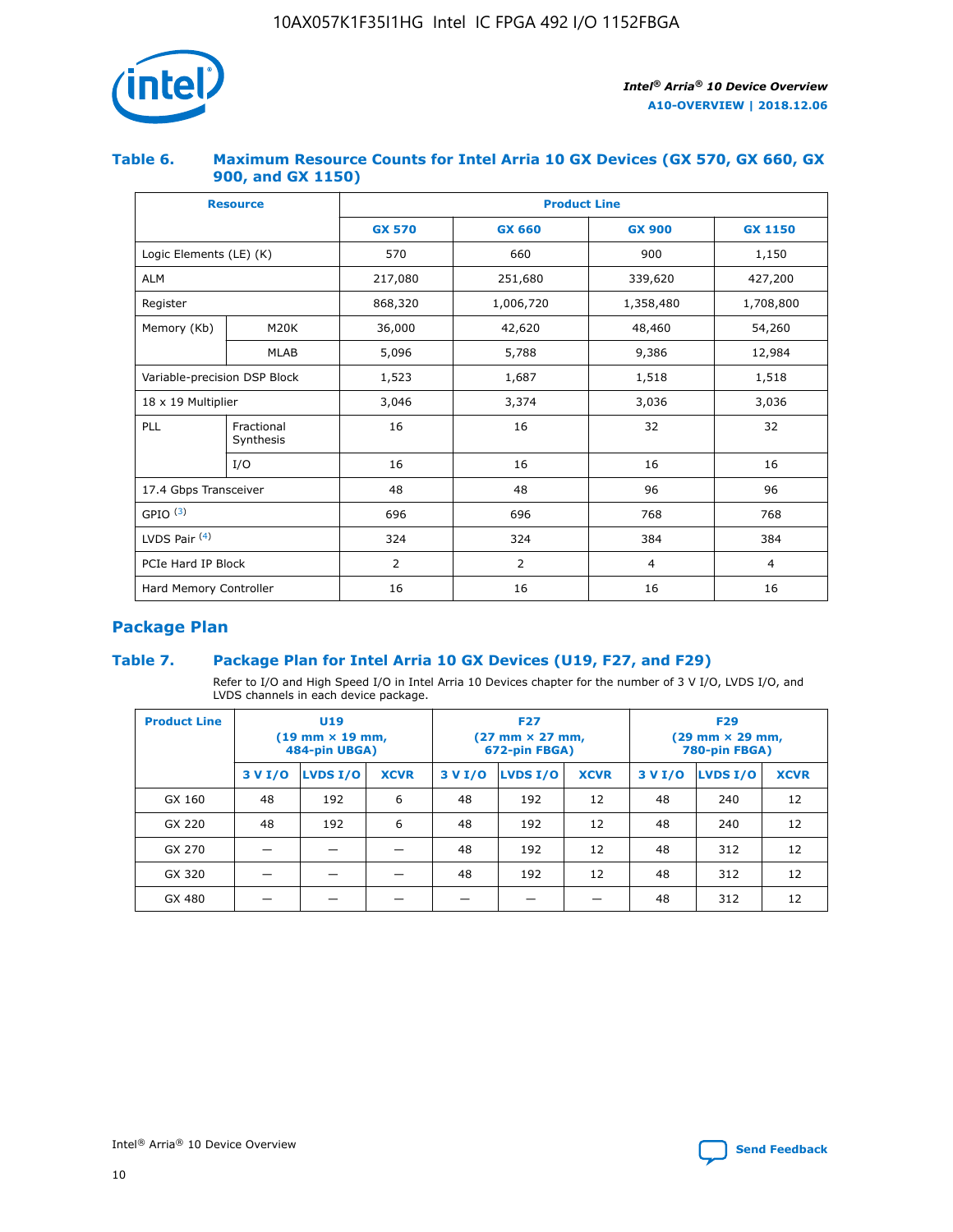

#### **Table 8. Package Plan for Intel Arria 10 GX Devices (F34, F35, NF40, and KF40)**

Refer to I/O and High Speed I/O in Intel Arria 10 Devices chapter for the number of 3 V I/O, LVDS I/O, and LVDS channels in each device package.

| <b>Product Line</b> | <b>F34</b><br>$(35 \text{ mm} \times 35 \text{ mm})$<br><b>1152-pin FBGA)</b> |                    | <b>F35</b><br>$(35 \text{ mm} \times 35 \text{ mm})$<br><b>1152-pin FBGA)</b> |           | <b>KF40</b><br>$(40$ mm $\times$ 40 mm,<br>1517-pin FBGA) |             |           | <b>NF40</b><br>$(40 \text{ mm} \times 40 \text{ mm})$<br>1517-pin FBGA) |             |           |                    |             |
|---------------------|-------------------------------------------------------------------------------|--------------------|-------------------------------------------------------------------------------|-----------|-----------------------------------------------------------|-------------|-----------|-------------------------------------------------------------------------|-------------|-----------|--------------------|-------------|
|                     | 3V<br>I/O                                                                     | <b>LVDS</b><br>I/O | <b>XCVR</b>                                                                   | 3V<br>I/O | <b>LVDS</b><br>I/O                                        | <b>XCVR</b> | 3V<br>I/O | <b>LVDS</b><br>I/O                                                      | <b>XCVR</b> | 3V<br>I/O | <b>LVDS</b><br>I/O | <b>XCVR</b> |
| GX 270              | 48                                                                            | 336                | 24                                                                            | 48        | 336                                                       | 24          |           |                                                                         |             |           |                    |             |
| GX 320              | 48                                                                            | 336                | 24                                                                            | 48        | 336                                                       | 24          |           |                                                                         |             |           |                    |             |
| GX 480              | 48                                                                            | 444                | 24                                                                            | 48        | 348                                                       | 36          |           |                                                                         |             |           |                    |             |
| GX 570              | 48                                                                            | 444                | 24                                                                            | 48        | 348                                                       | 36          | 96        | 600                                                                     | 36          | 48        | 540                | 48          |
| GX 660              | 48                                                                            | 444                | 24                                                                            | 48        | 348                                                       | 36          | 96        | 600                                                                     | 36          | 48        | 540                | 48          |
| GX 900              |                                                                               | 504                | 24                                                                            | —         |                                                           | -           |           |                                                                         |             |           | 600                | 48          |
| GX 1150             |                                                                               | 504                | 24                                                                            |           |                                                           |             |           |                                                                         |             |           | 600                | 48          |

#### **Table 9. Package Plan for Intel Arria 10 GX Devices (RF40, NF45, SF45, and UF45)**

Refer to I/O and High Speed I/O in Intel Arria 10 Devices chapter for the number of 3 V I/O, LVDS I/O, and LVDS channels in each device package.

| <b>Product Line</b> | <b>RF40</b><br>$(40$ mm $\times$ 40 mm,<br>1517-pin FBGA) |                    |             | <b>NF45</b><br>$(45 \text{ mm} \times 45 \text{ mm})$<br><b>1932-pin FBGA)</b> |                    |             | <b>SF45</b><br>$(45 \text{ mm} \times 45 \text{ mm})$<br><b>1932-pin FBGA)</b> |                    |             | <b>UF45</b><br>$(45 \text{ mm} \times 45 \text{ mm})$<br><b>1932-pin FBGA)</b> |                    |             |
|---------------------|-----------------------------------------------------------|--------------------|-------------|--------------------------------------------------------------------------------|--------------------|-------------|--------------------------------------------------------------------------------|--------------------|-------------|--------------------------------------------------------------------------------|--------------------|-------------|
|                     | 3V<br>I/O                                                 | <b>LVDS</b><br>I/O | <b>XCVR</b> | 3 V<br>I/O                                                                     | <b>LVDS</b><br>I/O | <b>XCVR</b> | 3 V<br>I/O                                                                     | <b>LVDS</b><br>I/O | <b>XCVR</b> | 3V<br>I/O                                                                      | <b>LVDS</b><br>I/O | <b>XCVR</b> |
| GX 900              |                                                           | 342                | 66          | _                                                                              | 768                | 48          |                                                                                | 624                | 72          |                                                                                | 480                | 96          |
| GX 1150             |                                                           | 342                | 66          | _                                                                              | 768                | 48          |                                                                                | 624                | 72          |                                                                                | 480                | 96          |

### **Related Information**

[I/O and High-Speed Differential I/O Interfaces in Intel Arria 10 Devices chapter, Intel](https://www.intel.com/content/www/us/en/programmable/documentation/sam1403482614086.html#sam1403482030321) [Arria 10 Device Handbook](https://www.intel.com/content/www/us/en/programmable/documentation/sam1403482614086.html#sam1403482030321)

Provides the number of 3 V and LVDS I/Os, and LVDS channels for each Intel Arria 10 device package.

# **Intel Arria 10 GT**

This section provides the available options, maximum resource counts, and package plan for the Intel Arria 10 GT devices.

The information in this section is correct at the time of publication. For the latest information and to get more details, refer to the Intel FPGA Product Selector.

#### **Related Information**

#### [Intel FPGA Product Selector](http://www.altera.com/products/selector/psg-selector.html)

Provides the latest information on Intel products.

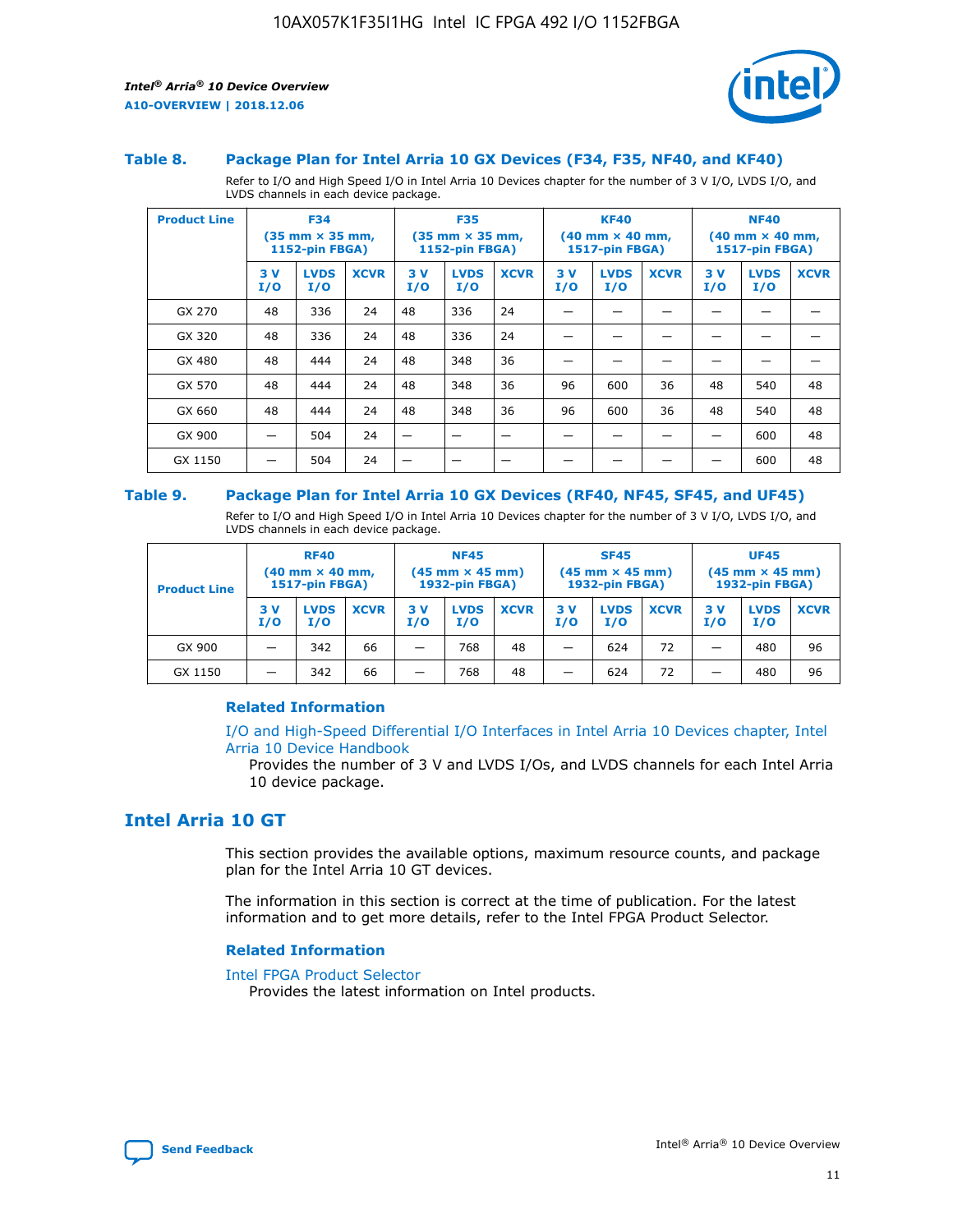

# **Available Options**

# **Figure 2. Sample Ordering Code and Available Options for Intel Arria 10 GT Devices**

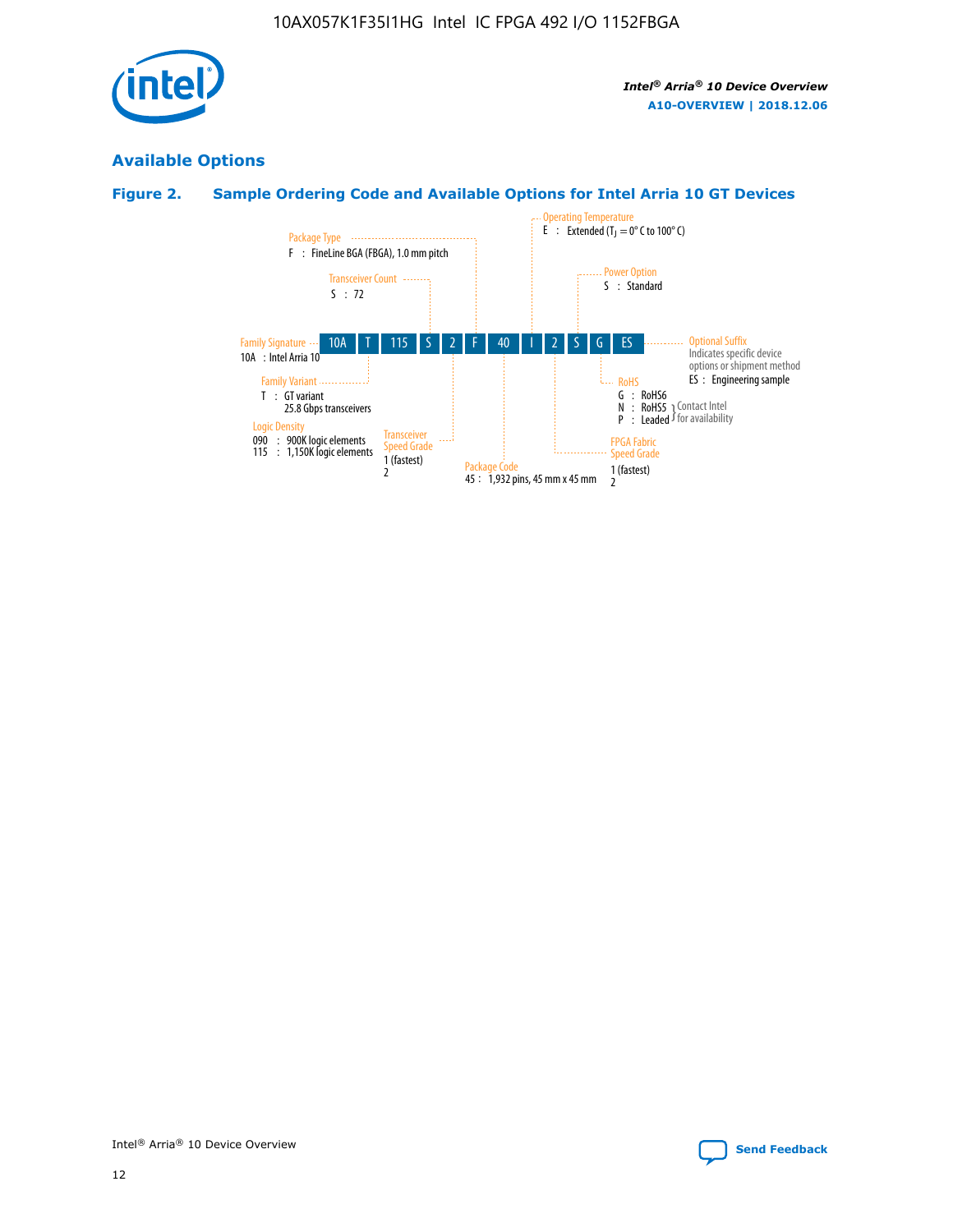

## **Maximum Resources**

#### **Table 10. Maximum Resource Counts for Intel Arria 10 GT Devices**

| <b>Resource</b>              |                      |                | <b>Product Line</b> |  |
|------------------------------|----------------------|----------------|---------------------|--|
|                              |                      | <b>GT 900</b>  | <b>GT 1150</b>      |  |
| Logic Elements (LE) (K)      |                      | 900            | 1,150               |  |
| <b>ALM</b>                   |                      | 339,620        | 427,200             |  |
| Register                     |                      | 1,358,480      | 1,708,800           |  |
| Memory (Kb)                  | M20K                 | 48,460         | 54,260              |  |
|                              | <b>MLAB</b>          | 9,386          | 12,984              |  |
| Variable-precision DSP Block |                      | 1,518          | 1,518               |  |
| 18 x 19 Multiplier           |                      | 3,036          | 3,036               |  |
| <b>PLL</b>                   | Fractional Synthesis | 32             | 32                  |  |
|                              | I/O                  | 16             | 16                  |  |
| Transceiver                  | 17.4 Gbps            | 72(5)          | 72(5)               |  |
|                              | 25.8 Gbps            | 6              | 6                   |  |
| GPIO <sup>(6)</sup>          |                      | 624            | 624                 |  |
| LVDS Pair $(7)$              |                      | 312            | 312                 |  |
| PCIe Hard IP Block           |                      | $\overline{4}$ | $\overline{4}$      |  |
| Hard Memory Controller       |                      | 16             | 16                  |  |

## **Related Information**

#### [Intel Arria 10 GT Channel Usage](https://www.intel.com/content/www/us/en/programmable/documentation/nik1398707230472.html#nik1398707008178)

Configuring GT/GX channels in Intel Arria 10 GT devices.

## **Package Plan**

#### **Table 11. Package Plan for Intel Arria 10 GT Devices**

Refer to I/O and High Speed I/O in Intel Arria 10 Devices chapter for the number of 3 V I/O, LVDS I/O, and LVDS channels in each device package.

| <b>Product Line</b> | <b>SF45</b><br>(45 mm × 45 mm, 1932-pin FBGA) |                 |             |  |  |  |  |
|---------------------|-----------------------------------------------|-----------------|-------------|--|--|--|--|
|                     | 3 V I/O                                       | <b>LVDS I/O</b> | <b>XCVR</b> |  |  |  |  |
| GT 900              |                                               | 624             | 72          |  |  |  |  |
| GT 1150             |                                               | 624             | 72          |  |  |  |  |

<sup>(7)</sup> Each LVDS I/O pair can be used as differential input or output.



 $(5)$  If all 6 GT channels are in use, 12 of the GX channels are not usable.

<sup>(6)</sup> The number of GPIOs does not include transceiver I/Os. In the Intel Quartus Prime software, the number of user I/Os includes transceiver I/Os.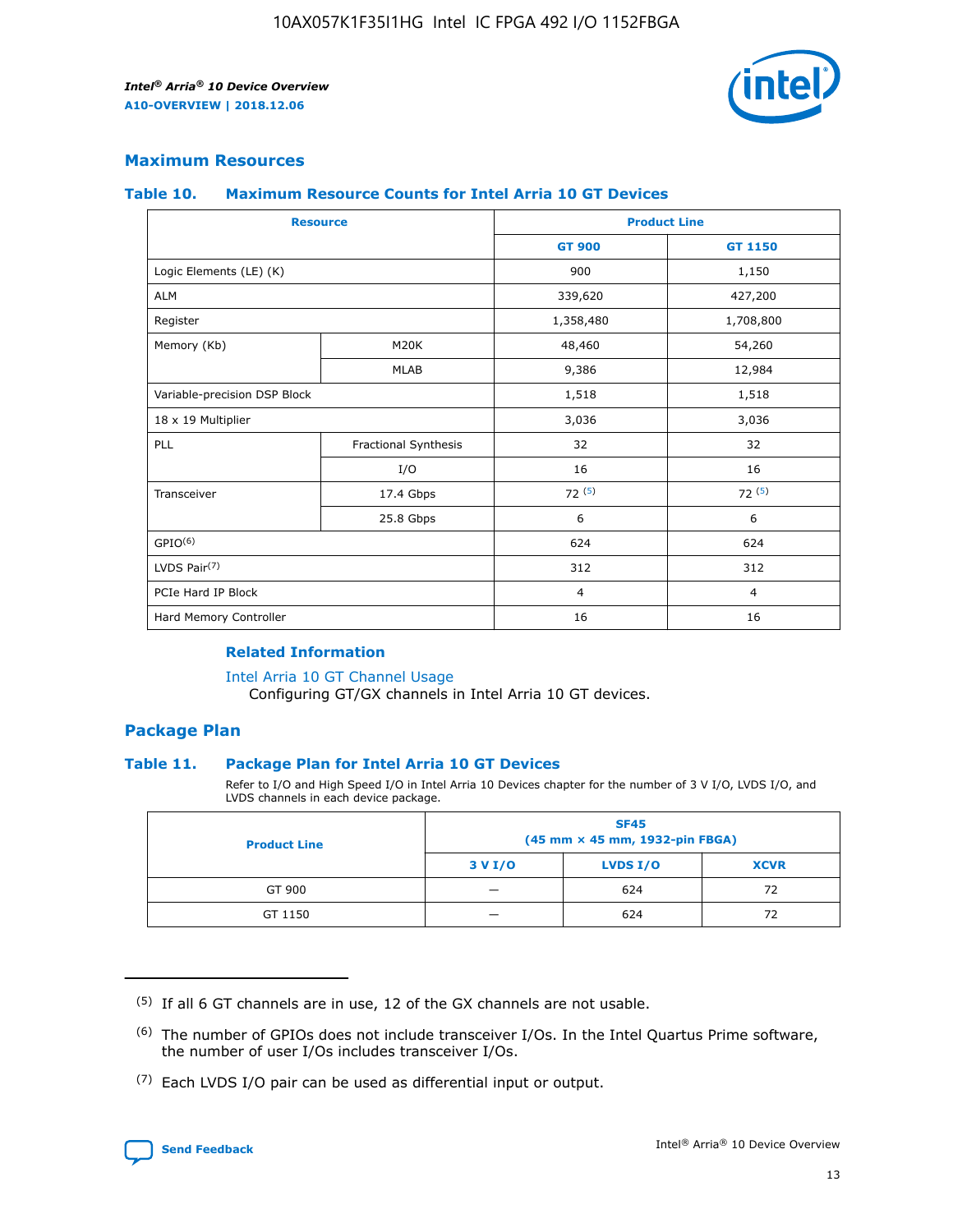

#### **Related Information**

[I/O and High-Speed Differential I/O Interfaces in Intel Arria 10 Devices chapter, Intel](https://www.intel.com/content/www/us/en/programmable/documentation/sam1403482614086.html#sam1403482030321) [Arria 10 Device Handbook](https://www.intel.com/content/www/us/en/programmable/documentation/sam1403482614086.html#sam1403482030321)

Provides the number of 3 V and LVDS I/Os, and LVDS channels for each Intel Arria 10 device package.

# **Intel Arria 10 SX**

This section provides the available options, maximum resource counts, and package plan for the Intel Arria 10 SX devices.

The information in this section is correct at the time of publication. For the latest information and to get more details, refer to the Intel FPGA Product Selector.

#### **Related Information**

[Intel FPGA Product Selector](http://www.altera.com/products/selector/psg-selector.html) Provides the latest information on Intel products.

#### **Available Options**

#### **Figure 3. Sample Ordering Code and Available Options for Intel Arria 10 SX Devices**



#### **Related Information**

[Transceiver Performance for Intel Arria 10 GX/SX Devices](https://www.intel.com/content/www/us/en/programmable/documentation/mcn1413182292568.html#mcn1413213965502) Provides more information about the transceiver speed grade.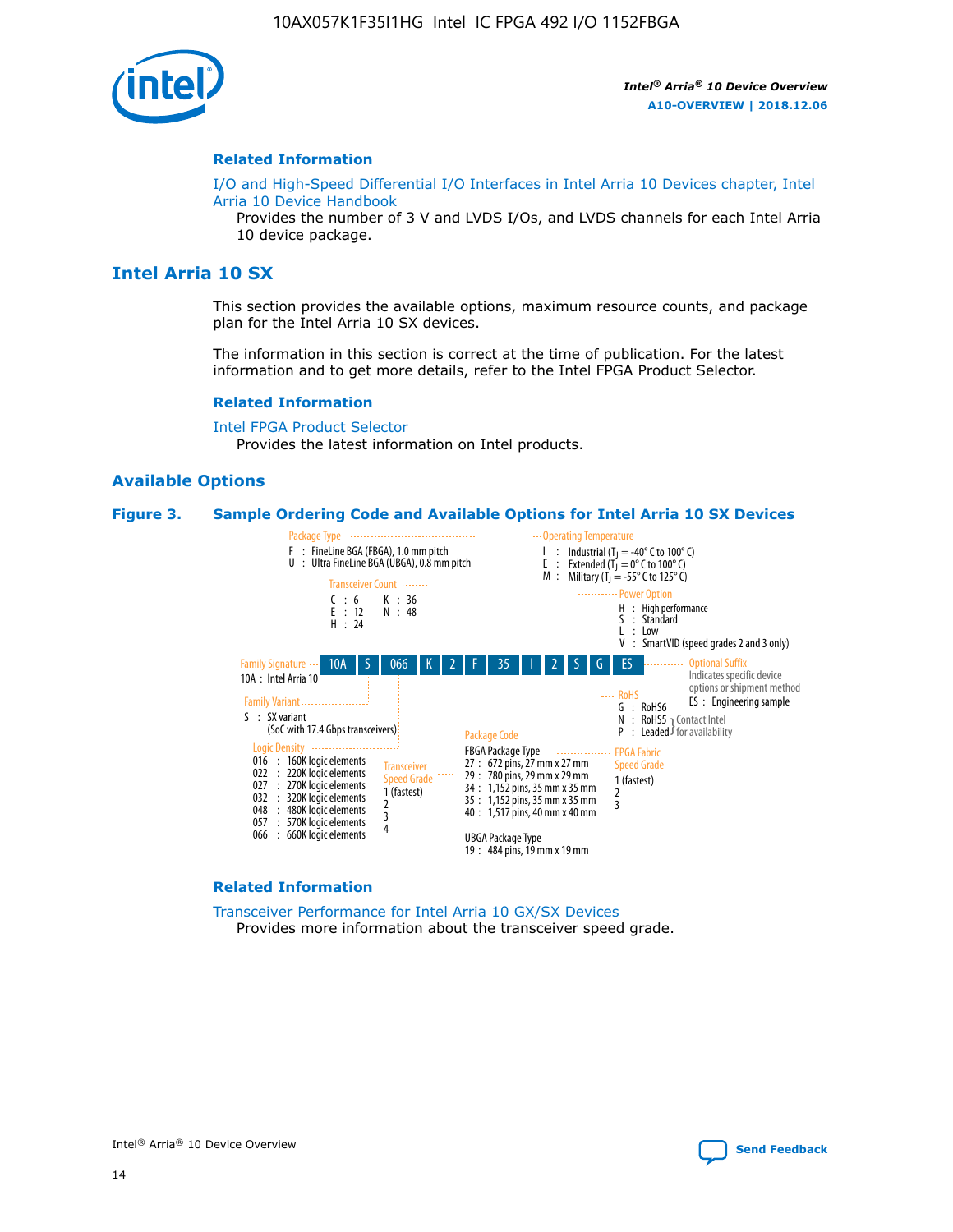

# **Maximum Resources**

#### **Table 12. Maximum Resource Counts for Intel Arria 10 SX Devices**

| <b>Resource</b>                   |                         | <b>Product Line</b> |               |                |                |                |                |                |  |  |  |
|-----------------------------------|-------------------------|---------------------|---------------|----------------|----------------|----------------|----------------|----------------|--|--|--|
|                                   |                         | <b>SX 160</b>       | <b>SX 220</b> | <b>SX 270</b>  | <b>SX 320</b>  | <b>SX 480</b>  | <b>SX 570</b>  | <b>SX 660</b>  |  |  |  |
| Logic Elements (LE) (K)           |                         | 160                 | 220           | 270            | 320            | 480            | 570            | 660            |  |  |  |
| <b>ALM</b>                        |                         | 61,510              | 80,330        | 101,620        | 119,900        | 183,590        | 217,080        | 251,680        |  |  |  |
| Register                          |                         | 246,040             | 321,320       | 406,480        | 479,600        | 734,360        | 868,320        | 1,006,720      |  |  |  |
| Memory (Kb)                       | M <sub>20</sub> K       | 8,800               | 11,740        | 15,000         | 17,820         | 28,620         | 36,000         | 42,620         |  |  |  |
|                                   | <b>MLAB</b>             | 1,050               | 1,690         | 2,452          | 2,727          | 4,164          | 5,096          | 5,788          |  |  |  |
| Variable-precision DSP Block      |                         | 156                 | 192           | 830            | 985            | 1,368          | 1,523          | 1,687          |  |  |  |
| 18 x 19 Multiplier                |                         | 312                 | 384           | 1,660          | 1,970          | 2,736          | 3,046          | 3,374          |  |  |  |
| PLL                               | Fractional<br>Synthesis | 6                   | 6             | 8              | 8              | 12             | 16             | 16             |  |  |  |
|                                   | I/O                     | 6                   | 6             | 8              | 8              | 12             | 16             | 16             |  |  |  |
| 17.4 Gbps Transceiver             |                         | 12                  | 12            | 24             | 24             | 36             | 48             | 48             |  |  |  |
| GPIO <sup>(8)</sup>               |                         | 288                 | 288           | 384            | 384            | 492            | 696            | 696            |  |  |  |
| LVDS Pair $(9)$                   |                         | 120                 | 120           | 168            | 168            | 174            | 324            | 324            |  |  |  |
| PCIe Hard IP Block                |                         | $\mathbf{1}$        | $\mathbf{1}$  | $\overline{2}$ | $\overline{2}$ | $\overline{2}$ | $\overline{2}$ | $\overline{2}$ |  |  |  |
| Hard Memory Controller            |                         | 6                   | 6             | 8              | 8              | 12             | 16             | 16             |  |  |  |
| ARM Cortex-A9 MPCore<br>Processor |                         | Yes                 | Yes           | Yes            | Yes            | Yes            | Yes            | <b>Yes</b>     |  |  |  |

# **Package Plan**

#### **Table 13. Package Plan for Intel Arria 10 SX Devices (U19, F27, F29, and F34)**

Refer to I/O and High Speed I/O in Intel Arria 10 Devices chapter for the number of 3 V I/O, LVDS I/O, and LVDS channels in each device package.

| <b>Product Line</b> | U19<br>$(19 \text{ mm} \times 19 \text{ mm})$<br>484-pin UBGA) |                    |             | <b>F27</b><br>$(27 \text{ mm} \times 27 \text{ mm})$<br>672-pin FBGA) |                    | <b>F29</b><br>$(29 \text{ mm} \times 29 \text{ mm})$<br>780-pin FBGA) |           |                    | <b>F34</b><br>$(35 \text{ mm} \times 35 \text{ mm})$<br><b>1152-pin FBGA)</b> |           |                    |             |
|---------------------|----------------------------------------------------------------|--------------------|-------------|-----------------------------------------------------------------------|--------------------|-----------------------------------------------------------------------|-----------|--------------------|-------------------------------------------------------------------------------|-----------|--------------------|-------------|
|                     | 3V<br>I/O                                                      | <b>LVDS</b><br>I/O | <b>XCVR</b> | 3V<br>I/O                                                             | <b>LVDS</b><br>I/O | <b>XCVR</b>                                                           | 3V<br>I/O | <b>LVDS</b><br>I/O | <b>XCVR</b>                                                                   | 3V<br>I/O | <b>LVDS</b><br>I/O | <b>XCVR</b> |
| SX 160              | 48                                                             | 144                | 6           | 48                                                                    | 192                | 12                                                                    | 48        | 240                | 12                                                                            |           |                    |             |
| SX 220              | 48                                                             | 144                | 6           | 48                                                                    | 192                | 12                                                                    | 48        | 240                | 12                                                                            |           |                    |             |
| SX 270              |                                                                |                    |             | 48                                                                    | 192                | 12                                                                    | 48        | 312                | 12                                                                            | 48        | 336                | 24          |
| SX 320              |                                                                |                    |             | 48                                                                    | 192                | 12                                                                    | 48        | 312                | 12                                                                            | 48        | 336                | 24          |
|                     | continued                                                      |                    |             |                                                                       |                    |                                                                       |           |                    |                                                                               |           |                    |             |

 $(8)$  The number of GPIOs does not include transceiver I/Os. In the Intel Quartus Prime software, the number of user I/Os includes transceiver I/Os.

 $(9)$  Each LVDS I/O pair can be used as differential input or output.

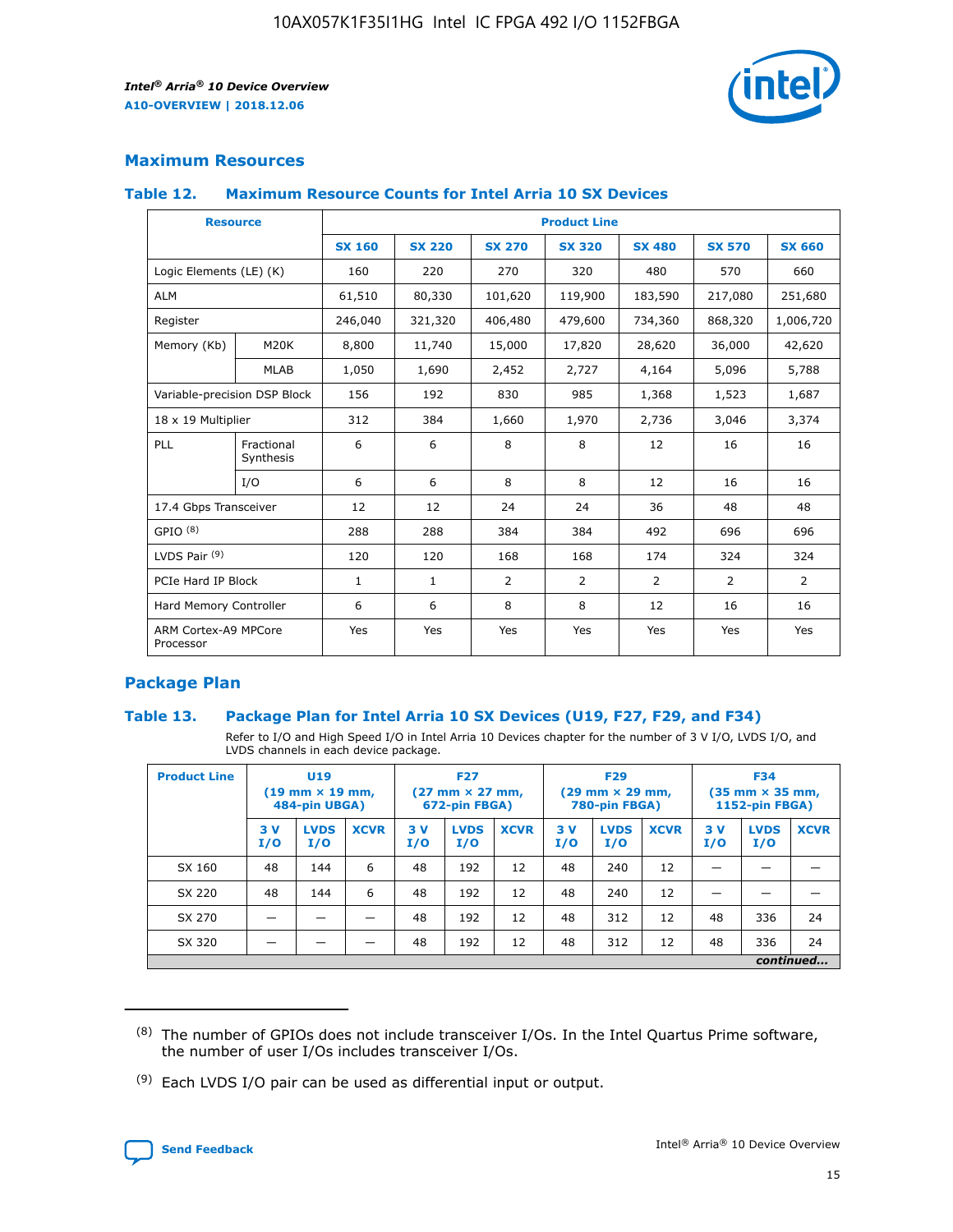

| <b>Product Line</b> | U <sub>19</sub><br>$(19 \text{ mm} \times 19 \text{ mm})$<br>484-pin UBGA) |                    | <b>F27</b><br>$(27 \text{ mm} \times 27 \text{ mm})$<br>672-pin FBGA) |           | <b>F29</b><br>$(29 \text{ mm} \times 29 \text{ mm})$<br>780-pin FBGA) |             |           | <b>F34</b><br>$(35 \text{ mm} \times 35 \text{ mm})$<br><b>1152-pin FBGA)</b> |             |           |                    |             |
|---------------------|----------------------------------------------------------------------------|--------------------|-----------------------------------------------------------------------|-----------|-----------------------------------------------------------------------|-------------|-----------|-------------------------------------------------------------------------------|-------------|-----------|--------------------|-------------|
|                     | 3 V<br>I/O                                                                 | <b>LVDS</b><br>I/O | <b>XCVR</b>                                                           | 3V<br>I/O | <b>LVDS</b><br>I/O                                                    | <b>XCVR</b> | 3V<br>I/O | <b>LVDS</b><br>I/O                                                            | <b>XCVR</b> | 3V<br>I/O | <b>LVDS</b><br>I/O | <b>XCVR</b> |
| SX 480              |                                                                            |                    |                                                                       |           |                                                                       |             | 48        | 312                                                                           | 12          | 48        | 444                | 24          |
| SX 570              |                                                                            |                    |                                                                       |           |                                                                       |             |           |                                                                               |             | 48        | 444                | 24          |
| SX 660              |                                                                            |                    |                                                                       |           |                                                                       |             |           |                                                                               |             | 48        | 444                | 24          |

## **Table 14. Package Plan for Intel Arria 10 SX Devices (F35, KF40, and NF40)**

Refer to I/O and High Speed I/O in Intel Arria 10 Devices chapter for the number of 3 V I/O, LVDS I/O, and LVDS channels in each device package.

| <b>Product Line</b> | <b>F35</b><br>$(35 \text{ mm} \times 35 \text{ mm})$<br><b>1152-pin FBGA)</b> |          |             |                                           | <b>KF40</b><br>(40 mm × 40 mm,<br>1517-pin FBGA) |    | <b>NF40</b><br>$(40 \text{ mm} \times 40 \text{ mm})$<br>1517-pin FBGA) |          |             |  |
|---------------------|-------------------------------------------------------------------------------|----------|-------------|-------------------------------------------|--------------------------------------------------|----|-------------------------------------------------------------------------|----------|-------------|--|
|                     | 3 V I/O                                                                       | LVDS I/O | <b>XCVR</b> | <b>LVDS I/O</b><br><b>XCVR</b><br>3 V I/O |                                                  |    | 3 V I/O                                                                 | LVDS I/O | <b>XCVR</b> |  |
| SX 270              | 48                                                                            | 336      | 24          |                                           |                                                  |    |                                                                         |          |             |  |
| SX 320              | 48                                                                            | 336      | 24          |                                           |                                                  |    |                                                                         |          |             |  |
| SX 480              | 48                                                                            | 348      | 36          |                                           |                                                  |    |                                                                         |          |             |  |
| SX 570              | 48                                                                            | 348      | 36          | 96                                        | 600                                              | 36 | 48                                                                      | 540      | 48          |  |
| SX 660              | 48                                                                            | 348      | 36          | 96                                        | 600                                              | 36 | 48                                                                      | 540      | 48          |  |

# **Related Information**

[I/O and High-Speed Differential I/O Interfaces in Intel Arria 10 Devices chapter, Intel](https://www.intel.com/content/www/us/en/programmable/documentation/sam1403482614086.html#sam1403482030321) [Arria 10 Device Handbook](https://www.intel.com/content/www/us/en/programmable/documentation/sam1403482614086.html#sam1403482030321)

Provides the number of 3 V and LVDS I/Os, and LVDS channels for each Intel Arria 10 device package.

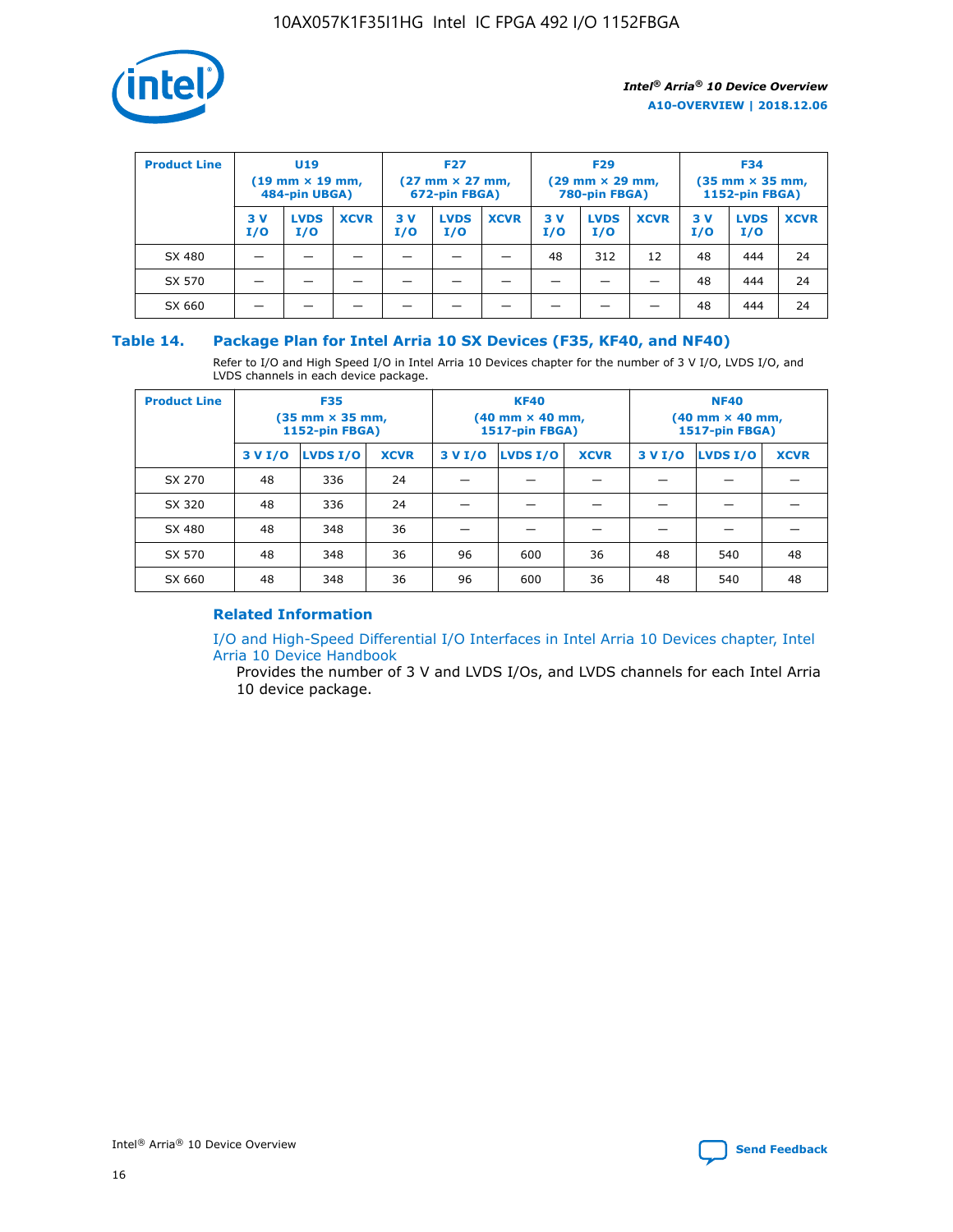

# **I/O Vertical Migration for Intel Arria 10 Devices**

#### **Figure 4. Migration Capability Across Intel Arria 10 Product Lines**

- The arrows indicate the migration paths. The devices included in each vertical migration path are shaded. Devices with fewer resources in the same path have lighter shades.
- To achieve the full I/O migration across product lines in the same migration path, restrict I/Os and transceivers usage to match the product line with the lowest I/O and transceiver counts.
- An LVDS I/O bank in the source device may be mapped to a 3 V I/O bank in the target device. To use memory interface clock frequency higher than 533 MHz, assign external memory interface pins only to banks that are LVDS I/O in both devices.
- There may be nominal 0.15 mm package height difference between some product lines in the same package type.
	- **Variant Product Line Package U19 F27 F29 F34 F35 KF40 NF40 RF40 NF45 SF45 UF45** Intel® Arria® 10 GX GX 160 GX 220 GX 270 GX 320 GX 480 GX 570 GX 660 GX 900 GX 1150 Intel Arria 10 GT GT 900 GT 1150 Intel Arria 10 SX SX 160 SX 220 SX 270 SX 320 SX 480 SX 570 SX 660
- Some migration paths are not shown in the Intel Quartus Prime software **Pin Migration View**.

*Note:* To verify the pin migration compatibility, use the **Pin Migration View** window in the Intel Quartus Prime software Pin Planner.

# **Adaptive Logic Module**

Intel Arria 10 devices use a 20 nm ALM as the basic building block of the logic fabric.

The ALM architecture is the same as the previous generation FPGAs, allowing for efficient implementation of logic functions and easy conversion of IP between the device generations.

The ALM, as shown in following figure, uses an 8-input fracturable look-up table (LUT) with four dedicated registers to help improve timing closure in register-rich designs and achieve an even higher design packing capability than the traditional two-register per LUT architecture.

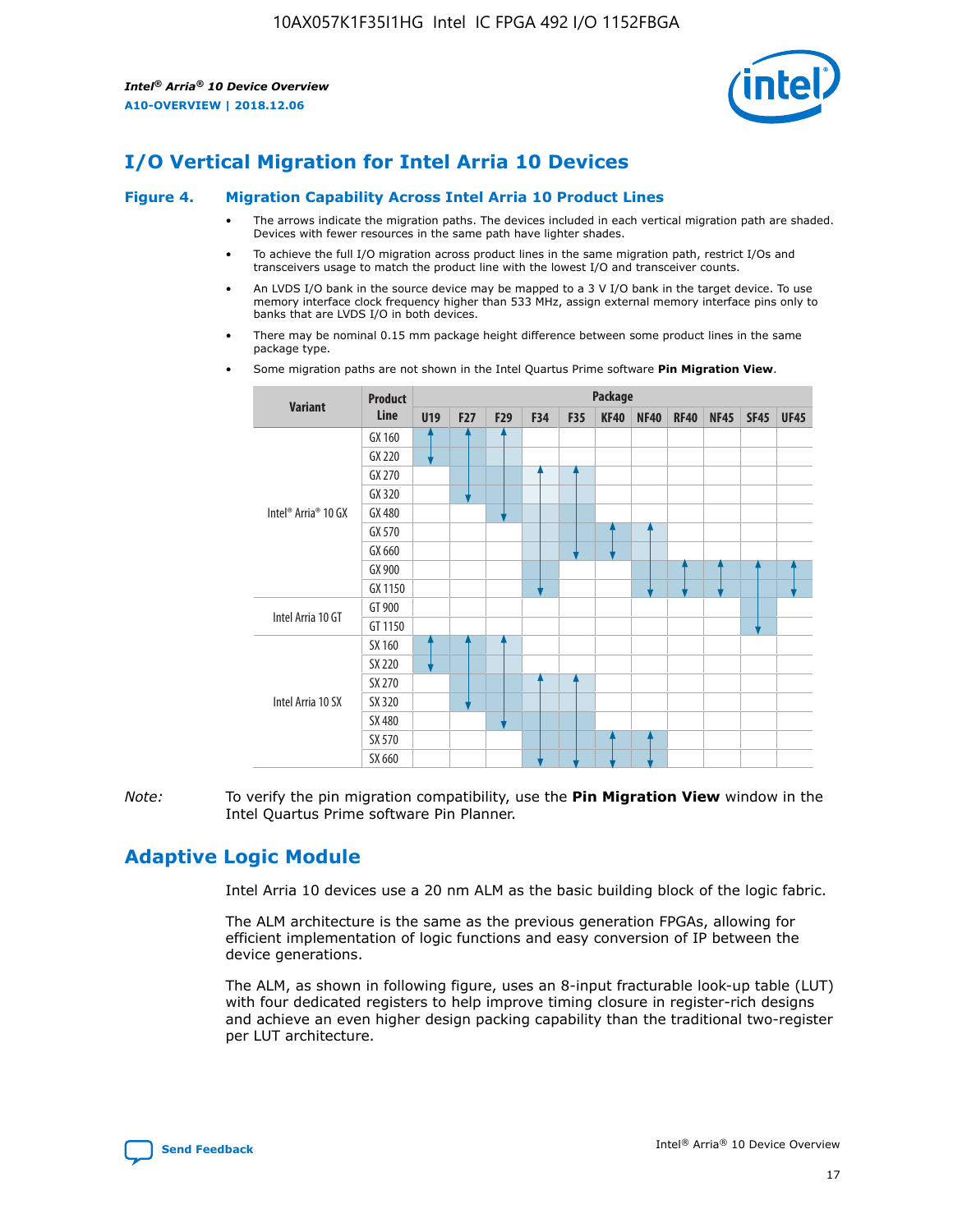

**Figure 5. ALM for Intel Arria 10 Devices**



The Intel Quartus Prime software optimizes your design according to the ALM logic structure and automatically maps legacy designs into the Intel Arria 10 ALM architecture.

# **Variable-Precision DSP Block**

The Intel Arria 10 variable precision DSP blocks support fixed-point arithmetic and floating-point arithmetic.

Features for fixed-point arithmetic:

- High-performance, power-optimized, and fully registered multiplication operations
- 18-bit and 27-bit word lengths
- Two 18 x 19 multipliers or one 27 x 27 multiplier per DSP block
- Built-in addition, subtraction, and 64-bit double accumulation register to combine multiplication results
- Cascading 19-bit or 27-bit when pre-adder is disabled and cascading 18-bit when pre-adder is used to form the tap-delay line for filtering applications
- Cascading 64-bit output bus to propagate output results from one block to the next block without external logic support
- Hard pre-adder supported in 19-bit and 27-bit modes for symmetric filters
- Internal coefficient register bank in both 18-bit and 27-bit modes for filter implementation
- 18-bit and 27-bit systolic finite impulse response (FIR) filters with distributed output adder
- Biased rounding support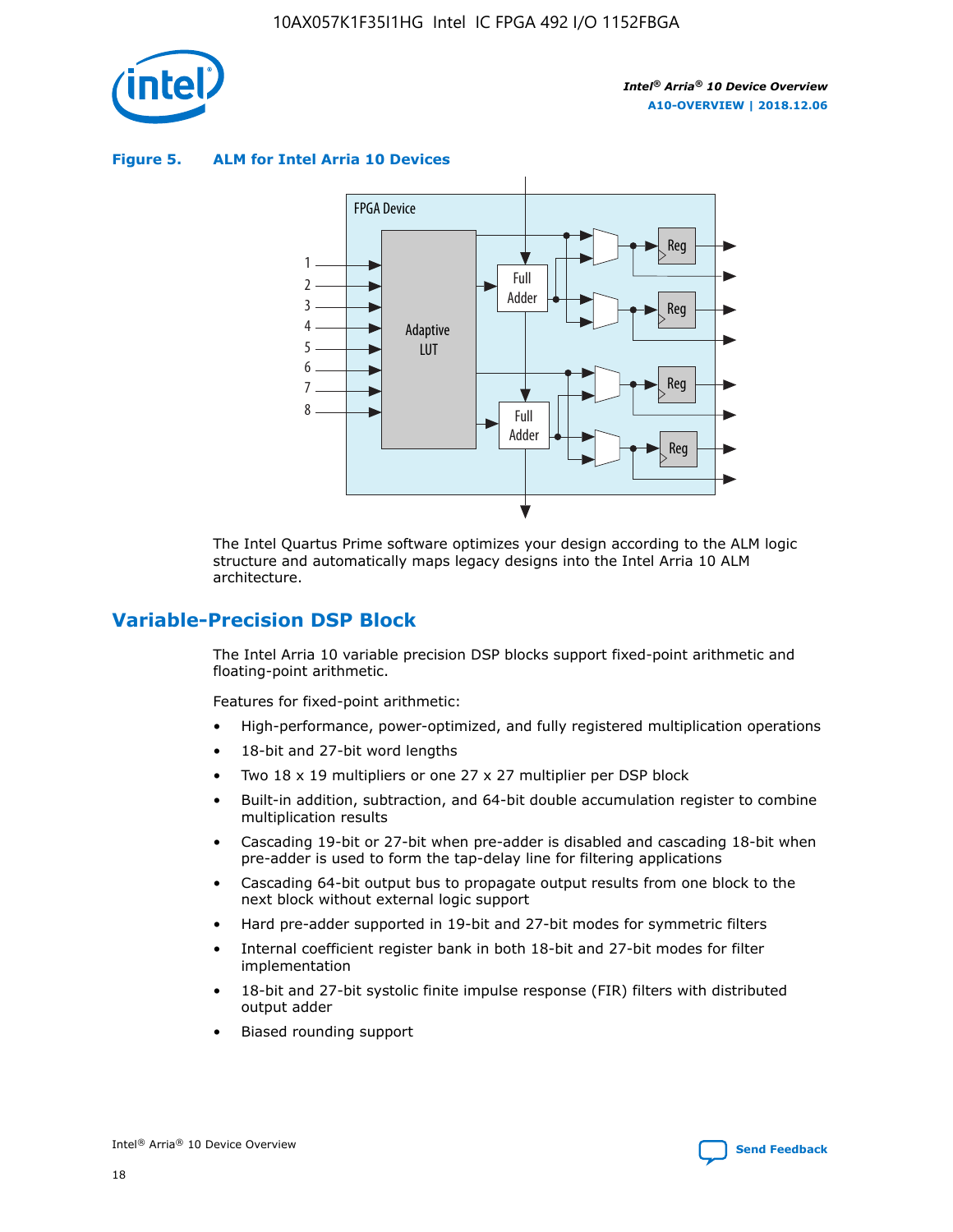

Features for floating-point arithmetic:

- A completely hardened architecture that supports multiplication, addition, subtraction, multiply-add, and multiply-subtract
- Multiplication with accumulation capability and a dynamic accumulator reset control
- Multiplication with cascade summation capability
- Multiplication with cascade subtraction capability
- Complex multiplication
- Direct vector dot product
- Systolic FIR filter

#### **Table 15. Variable-Precision DSP Block Configurations for Intel Arria 10 Devices**

| <b>Usage Example</b>                                       | <b>Multiplier Size (Bit)</b>    | <b>DSP Block Resources</b> |
|------------------------------------------------------------|---------------------------------|----------------------------|
| Medium precision fixed point                               | Two 18 x 19                     |                            |
| High precision fixed or Single precision<br>floating point | One 27 x 27                     |                            |
| Fixed point FFTs                                           | One 19 x 36 with external adder |                            |
| Very high precision fixed point                            | One 36 x 36 with external adder |                            |
| Double precision floating point                            | One 54 x 54 with external adder | 4                          |

#### **Table 16. Resources for Fixed-Point Arithmetic in Intel Arria 10 Devices**

The table lists the variable-precision DSP resources by bit precision for each Intel Arria 10 device.

| <b>Variant</b>  | <b>Product Line</b> | <b>Variable-</b><br>precision | <b>Independent Input and Output</b><br><b>Multiplications Operator</b> |                                     | 18 x 19<br><b>Multiplier</b>    | $18 \times 18$<br><b>Multiplier</b>                |
|-----------------|---------------------|-------------------------------|------------------------------------------------------------------------|-------------------------------------|---------------------------------|----------------------------------------------------|
|                 |                     | <b>DSP Block</b>              | 18 x 19<br><b>Multiplier</b>                                           | $27 \times 27$<br><b>Multiplier</b> | <b>Adder Sum</b><br><b>Mode</b> | <b>Adder</b><br><b>Summed with</b><br>36 bit Input |
| AIntel Arria 10 | GX 160              | 156                           | 312                                                                    | 156                                 | 156                             | 156                                                |
| <b>GX</b>       | GX 220              | 192                           | 384                                                                    | 192                                 | 192                             | 192                                                |
|                 | GX 270              | 830                           | 1,660                                                                  | 830                                 | 830                             | 830                                                |
|                 | GX 320              | 984                           | 1,968                                                                  | 984                                 | 984                             | 984                                                |
|                 | GX 480              | 1,368                         | 2,736                                                                  | 1,368                               | 1,368                           | 1,368                                              |
|                 | GX 570              | 1,523                         | 3,046                                                                  | 1,523                               | 1,523                           | 1,523                                              |
|                 | GX 660              | 1,687                         | 3,374                                                                  | 1,687                               | 1,687                           | 1,687                                              |
|                 | GX 900              | 1,518                         | 3,036                                                                  | 1,518                               | 1,518                           | 1,518                                              |
|                 | GX 1150             | 1,518                         | 3,036                                                                  | 1,518                               | 1,518                           | 1,518                                              |
| Intel Arria 10  | GT 900              | 1,518                         | 3,036                                                                  | 1,518                               | 1,518                           | 1,518                                              |
| GT              | GT 1150             | 1,518                         | 3,036                                                                  | 1,518                               | 1,518                           | 1,518                                              |
| Intel Arria 10  | SX 160              | 156                           | 312                                                                    | 156                                 | 156                             | 156                                                |
| <b>SX</b>       | SX 220              | 192                           | 384                                                                    | 192                                 | 192                             | 192                                                |
|                 | SX 270              | 830                           | 1,660                                                                  | 830                                 | 830                             | 830                                                |
|                 |                     |                               |                                                                        |                                     |                                 | continued                                          |

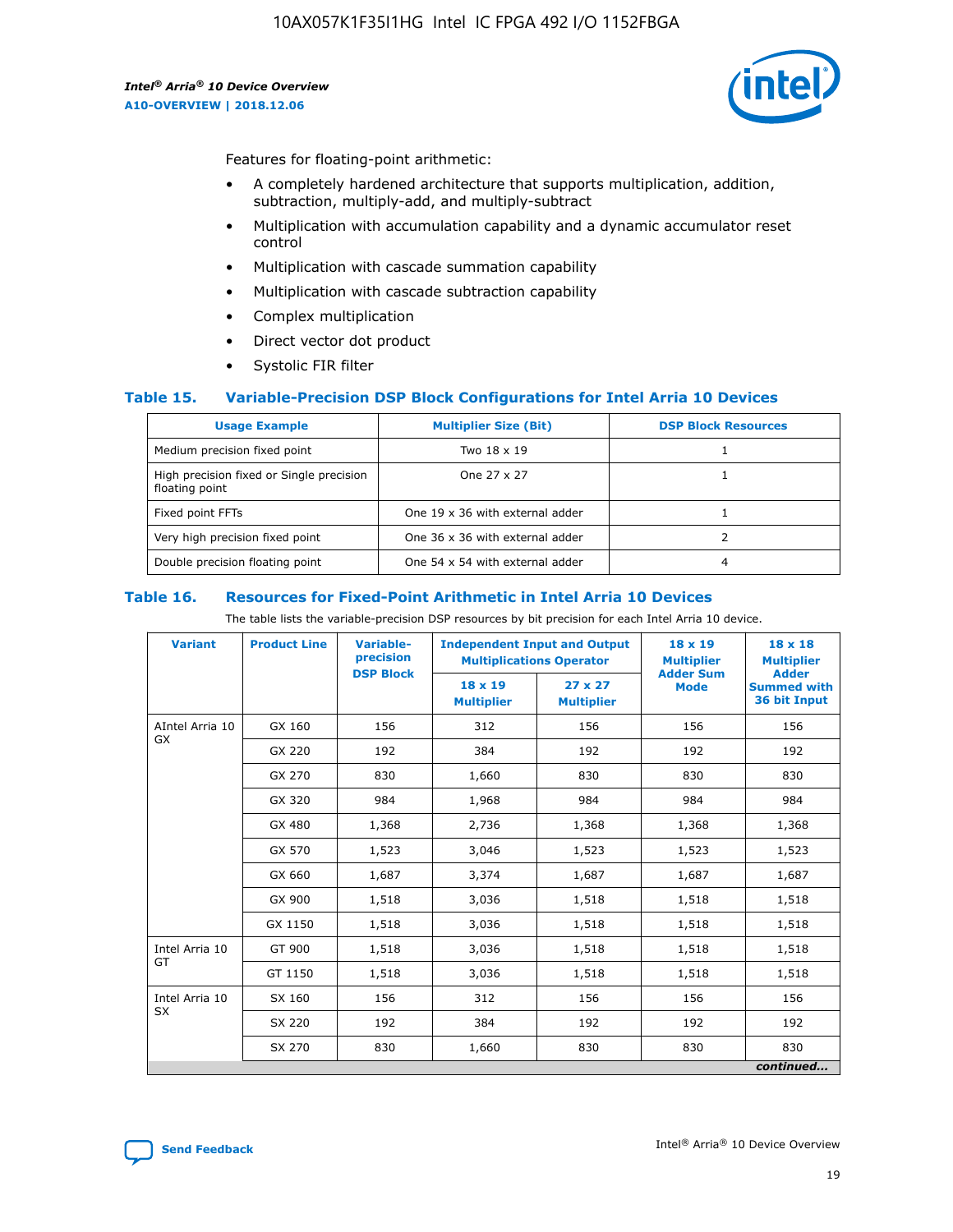

| <b>Variant</b> | <b>Product Line</b> | <b>Variable-</b><br>precision<br><b>DSP Block</b> | <b>Independent Input and Output</b><br><b>Multiplications Operator</b> |                                     | $18 \times 19$<br><b>Multiplier</b><br><b>Adder Sum</b> | $18 \times 18$<br><b>Multiplier</b><br><b>Adder</b> |  |
|----------------|---------------------|---------------------------------------------------|------------------------------------------------------------------------|-------------------------------------|---------------------------------------------------------|-----------------------------------------------------|--|
|                |                     |                                                   | $18 \times 19$<br><b>Multiplier</b>                                    | $27 \times 27$<br><b>Multiplier</b> | <b>Mode</b>                                             | <b>Summed with</b><br>36 bit Input                  |  |
|                | SX 320              | 984                                               | 1,968                                                                  | 984                                 | 984                                                     | 984                                                 |  |
|                | SX 480              | 1,368                                             | 2,736                                                                  | 1,368                               | 1,368                                                   | 1,368                                               |  |
|                | SX 570              | 1,523                                             | 3,046                                                                  | 1,523                               | 1,523                                                   | 1,523                                               |  |
|                | SX 660              | 1,687                                             | 3,374                                                                  | 1,687                               | 1,687                                                   | 1,687                                               |  |

# **Table 17. Resources for Floating-Point Arithmetic in Intel Arria 10 Devices**

The table lists the variable-precision DSP resources by bit precision for each Intel Arria 10 device.

| <b>Variant</b> | <b>Product Line</b> | <b>Variable-</b><br>precision<br><b>DSP Block</b> | <b>Single</b><br><b>Precision</b><br><b>Floating-Point</b><br><b>Multiplication</b><br><b>Mode</b> | <b>Single-Precision</b><br><b>Floating-Point</b><br><b>Adder Mode</b> | Single-<br><b>Precision</b><br><b>Floating-Point</b><br><b>Multiply</b><br><b>Accumulate</b><br><b>Mode</b> | <b>Peak</b><br><b>Giga Floating-</b><br><b>Point</b><br><b>Operations</b><br>per Second<br>(GFLOPs) |
|----------------|---------------------|---------------------------------------------------|----------------------------------------------------------------------------------------------------|-----------------------------------------------------------------------|-------------------------------------------------------------------------------------------------------------|-----------------------------------------------------------------------------------------------------|
| Intel Arria 10 | GX 160              | 156                                               | 156                                                                                                | 156                                                                   | 156                                                                                                         | 140                                                                                                 |
| GX             | GX 220              | 192                                               | 192                                                                                                | 192                                                                   | 192                                                                                                         | 173                                                                                                 |
|                | GX 270              | 830                                               | 830                                                                                                | 830                                                                   | 830                                                                                                         | 747                                                                                                 |
|                | GX 320              | 984                                               | 984                                                                                                | 984                                                                   | 984                                                                                                         | 886                                                                                                 |
|                | GX 480              | 1,369                                             | 1,368                                                                                              | 1,368                                                                 | 1,368                                                                                                       | 1,231                                                                                               |
|                | GX 570              | 1,523                                             | 1,523                                                                                              | 1,523                                                                 | 1,523                                                                                                       | 1,371                                                                                               |
|                | GX 660              | 1,687                                             | 1,687                                                                                              | 1,687                                                                 | 1,687                                                                                                       | 1,518                                                                                               |
|                | GX 900              | 1,518                                             | 1,518                                                                                              | 1,518                                                                 | 1,518                                                                                                       | 1,366                                                                                               |
|                | GX 1150             | 1,518                                             | 1,518                                                                                              | 1,518                                                                 | 1,518                                                                                                       | 1,366                                                                                               |
| Intel Arria 10 | GT 900              | 1,518                                             | 1,518                                                                                              | 1,518                                                                 | 1,518                                                                                                       | 1,366                                                                                               |
| GT             | GT 1150             | 1,518                                             | 1,518                                                                                              | 1,518                                                                 | 1,518                                                                                                       | 1,366                                                                                               |
| Intel Arria 10 | SX 160              | 156                                               | 156                                                                                                | 156                                                                   | 156                                                                                                         | 140                                                                                                 |
| SX             | SX 220              | 192                                               | 192                                                                                                | 192                                                                   | 192                                                                                                         | 173                                                                                                 |
|                | SX 270              | 830                                               | 830                                                                                                | 830                                                                   | 830                                                                                                         | 747                                                                                                 |
|                | SX 320              | 984                                               | 984                                                                                                | 984                                                                   | 984                                                                                                         | 886                                                                                                 |
|                | SX 480              | 1,369                                             | 1,368                                                                                              | 1,368                                                                 | 1,368                                                                                                       | 1,231                                                                                               |
|                | SX 570              | 1,523                                             | 1,523                                                                                              | 1,523                                                                 | 1,523                                                                                                       | 1,371                                                                                               |
|                | SX 660              | 1,687                                             | 1,687                                                                                              | 1,687                                                                 | 1,687                                                                                                       | 1,518                                                                                               |

# **Embedded Memory Blocks**

The embedded memory blocks in the devices are flexible and designed to provide an optimal amount of small- and large-sized memory arrays to fit your design requirements.

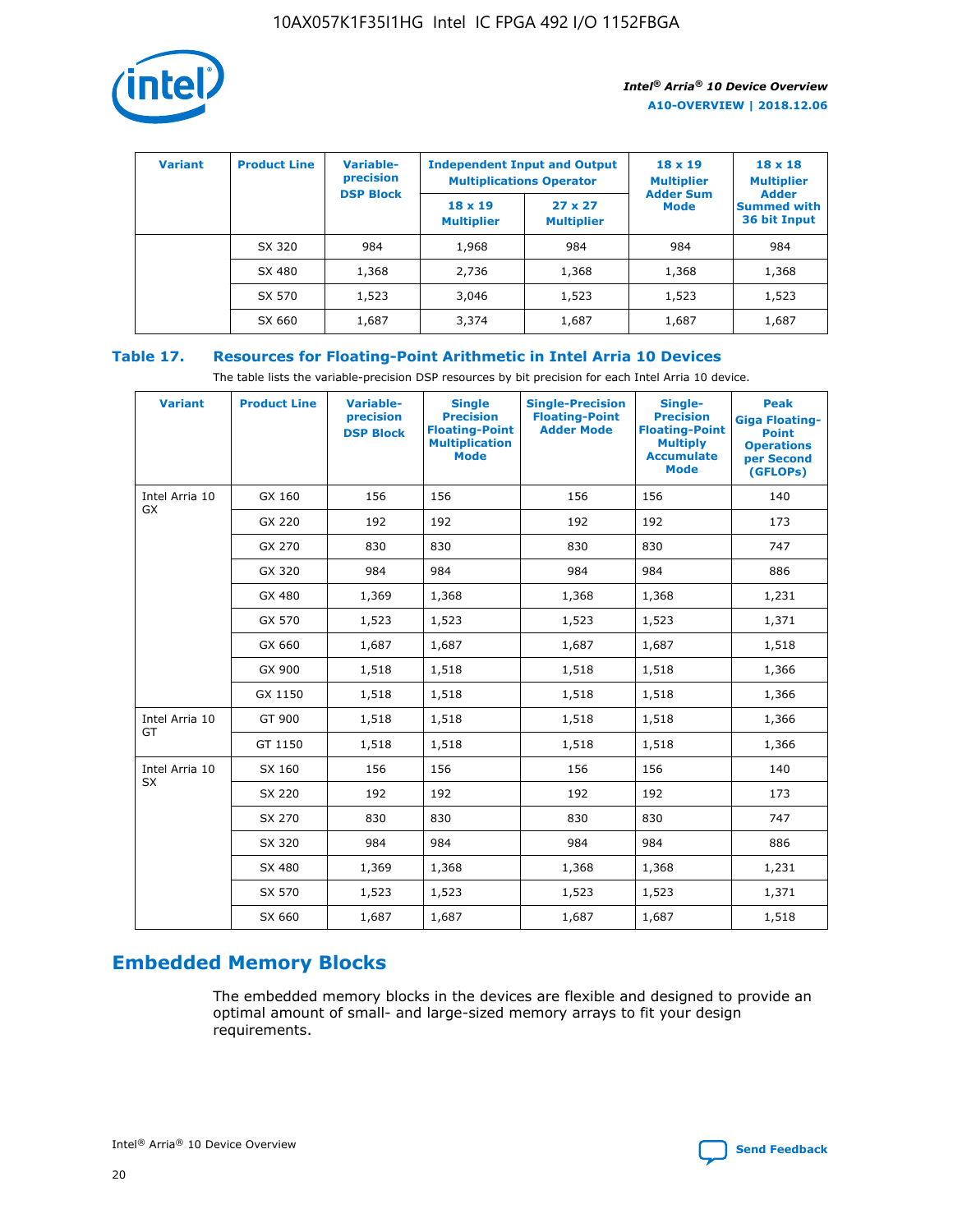

# **Types of Embedded Memory**

The Intel Arria 10 devices contain two types of memory blocks:

- 20 Kb M20K blocks—blocks of dedicated memory resources. The M20K blocks are ideal for larger memory arrays while still providing a large number of independent ports.
- 640 bit memory logic array blocks (MLABs)—enhanced memory blocks that are configured from dual-purpose logic array blocks (LABs). The MLABs are ideal for wide and shallow memory arrays. The MLABs are optimized for implementation of shift registers for digital signal processing (DSP) applications, wide and shallow FIFO buffers, and filter delay lines. Each MLAB is made up of ten adaptive logic modules (ALMs). In the Intel Arria 10 devices, you can configure these ALMs as ten 32 x 2 blocks, giving you one 32 x 20 simple dual-port SRAM block per MLAB.

# **Embedded Memory Capacity in Intel Arria 10 Devices**

|                   | <b>Product</b> |              | <b>M20K</b>         |              | <b>MLAB</b>         | <b>Total RAM Bit</b> |
|-------------------|----------------|--------------|---------------------|--------------|---------------------|----------------------|
| <b>Variant</b>    | Line           | <b>Block</b> | <b>RAM Bit (Kb)</b> | <b>Block</b> | <b>RAM Bit (Kb)</b> | (Kb)                 |
| Intel Arria 10 GX | GX 160         | 440          | 8,800               | 1,680        | 1,050               | 9,850                |
|                   | GX 220         | 587          | 11,740              | 2,703        | 1,690               | 13,430               |
|                   | GX 270         | 750          | 15,000              | 3,922        | 2,452               | 17,452               |
|                   | GX 320         | 891          | 17,820              | 4,363        | 2,727               | 20,547               |
|                   | GX 480         | 1,431        | 28,620              | 6,662        | 4,164               | 32,784               |
|                   | GX 570         | 1,800        | 36,000              | 8,153        | 5,096               | 41,096               |
|                   | GX 660         | 2,131        | 42,620              | 9,260        | 5,788               | 48,408               |
|                   | GX 900         | 2,423        | 48,460              | 15,017       | 9,386               | 57,846               |
|                   | GX 1150        | 2,713        | 54,260              | 20,774       | 12,984              | 67,244               |
| Intel Arria 10 GT | GT 900         | 2,423        | 48,460              | 15,017       | 9,386               | 57,846               |
|                   | GT 1150        | 2,713        | 54,260              | 20,774       | 12,984              | 67,244               |
| Intel Arria 10 SX | SX 160         | 440          | 8,800               | 1,680        | 1,050               | 9,850                |
|                   | SX 220         | 587          | 11,740              | 2,703        | 1,690               | 13,430               |
|                   | SX 270         | 750          | 15,000              | 3,922        | 2,452               | 17,452               |
|                   | SX 320         | 891          | 17,820              | 4,363        | 2,727               | 20,547               |
|                   | SX 480         | 1,431        | 28,620              | 6,662        | 4,164               | 32,784               |
|                   | SX 570         | 1,800        | 36,000              | 8,153        | 5,096               | 41,096               |
|                   | SX 660         | 2,131        | 42,620              | 9,260        | 5,788               | 48,408               |

#### **Table 18. Embedded Memory Capacity and Distribution in Intel Arria 10 Devices**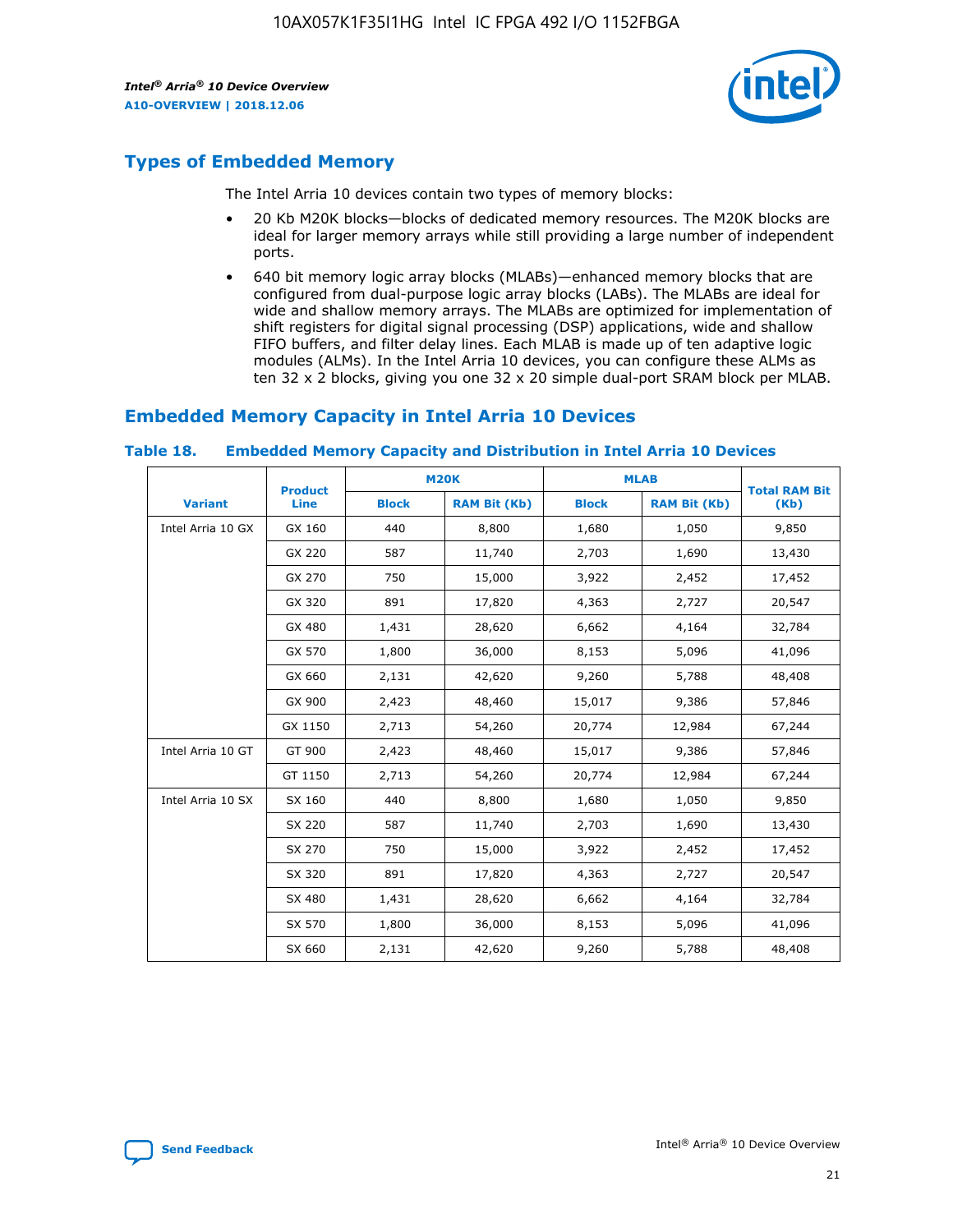

# **Embedded Memory Configurations for Single-port Mode**

#### **Table 19. Single-port Embedded Memory Configurations for Intel Arria 10 Devices**

This table lists the maximum configurations supported for single-port RAM and ROM modes.

| <b>Memory Block</b> | Depth (bits) | <b>Programmable Width</b> |
|---------------------|--------------|---------------------------|
| MLAB                | 32           | x16, x18, or x20          |
|                     | 64(10)       | x8, x9, x10               |
| M20K                | 512          | x40, x32                  |
|                     | 1K           | x20, x16                  |
|                     | 2K           | x10, x8                   |
|                     | 4K           | x5, x4                    |
|                     | 8K           | x2                        |
|                     | 16K          | x1                        |

# **Clock Networks and PLL Clock Sources**

The clock network architecture is based on Intel's global, regional, and peripheral clock structure. This clock structure is supported by dedicated clock input pins, fractional clock synthesis PLLs, and integer I/O PLLs.

# **Clock Networks**

The Intel Arria 10 core clock networks are capable of up to 800 MHz fabric operation across the full industrial temperature range. For the external memory interface, the clock network supports the hard memory controller with speeds up to 2,400 Mbps in a quarter-rate transfer.

To reduce power consumption, the Intel Quartus Prime software identifies all unused sections of the clock network and powers them down.

# **Fractional Synthesis and I/O PLLs**

Intel Arria 10 devices contain up to 32 fractional synthesis PLLs and up to 16 I/O PLLs that are available for both specific and general purpose uses in the core:

- Fractional synthesis PLLs—located in the column adjacent to the transceiver blocks
- I/O PLLs—located in each bank of the 48 I/Os

# **Fractional Synthesis PLLs**

You can use the fractional synthesis PLLs to:

- Reduce the number of oscillators that are required on your board
- Reduce the number of clock pins that are used in the device by synthesizing multiple clock frequencies from a single reference clock source

<sup>(10)</sup> Supported through software emulation and consumes additional MLAB blocks.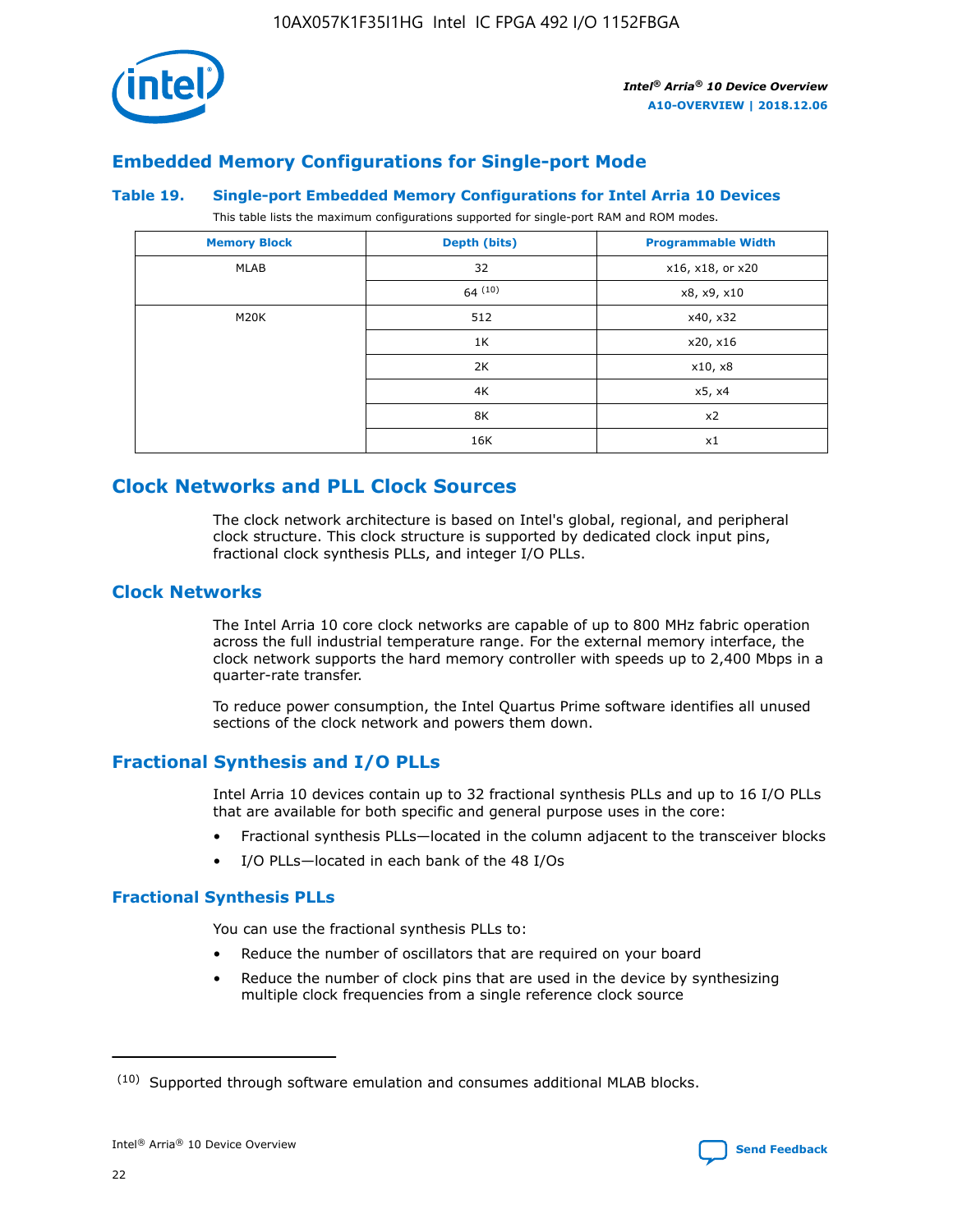

The fractional synthesis PLLs support the following features:

- Reference clock frequency synthesis for transceiver CMU and Advanced Transmit (ATX) PLLs
- Clock network delay compensation
- Zero-delay buffering
- Direct transmit clocking for transceivers
- Independently configurable into two modes:
	- Conventional integer mode equivalent to the general purpose PLL
	- Enhanced fractional mode with third order delta-sigma modulation
- PLL cascading

# **I/O PLLs**

The integer mode I/O PLLs are located in each bank of 48 I/Os. You can use the I/O PLLs to simplify the design of external memory and high-speed LVDS interfaces.

In each I/O bank, the I/O PLLs are adjacent to the hard memory controllers and LVDS SERDES. Because these PLLs are tightly coupled with the I/Os that need to use them, it makes it easier to close timing.

You can use the I/O PLLs for general purpose applications in the core such as clock network delay compensation and zero-delay buffering.

Intel Arria 10 devices support PLL-to-PLL cascading.

# **FPGA General Purpose I/O**

Intel Arria 10 devices offer highly configurable GPIOs. Each I/O bank contains 48 general purpose I/Os and a high-efficiency hard memory controller.

The following list describes the features of the GPIOs:

- Consist of 3 V I/Os for high-voltage application and LVDS I/Os for differential signaling
	- Up to two 3 V I/O banks, available in some devices, that support up to 3 V I/O standards
	- LVDS I/O banks that support up to 1.8 V I/O standards
- Support a wide range of single-ended and differential I/O interfaces
- LVDS speeds up to 1.6 Gbps
- Each LVDS pair of pins has differential input and output buffers, allowing you to configure the LVDS direction for each pair.
- Programmable bus hold and weak pull-up
- Programmable differential output voltage  $(V_{OD})$  and programmable pre-emphasis

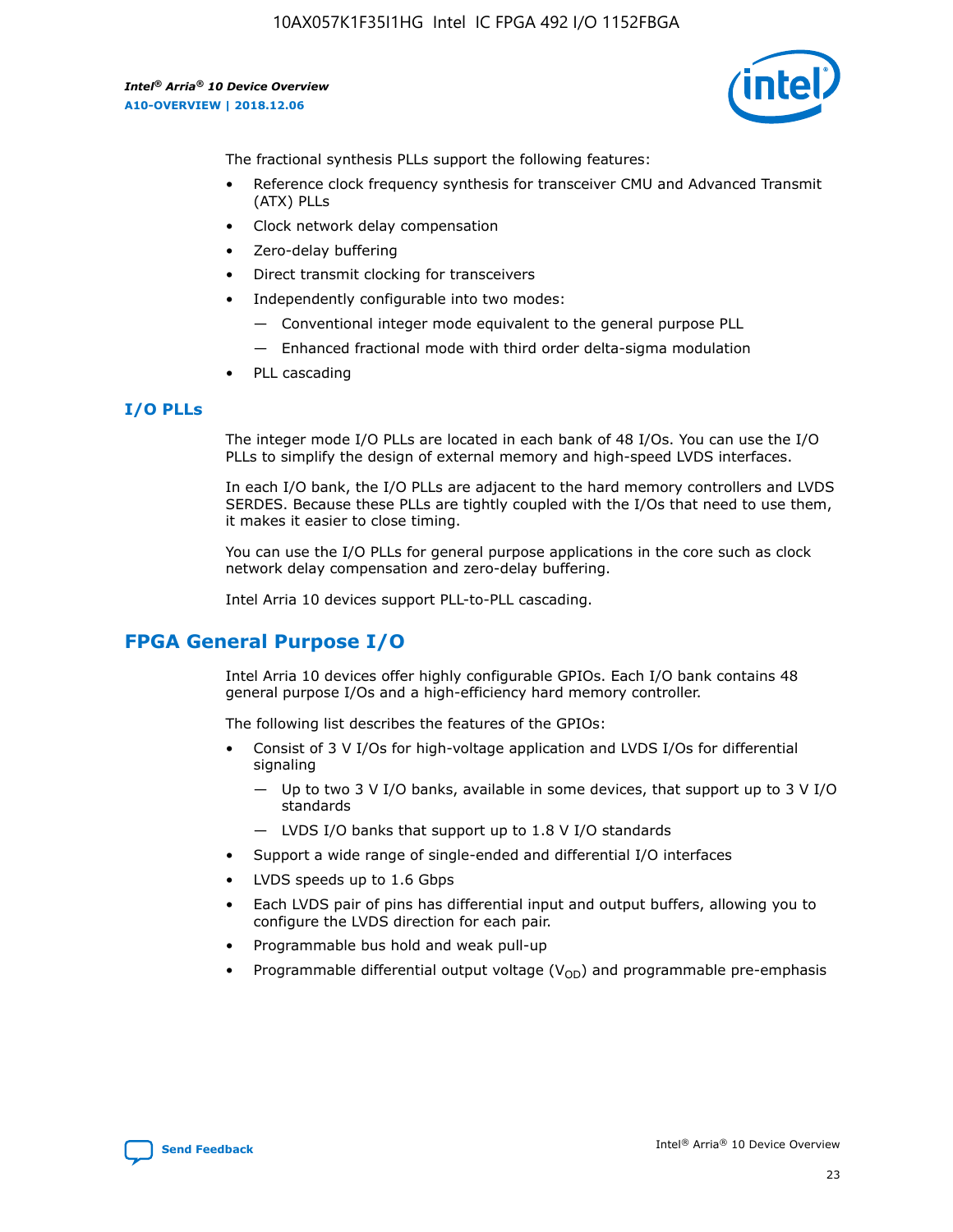

- Series (R<sub>S</sub>) and parallel (R<sub>T</sub>) on-chip termination (OCT) for all I/O banks with OCT calibration to limit the termination impedance variation
- On-chip dynamic termination that has the ability to swap between series and parallel termination, depending on whether there is read or write on a common bus for signal integrity
- Easy timing closure support using the hard read FIFO in the input register path, and delay-locked loop (DLL) delay chain with fine and coarse architecture

# **External Memory Interface**

Intel Arria 10 devices offer massive external memory bandwidth, with up to seven 32 bit DDR4 memory interfaces running at up to 2,400 Mbps. This bandwidth provides additional ease of design, lower power, and resource efficiencies of hardened highperformance memory controllers.

The memory interface within Intel Arria 10 FPGAs and SoCs delivers the highest performance and ease of use. You can configure up to a maximum width of 144 bits when using the hard or soft memory controllers. If required, you can bypass the hard memory controller and use a soft controller implemented in the user logic.

Each I/O contains a hardened DDR read/write path (PHY) capable of performing key memory interface functionality such as read/write leveling, FIFO buffering to lower latency and improve margin, timing calibration, and on-chip termination.

The timing calibration is aided by the inclusion of hard microcontrollers based on Intel's Nios® II technology, specifically tailored to control the calibration of multiple memory interfaces. This calibration allows the Intel Arria 10 device to compensate for any changes in process, voltage, or temperature either within the Intel Arria 10 device itself, or within the external memory device. The advanced calibration algorithms ensure maximum bandwidth and robust timing margin across all operating conditions.

In addition to parallel memory interfaces, Intel Arria 10 devices support serial memory technologies such as the Hybrid Memory Cube (HMC). The HMC is supported by the Intel Arria 10 high-speed serial transceivers which connect up to four HMC links, with each link running at data rates up to 15 Gbps.

#### **Related Information**

#### [External Memory Interface Spec Estimator](http://www.altera.com/technology/memory/estimator/mem-emif-index.html)

Provides a parametric tool that allows you to find and compare the performance of the supported external memory interfaces in IntelFPGAs.

# **Memory Standards Supported by Intel Arria 10 Devices**

The I/Os are designed to provide high performance support for existing and emerging external memory standards.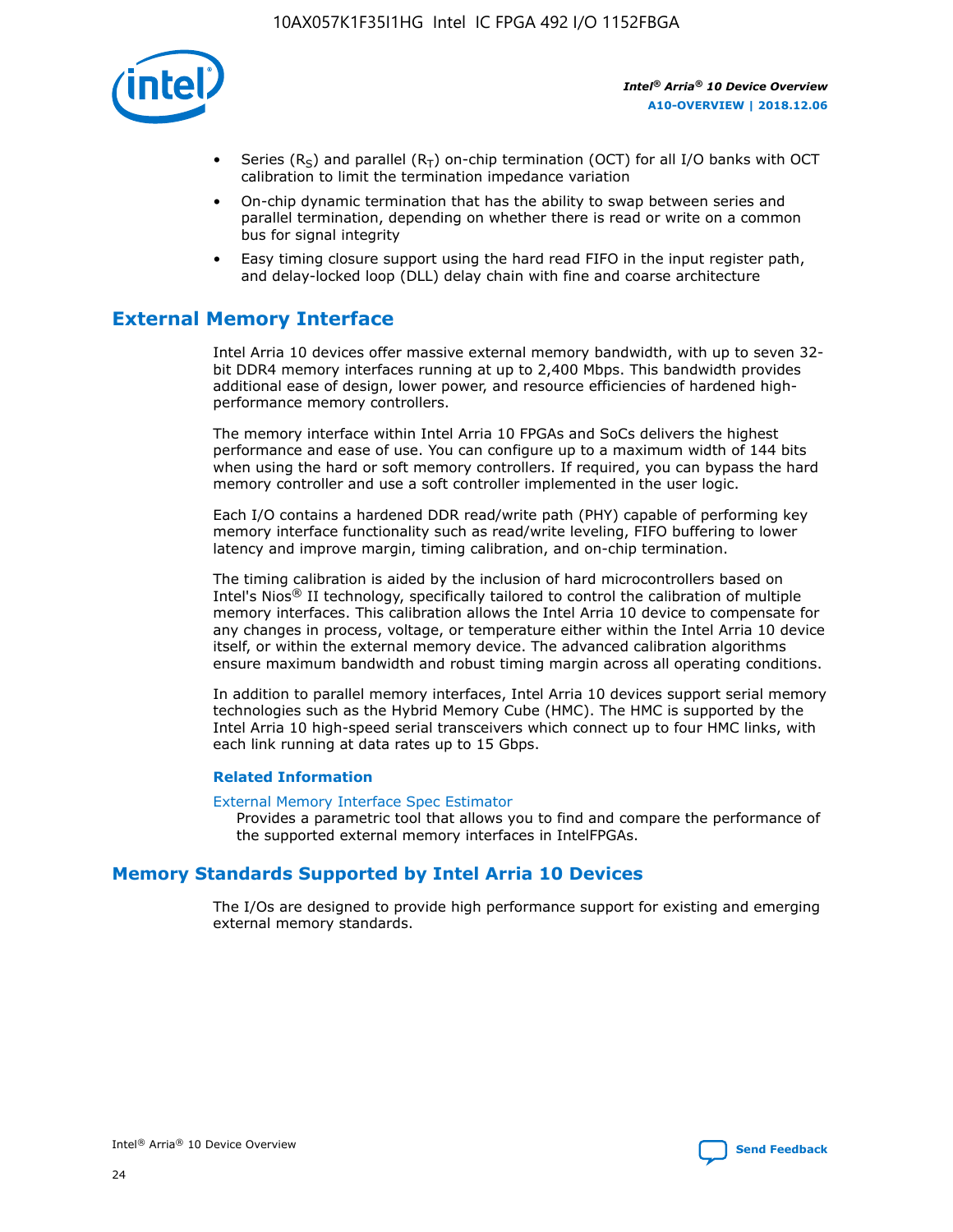

#### **Table 20. Memory Standards Supported by the Hard Memory Controller**

This table lists the overall capability of the hard memory controller. For specific details, refer to the External Memory Interface Spec Estimator and Intel Arria 10 Device Datasheet.

| <b>Memory Standard</b> | <b>Rate Support</b> | <b>Ping Pong PHY Support</b> | <b>Maximum Frequency</b><br>(MHz) |
|------------------------|---------------------|------------------------------|-----------------------------------|
| <b>DDR4 SDRAM</b>      | Quarter rate        | Yes                          | 1,067                             |
|                        |                     |                              | 1,200                             |
| DDR3 SDRAM             | Half rate           | Yes                          | 533                               |
|                        |                     |                              | 667                               |
|                        | Quarter rate        | Yes                          | 1,067                             |
|                        |                     |                              | 1,067                             |
| <b>DDR3L SDRAM</b>     | Half rate           | Yes                          | 533                               |
|                        |                     |                              | 667                               |
|                        | Quarter rate        | Yes                          | 933                               |
|                        |                     |                              | 933                               |
| LPDDR3 SDRAM           | Half rate           |                              | 533                               |
|                        | Quarter rate        |                              | 800                               |

#### **Table 21. Memory Standards Supported by the Soft Memory Controller**

| <b>Memory Standard</b>      | <b>Rate Support</b> | <b>Maximum Frequency</b><br>(MHz) |
|-----------------------------|---------------------|-----------------------------------|
| <b>RLDRAM 3 (11)</b>        | Quarter rate        | 1,200                             |
| QDR IV SRAM <sup>(11)</sup> | Quarter rate        | 1,067                             |
| <b>ODR II SRAM</b>          | Full rate           | 333                               |
|                             | Half rate           | 633                               |
| <b>ODR II+ SRAM</b>         | Full rate           | 333                               |
|                             | Half rate           | 633                               |
| <b>QDR II+ Xtreme SRAM</b>  | Full rate           | 333                               |
|                             | Half rate           | 633                               |

#### **Table 22. Memory Standards Supported by the HPS Hard Memory Controller**

The hard processor system (HPS) is available in Intel Arria 10 SoC devices only.

| <b>Memory Standard</b> | <b>Rate Support</b> | <b>Maximum Frequency</b><br>(MHz) |
|------------------------|---------------------|-----------------------------------|
| <b>DDR4 SDRAM</b>      | Half rate           | 1,200                             |
| <b>DDR3 SDRAM</b>      | Half rate           | 1,067                             |
| <b>DDR3L SDRAM</b>     | Half rate           | 933                               |

<sup>(11)</sup> Intel Arria 10 devices support this external memory interface using hard PHY with soft memory controller.

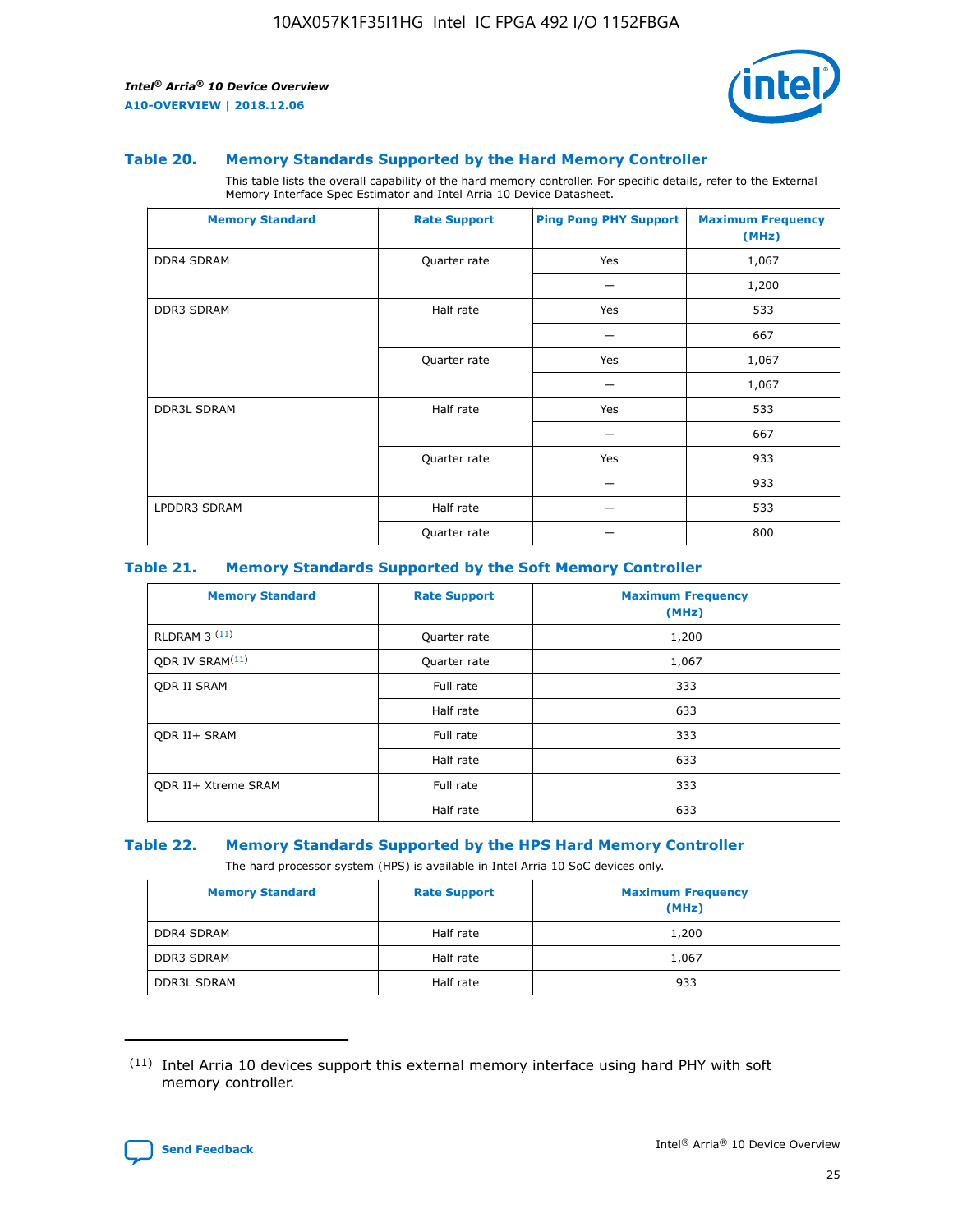

## **Related Information**

#### [Intel Arria 10 Device Datasheet](https://www.intel.com/content/www/us/en/programmable/documentation/mcn1413182292568.html#mcn1413182153340)

Lists the memory interface performance according to memory interface standards, rank or chip select configurations, and Intel Arria 10 device speed grades.

# **PCIe Gen1, Gen2, and Gen3 Hard IP**

Intel Arria 10 devices contain PCIe hard IP that is designed for performance and ease-of-use:

- Includes all layers of the PCIe stack—transaction, data link and physical layers.
- Supports PCIe Gen3, Gen2, and Gen1 Endpoint and Root Port in x1, x2, x4, or x8 lane configuration.
- Operates independently from the core logic—optional configuration via protocol (CvP) allows the PCIe link to power up and complete link training in less than 100 ms while the Intel Arria 10 device completes loading the programming file for the rest of the FPGA.
- Provides added functionality that makes it easier to support emerging features such as Single Root I/O Virtualization (SR-IOV) and optional protocol extensions.
- Provides improved end-to-end datapath protection using ECC.
- Supports FPGA configuration via protocol (CvP) using PCIe at Gen3, Gen2, or Gen1 speed.

#### **Related Information**

PCS Features on page 30

# **Enhanced PCS Hard IP for Interlaken and 10 Gbps Ethernet**

# **Interlaken Support**

The Intel Arria 10 enhanced PCS hard IP provides integrated Interlaken PCS supporting rates up to 25.8 Gbps per lane.

The Interlaken PCS is based on the proven functionality of the PCS developed for Intel's previous generation FPGAs, which demonstrated interoperability with Interlaken ASSP vendors and third-party IP suppliers. The Interlaken PCS is present in every transceiver channel in Intel Arria 10 devices.

#### **Related Information**

PCS Features on page 30

# **10 Gbps Ethernet Support**

The Intel Arria 10 enhanced PCS hard IP supports 10GBASE-R PCS compliant with IEEE 802.3 10 Gbps Ethernet (10GbE). The integrated hard IP support for 10GbE and the 10 Gbps transceivers save external PHY cost, board space, and system power.

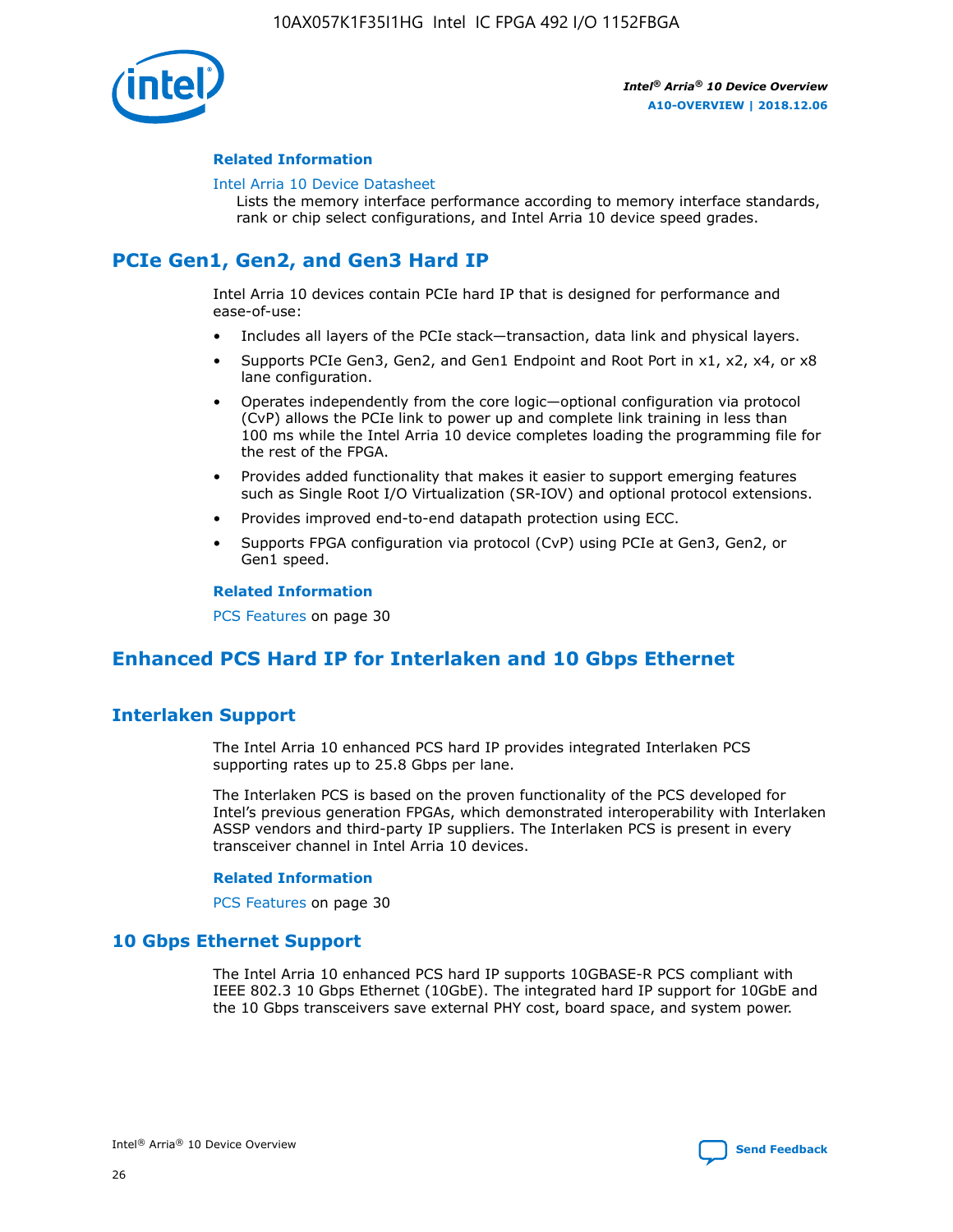

The scalable hard IP supports multiple independent 10GbE ports while using a single PLL for all the 10GBASE-R PCS instantiations, which saves on core logic resources and clock networks:

- Simplifies multiport 10GbE systems compared to XAUI interfaces that require an external XAUI-to-10G PHY.
- Incorporates Electronic Dispersion Compensation (EDC), which enables direct connection to standard 10 Gbps XFP and SFP+ pluggable optical modules.
- Supports backplane Ethernet applications and includes a hard 10GBASE-KR Forward Error Correction (FEC) circuit that you can use for 10 Gbps and 40 Gbps applications.

The 10 Gbps Ethernet PCS hard IP and 10GBASE-KR FEC are present in every transceiver channel.

#### **Related Information**

PCS Features on page 30

# **Low Power Serial Transceivers**

Intel Arria 10 FPGAs and SoCs include lowest power transceivers that deliver high bandwidth, throughput and low latency.

Intel Arria 10 devices deliver the industry's lowest power consumption per transceiver channel:

- 12.5 Gbps transceivers at as low as 242 mW
- 10 Gbps transceivers at as low as 168 mW
- 6 Gbps transceivers at as low as 117 mW

Intel Arria 10 transceivers support various data rates according to application:

- Chip-to-chip and chip-to-module applications—from 1 Gbps up to 25.8 Gbps
- Long reach and backplane applications—from 1 Gbps up to 12.5 with advanced adaptive equalization
- Critical power sensitive applications—from 1 Gbps up to 11.3 Gbps using lower power modes

The combination of 20 nm process technology and architectural advances provide the following benefits:

- Significant reduction in die area and power consumption
- Increase of up to two times in transceiver I/O density compared to previous generation devices while maintaining optimal signal integrity
- Up to 72 total transceiver channels—you can configure up to 6 of these channels to run as fast as 25.8 Gbps
- All channels feature continuous data rate support up to the maximum rated speed

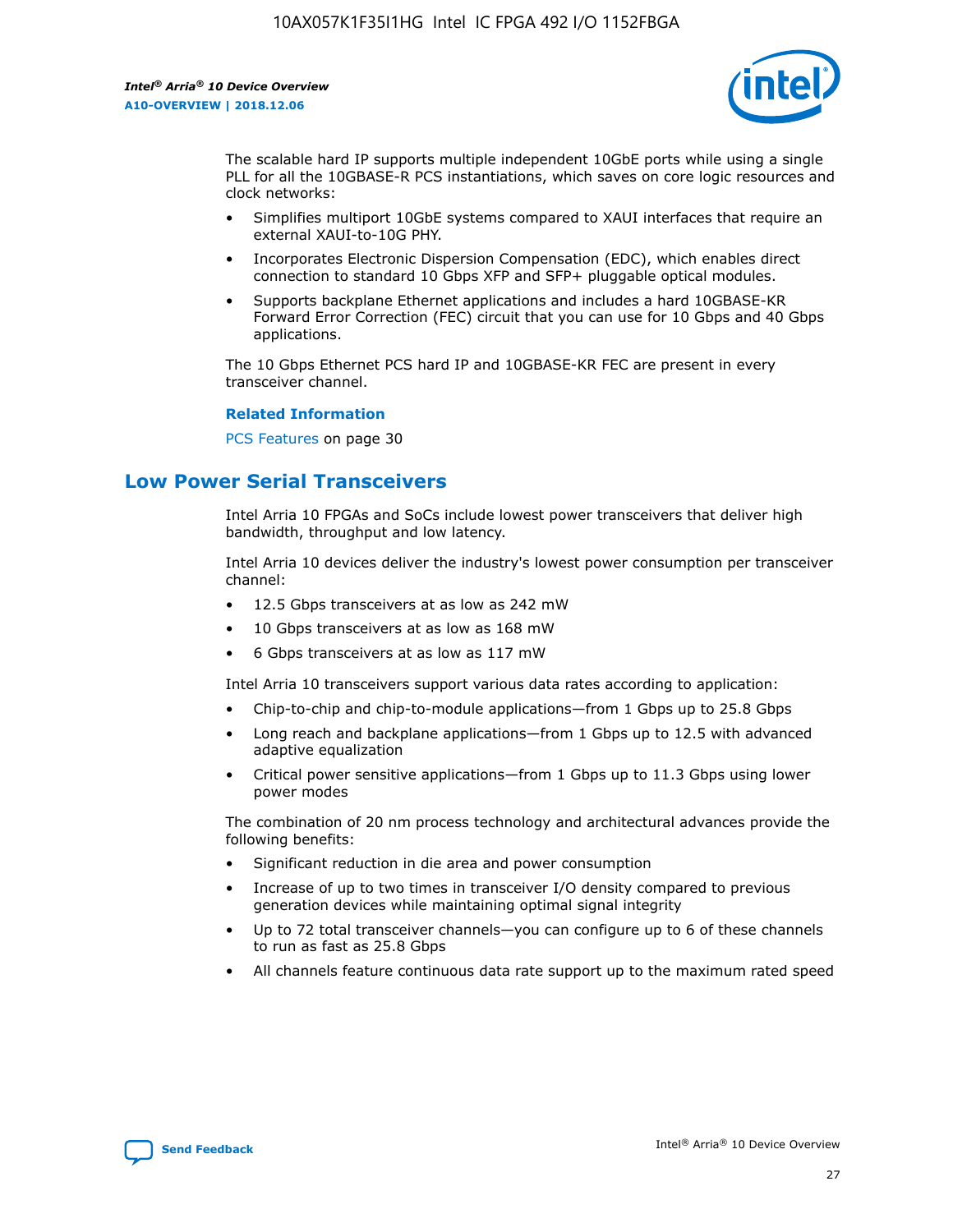

## **Figure 6. Intel Arria 10 Transceiver Block Architecture**



# **Transceiver Channels**

All transceiver channels feature a dedicated Physical Medium Attachment (PMA) and a hardened Physical Coding Sublayer (PCS).

- The PMA provides primary interfacing capabilities to physical channels.
- The PCS typically handles encoding/decoding, word alignment, and other preprocessing functions before transferring data to the FPGA core fabric.

A transceiver channel consists of a PMA and a PCS block. Most transceiver banks have 6 channels. There are some transceiver banks that contain only 3 channels.

A wide variety of bonded and non-bonded data rate configurations is possible using a highly configurable clock distribution network. Up to 80 independent transceiver data rates can be configured.

The following figures are graphical representations of top views of the silicon die, which correspond to reverse views for flip chip packages. Different Intel Arria 10 devices may have different floorplans than the ones shown in the figures.

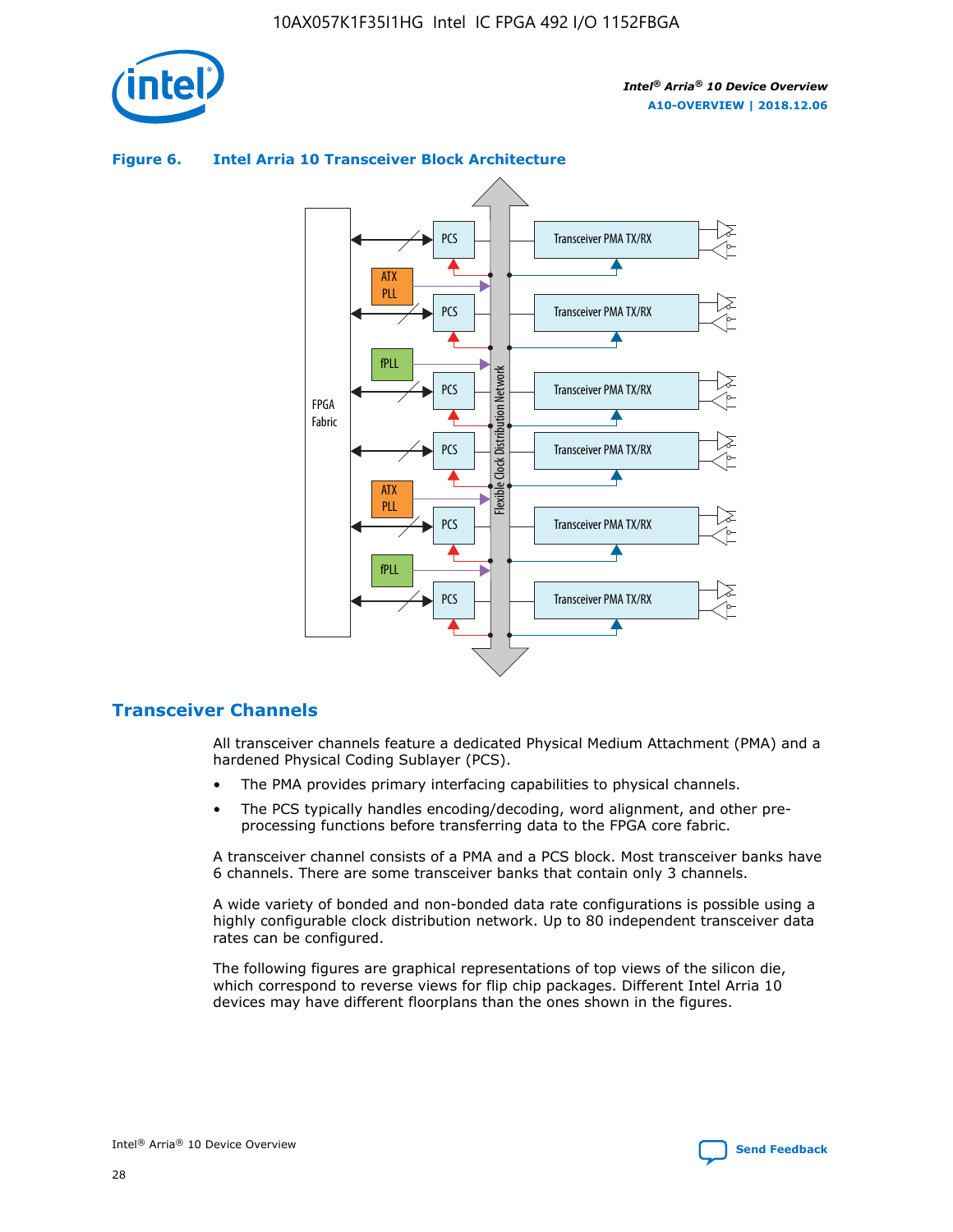

## **Figure 7. Device Chip Overview for Intel Arria 10 GX and GT Devices**





# **PMA Features**

Intel Arria 10 transceivers provide exceptional signal integrity at data rates up to 25.8 Gbps. Clocking options include ultra-low jitter ATX PLLs (LC tank based), clock multiplier unit (CMU) PLLs, and fractional PLLs.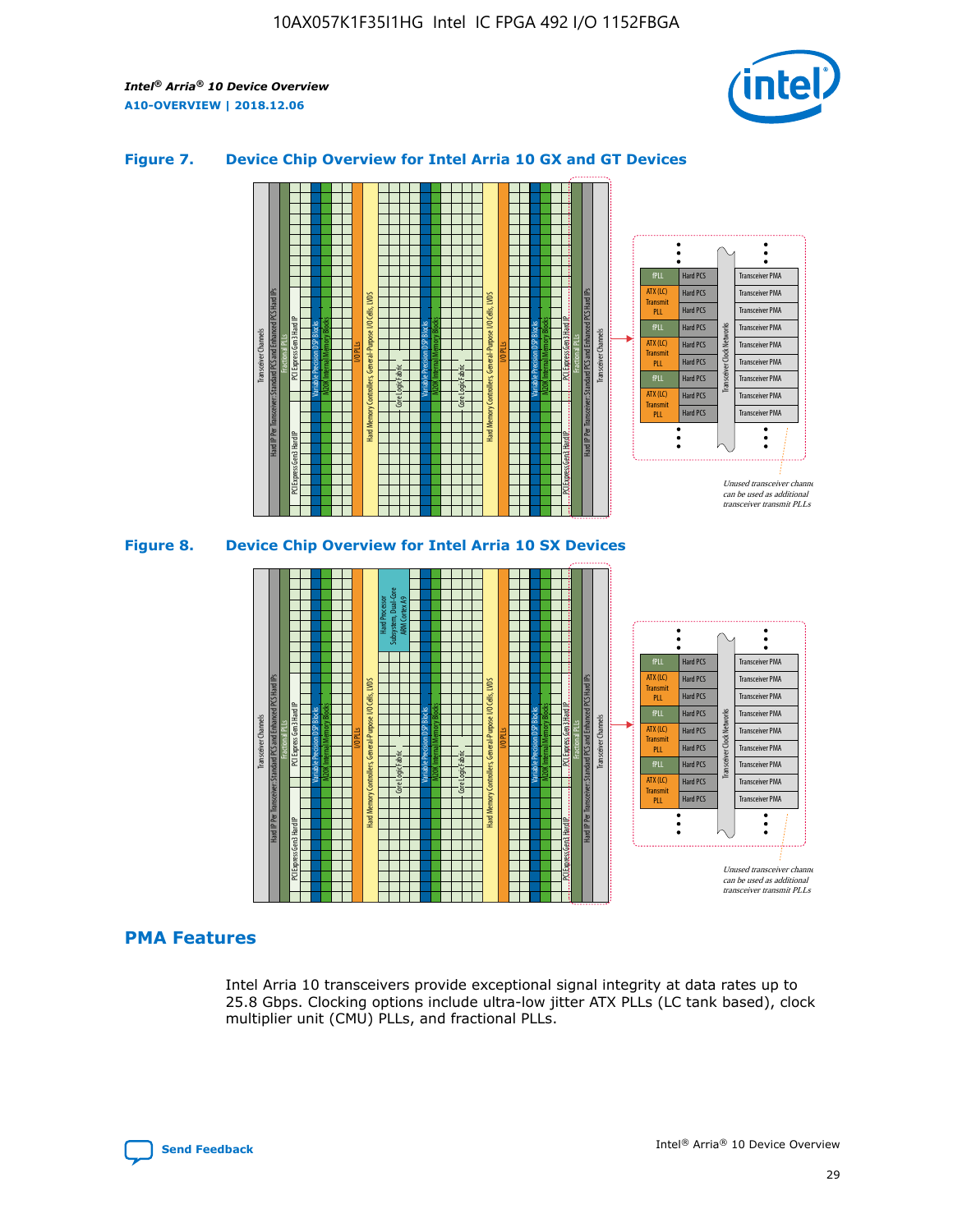

Each transceiver channel contains a channel PLL that can be used as the CMU PLL or clock data recovery (CDR) PLL. In CDR mode, the channel PLL recovers the receiver clock and data in the transceiver channel. Up to 80 independent data rates can be configured on a single Intel Arria 10 device.

## **Table 23. PMA Features of the Transceivers in Intel Arria 10 Devices**

| <b>Feature</b>                                             | <b>Capability</b>                                                                                                                                                                                                             |
|------------------------------------------------------------|-------------------------------------------------------------------------------------------------------------------------------------------------------------------------------------------------------------------------------|
| Chip-to-Chip Data Rates                                    | 1 Gbps to 17.4 Gbps (Intel Arria 10 GX devices)<br>1 Gbps to 25.8 Gbps (Intel Arria 10 GT devices)                                                                                                                            |
| <b>Backplane Support</b>                                   | Drive backplanes at data rates up to 12.5 Gbps                                                                                                                                                                                |
| <b>Optical Module Support</b>                              | SFP+/SFP, XFP, CXP, QSFP/QSFP28, CFP/CFP2/CFP4                                                                                                                                                                                |
| Cable Driving Support                                      | SFP+ Direct Attach, PCI Express over cable, eSATA                                                                                                                                                                             |
| Transmit Pre-Emphasis                                      | 4-tap transmit pre-emphasis and de-emphasis to compensate for system channel loss                                                                                                                                             |
| Continuous Time Linear<br>Equalizer (CTLE)                 | Dual mode, high-gain, and high-data rate, linear receive equalization to compensate for<br>system channel loss                                                                                                                |
| Decision Feedback Equalizer<br>(DFE)                       | 7-fixed and 4-floating tap DFE to equalize backplane channel loss in the presence of<br>crosstalk and noisy environments                                                                                                      |
| Variable Gain Amplifier                                    | Optimizes the signal amplitude prior to the CDR sampling and operates in fixed and<br>adaptive modes                                                                                                                          |
| Altera Digital Adaptive<br>Parametric Tuning (ADAPT)       | Fully digital adaptation engine to automatically adjust all link equalization parameters-<br>including CTLE, DFE, and variable gain amplifier blocks—that provide optimal link margin<br>without intervention from user logic |
| Precision Signal Integrity<br>Calibration Engine (PreSICE) | Hardened calibration controller to quickly calibrate all transceiver control parameters on<br>power-up, which provides the optimal signal integrity and jitter performance                                                    |
| Advanced Transmit (ATX)<br>PLL                             | Low jitter ATX (LC tank based) PLLs with continuous tuning range to cover a wide range of<br>standard and proprietary protocols                                                                                               |
| <b>Fractional PLLs</b>                                     | On-chip fractional frequency synthesizers to replace on-board crystal oscillators and reduce<br>system cost                                                                                                                   |
| Digitally Assisted Analog<br><b>CDR</b>                    | Superior jitter tolerance with fast lock time                                                                                                                                                                                 |
| Dynamic Partial<br>Reconfiguration                         | Allows independent control of the Avalon memory-mapped interface of each transceiver<br>channel for the highest transceiver flexibility                                                                                       |
| Multiple PCS-PMA and PCS-<br>PLD interface widths          | 8-, 10-, 16-, 20-, 32-, 40-, or 64-bit interface widths for flexibility of deserialization width,<br>encoding, and reduced latency                                                                                            |

# **PCS Features**

This table summarizes the Intel Arria 10 transceiver PCS features. You can use the transceiver PCS to support a wide range of protocols ranging from 1 Gbps to 25.8 Gbps.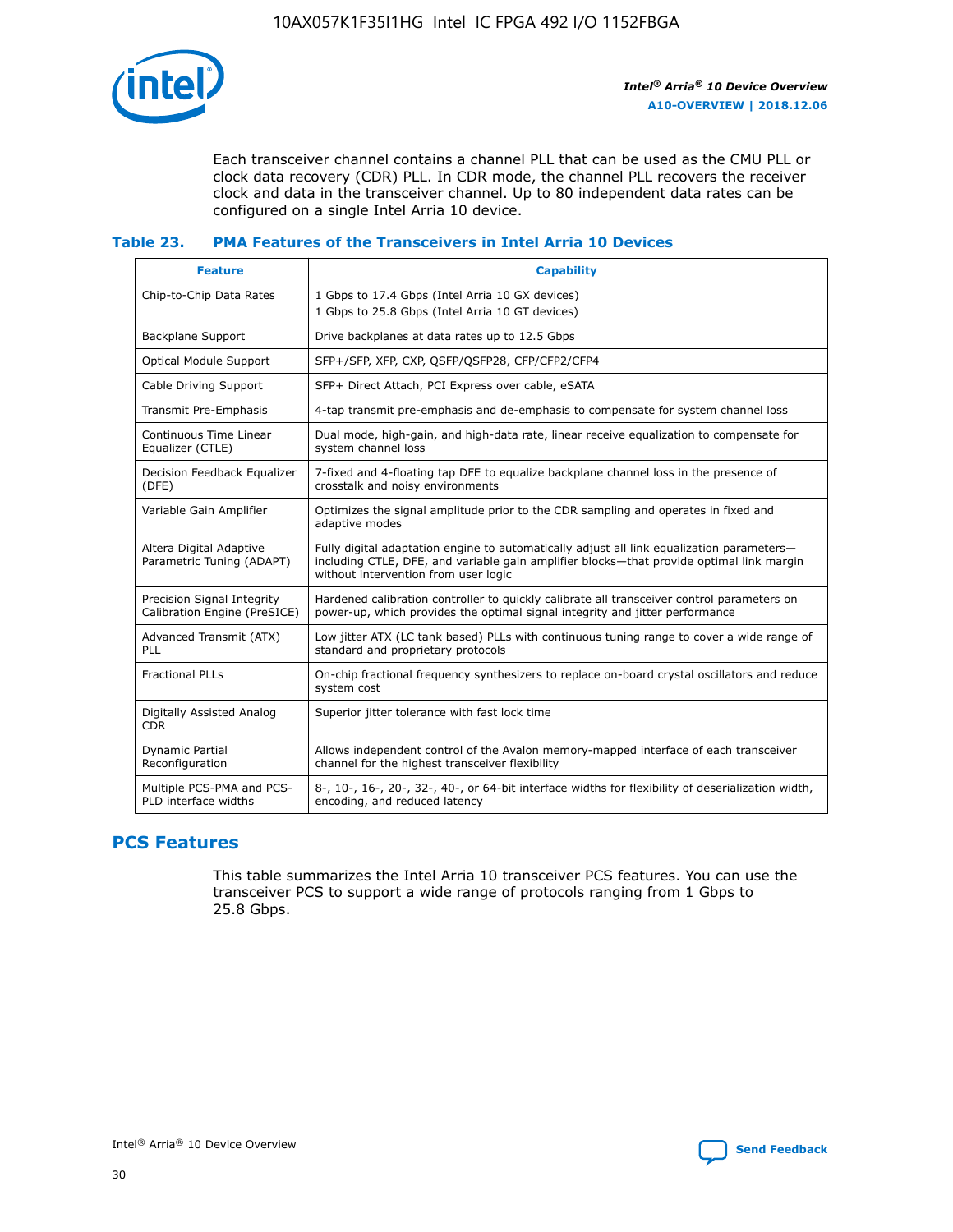

| <b>PCS</b>          | <b>Description</b>                                                                                                                                                                                                                                                                                                                                                                                             |
|---------------------|----------------------------------------------------------------------------------------------------------------------------------------------------------------------------------------------------------------------------------------------------------------------------------------------------------------------------------------------------------------------------------------------------------------|
| Standard PCS        | Operates at a data rate up to 12 Gbps<br>Supports protocols such as PCI-Express, CPRI 4.2+, GigE, IEEE 1588 in Hard PCS<br>Implements other protocols using Basic/Custom (Standard PCS) transceiver<br>configuration rules.                                                                                                                                                                                    |
| <b>Enhanced PCS</b> | Performs functions common to most serial data industry standards, such as word<br>alignment, encoding/decoding, and framing, before data is sent or received off-chip<br>through the PMA<br>• Handles data transfer to and from the FPGA fabric<br>Handles data transfer internally to and from the PMA<br>Provides frequency compensation<br>Performs channel bonding for multi-channel low skew applications |
| PCIe Gen3 PCS       | Supports the seamless switching of Data and Clock between the Gen1, Gen2, and Gen3<br>data rates<br>Provides support for PIPE 3.0 features<br>Supports the PIPE interface with the Hard IP enabled, as well as with the Hard IP<br>bypassed                                                                                                                                                                    |

#### **Related Information**

- PCIe Gen1, Gen2, and Gen3 Hard IP on page 26
- Interlaken Support on page 26
- 10 Gbps Ethernet Support on page 26

# **PCS Protocol Support**

This table lists some of the protocols supported by the Intel Arria 10 transceiver PCS. For more information about the blocks in the transmitter and receiver data paths, refer to the related information.

| <b>Protocol</b>                                 | <b>Data Rate</b><br>(Gbps) | <b>Transceiver IP</b>       | <b>PCS Support</b>                      |
|-------------------------------------------------|----------------------------|-----------------------------|-----------------------------------------|
| PCIe Gen3 x1, x2, x4, x8                        | 8.0                        | Native PHY (PIPE)           | Standard PCS and PCIe<br>Gen3 PCS       |
| PCIe Gen2 x1, x2, x4, x8                        | 5.0                        | Native PHY (PIPE)           | <b>Standard PCS</b>                     |
| PCIe Gen1 x1, x2, x4, x8                        | 2.5                        | Native PHY (PIPE)           | Standard PCS                            |
| 1000BASE-X Gigabit Ethernet                     | 1.25                       | Native PHY                  | <b>Standard PCS</b>                     |
| 1000BASE-X Gigabit Ethernet with<br>IEEE 1588v2 | 1.25                       | Native PHY                  | Standard PCS                            |
| 10GBASE-R                                       | 10.3125                    | Native PHY                  | <b>Enhanced PCS</b>                     |
| 10GBASE-R with IEEE 1588v2                      | 10.3125                    | Native PHY                  | <b>Enhanced PCS</b>                     |
| 10GBASE-R with KR FEC                           | 10.3125                    | Native PHY                  | <b>Enhanced PCS</b>                     |
| 10GBASE-KR and 1000BASE-X                       | 10.3125                    | 1G/10GbE and 10GBASE-KR PHY | Standard PCS and<br><b>Enhanced PCS</b> |
| Interlaken (CEI-6G/11G)                         | 3.125 to 17.4              | Native PHY                  | <b>Enhanced PCS</b>                     |
| SFI-S/SFI-5.2                                   | 11.2                       | Native PHY                  | <b>Enhanced PCS</b>                     |
| $10G$ SDI                                       | 10.692                     | Native PHY                  | <b>Enhanced PCS</b>                     |
|                                                 |                            |                             | continued                               |

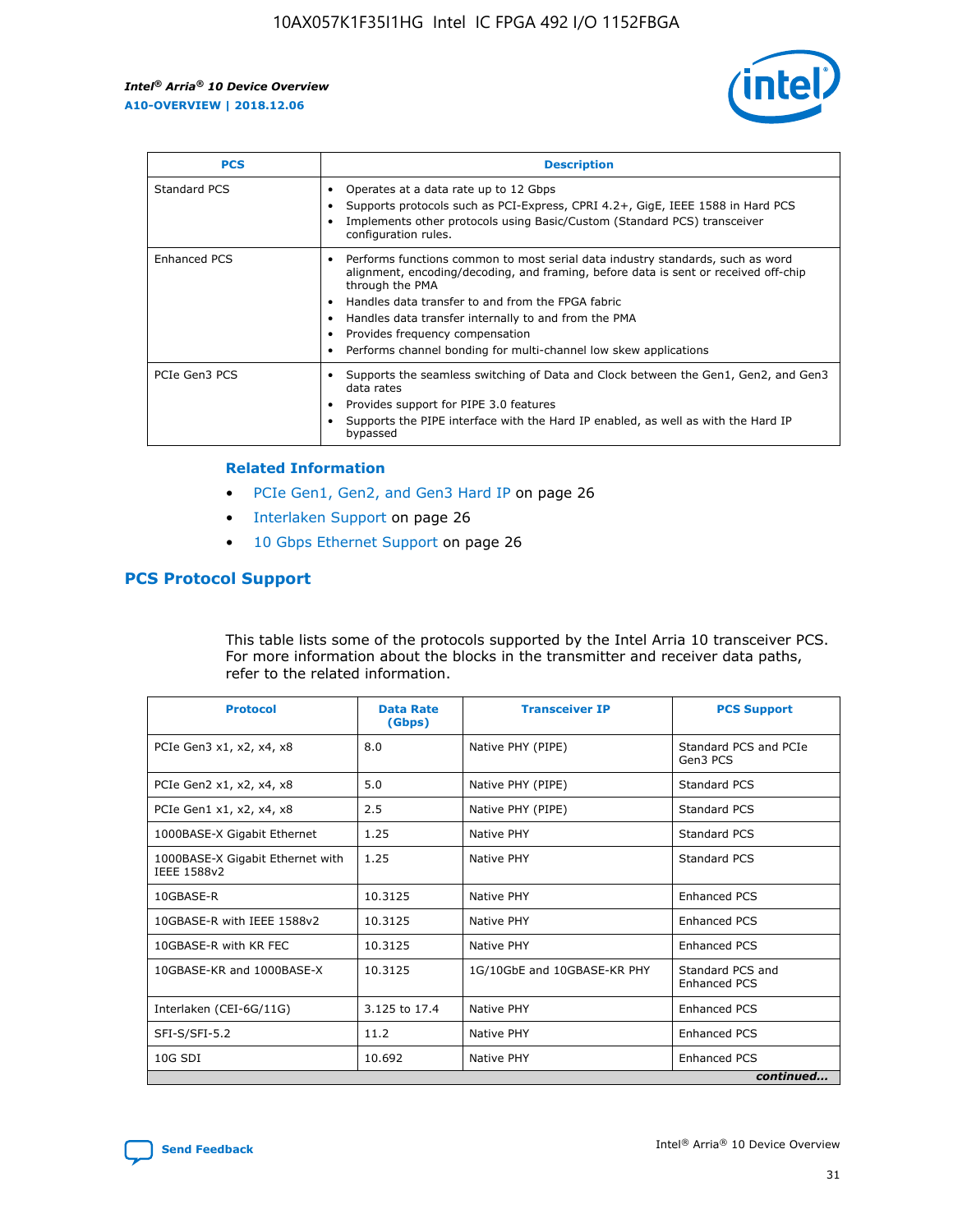

| <b>Protocol</b>      | <b>Data Rate</b><br>(Gbps) | <b>Transceiver IP</b> | <b>PCS Support</b> |
|----------------------|----------------------------|-----------------------|--------------------|
| CPRI 6.0 (64B/66B)   | 0.6144 to<br>10.1376       | Native PHY            | Enhanced PCS       |
| CPRI 4.2 (8B/10B)    | 0.6144 to<br>9.8304        | Native PHY            | Standard PCS       |
| OBSAI RP3 v4.2       | 0.6144 to 6.144            | Native PHY            | Standard PCS       |
| SD-SDI/HD-SDI/3G-SDI | $0.143(12)$ to<br>2.97     | Native PHY            | Standard PCS       |

## **Related Information**

#### [Intel Arria 10 Transceiver PHY User Guide](https://www.intel.com/content/www/us/en/programmable/documentation/nik1398707230472.html#nik1398707091164)

Provides more information about the supported transceiver protocols and PHY IP, the PMA architecture, and the standard, enhanced, and PCIe Gen3 PCS architecture.

# **SoC with Hard Processor System**

Each SoC device combines an FPGA fabric and a hard processor system (HPS) in a single device. This combination delivers the flexibility of programmable logic with the power and cost savings of hard IP in these ways:

- Reduces board space, system power, and bill of materials cost by eliminating a discrete embedded processor
- Allows you to differentiate the end product in both hardware and software, and to support virtually any interface standard
- Extends the product life and revenue through in-field hardware and software updates

 $(12)$  The 0.143 Gbps data rate is supported using oversampling of user logic that you must implement in the FPGA fabric.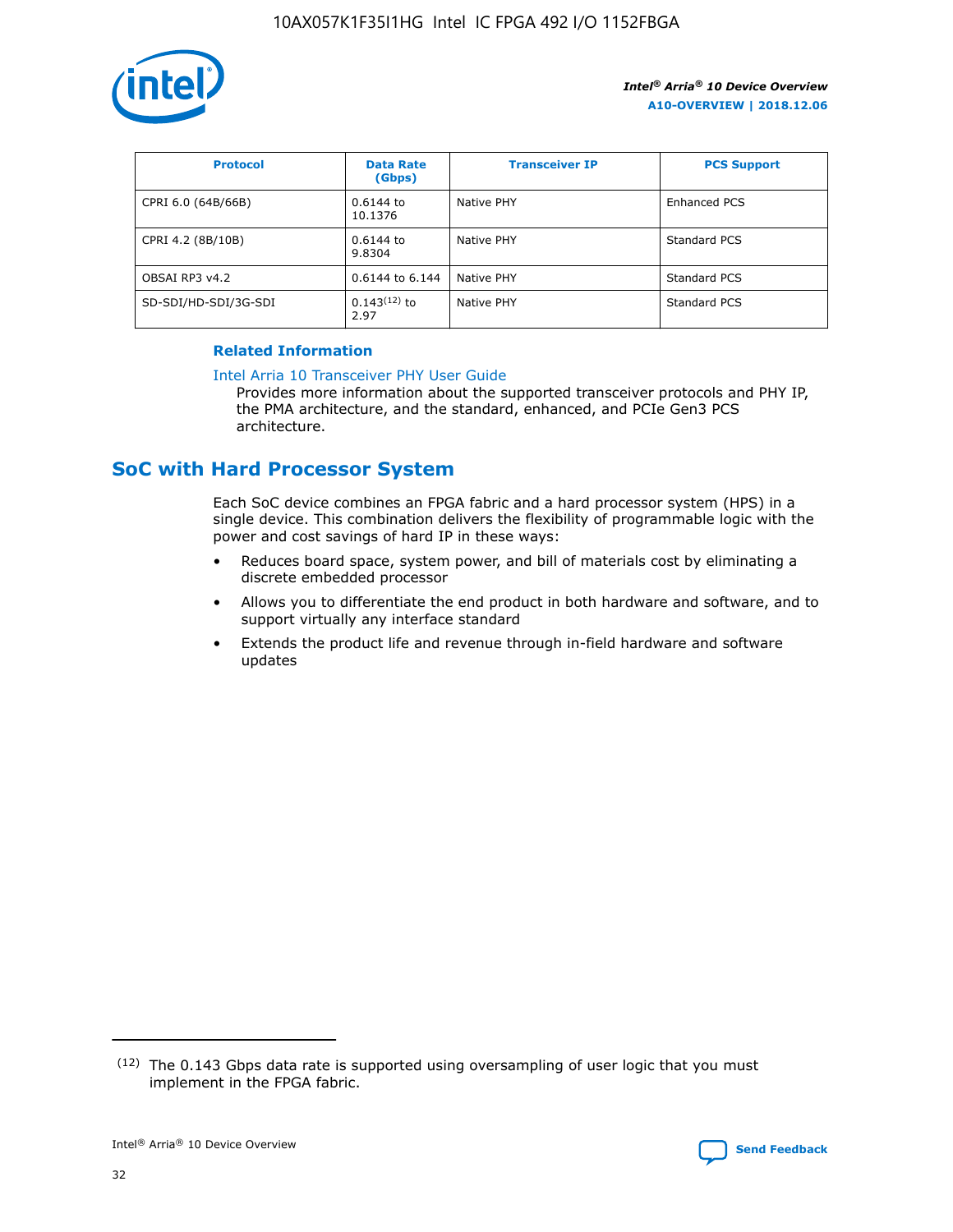

#### **Figure 9. HPS Block Diagram**

This figure shows a block diagram of the HPS with the dual ARM Cortex-A9 MPCore processor.



# **Key Advantages of 20-nm HPS**

The 20-nm HPS strikes a balance between enabling maximum software compatibility with 28-nm SoCs while still improving upon the 28-nm HPS architecture. These improvements address the requirements of the next generation target markets such as wireless and wireline communications, compute and storage equipment, broadcast and military in terms of performance, memory bandwidth, connectivity via backplane and security.

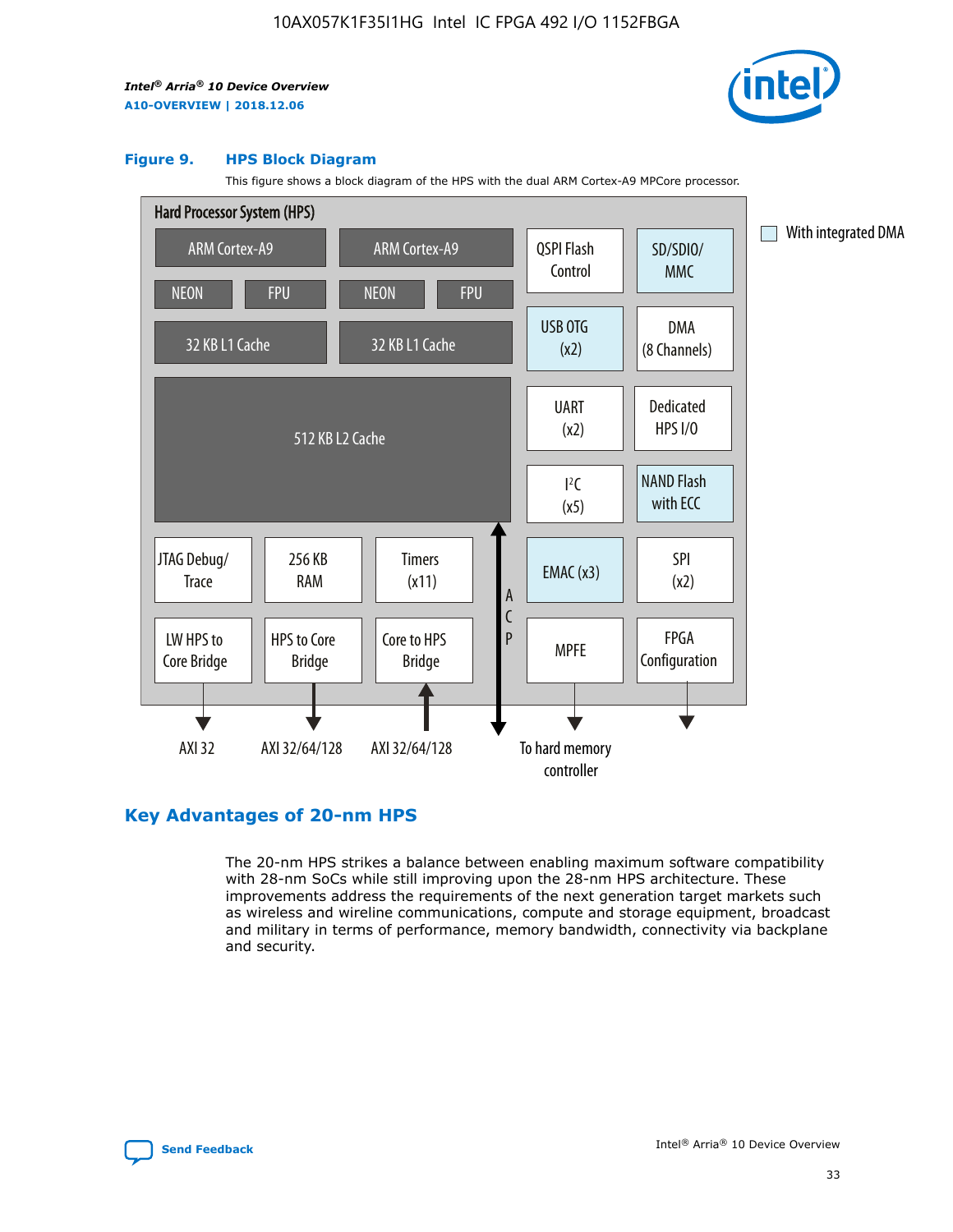

## **Table 24. Improvements in 20 nm HPS**

This table lists the key improvements of the 20 nm HPS compared to the 28 nm HPS.

| Advantages/<br><b>Improvements</b>                          | <b>Description</b>                                                                                                                                                                                                                                                                                                                                                                                                                                                                                                                                                                                                                                                                                                                                                                                                                                                                                                      |
|-------------------------------------------------------------|-------------------------------------------------------------------------------------------------------------------------------------------------------------------------------------------------------------------------------------------------------------------------------------------------------------------------------------------------------------------------------------------------------------------------------------------------------------------------------------------------------------------------------------------------------------------------------------------------------------------------------------------------------------------------------------------------------------------------------------------------------------------------------------------------------------------------------------------------------------------------------------------------------------------------|
| Increased performance and<br>overdrive capability           | While the nominal processor frequency is 1.2 GHz, the 20 nm HPS offers an "overdrive"<br>feature which enables a higher processor operating frequency. This requires a higher supply<br>voltage value that is unique to the HPS and may require a separate regulator.                                                                                                                                                                                                                                                                                                                                                                                                                                                                                                                                                                                                                                                   |
| Increased processor memory<br>bandwidth and DDR4<br>support | Up to 64-bit DDR4 memory at 2,400 Mbps support is available for the processor. The hard<br>memory controller for the HPS comprises a multi-port front end that manages connections<br>to a single port memory controller. The multi-port front end allows logic core and the HPS<br>to share ports and thereby the available bandwidth of the memory controller.                                                                                                                                                                                                                                                                                                                                                                                                                                                                                                                                                        |
| Flexible I/O sharing                                        | An advanced I/O pin muxing scheme allows improved sharing of I/O between the HPS and<br>the core logic. The following types of I/O are available for SoC:<br>17 dedicated I/Os-physically located inside the HPS block and are not accessible to<br>logic within the core. The 17 dedicated I/Os are used for HPS clock, resets, and<br>interfacing with boot devices, QSPI, and SD/MMC.<br>48 direct shared I/O-located closest to the HPS block and are ideal for high speed HPS<br>peripherals such as EMAC, USB, and others. There is one bank of 48 I/Os that supports<br>direct sharing where the 48 I/Os can be shared 12 I/Os at a time.<br>Standard (shared) I/O—all standard I/Os can be shared by the HPS peripherals and any<br>logic within the core. For designs where more than 48 I/Os are required to fully use all<br>the peripherals in the HPS, these I/Os can be connected through the core logic. |
| <b>EMAC</b> core                                            | Three EMAC cores are available in the HPS. The EMAC cores enable an application to<br>support two redundant Ethernet connections; for example, backplane, or two EMAC cores<br>for managing IEEE 1588 time stamp information while allowing a third EMAC core for debug<br>and configuration. All three EMACs can potentially share the same time stamps, simplifying<br>the 1588 time stamping implementation. A new serial time stamp interface allows core<br>logic to access and read the time stamp values. The integrated EMAC controllers can be<br>connected to external Ethernet PHY through the provided MDIO or I <sup>2</sup> C interface.                                                                                                                                                                                                                                                                  |
| On-chip memory                                              | The on-chip memory is updated to 256 KB support and can support larger data sets and<br>real time algorithms.                                                                                                                                                                                                                                                                                                                                                                                                                                                                                                                                                                                                                                                                                                                                                                                                           |
| <b>ECC</b> enhancements                                     | Improvements in L2 Cache ECC management allow identification of errors down to the<br>address level. ECC enhancements also enable improved error injection and status reporting<br>via the introduction of new memory mapped access to syndrome and data signals.                                                                                                                                                                                                                                                                                                                                                                                                                                                                                                                                                                                                                                                       |
| HPS to FPGA Interconnect<br><b>Backbone</b>                 | Although the HPS and the Logic Core can operate independently, they are tightly coupled<br>via a high-bandwidth system interconnect built from high-performance ARM AMBA AXI bus<br>bridges. IP bus masters in the FPGA fabric have access to HPS bus slaves via the FPGA-to-<br>HPS interconnect. Similarly, HPS bus masters have access to bus slaves in the core fabric<br>via the HPS-to-FPGA bridge. Both bridges are AMBA AXI-3 compliant and support<br>simultaneous read and write transactions. Up to three masters within the core fabric can<br>share the HPS SDRAM controller with the processor. Additionally, the processor can be used<br>to configure the core fabric under program control via a dedicated 32-bit configuration port.                                                                                                                                                                  |
| FPGA configuration and HPS<br>booting                       | The FPGA fabric and HPS in the SoCs are powered independently. You can reduce the clock<br>frequencies or gate the clocks to reduce dynamic power.<br>You can configure the FPGA fabric and boot the HPS independently, in any order, providing<br>you with more design flexibility.                                                                                                                                                                                                                                                                                                                                                                                                                                                                                                                                                                                                                                    |
| Security                                                    | New security features have been introduced for anti-tamper management, secure boot,<br>encryption (AES), and authentication (SHA).                                                                                                                                                                                                                                                                                                                                                                                                                                                                                                                                                                                                                                                                                                                                                                                      |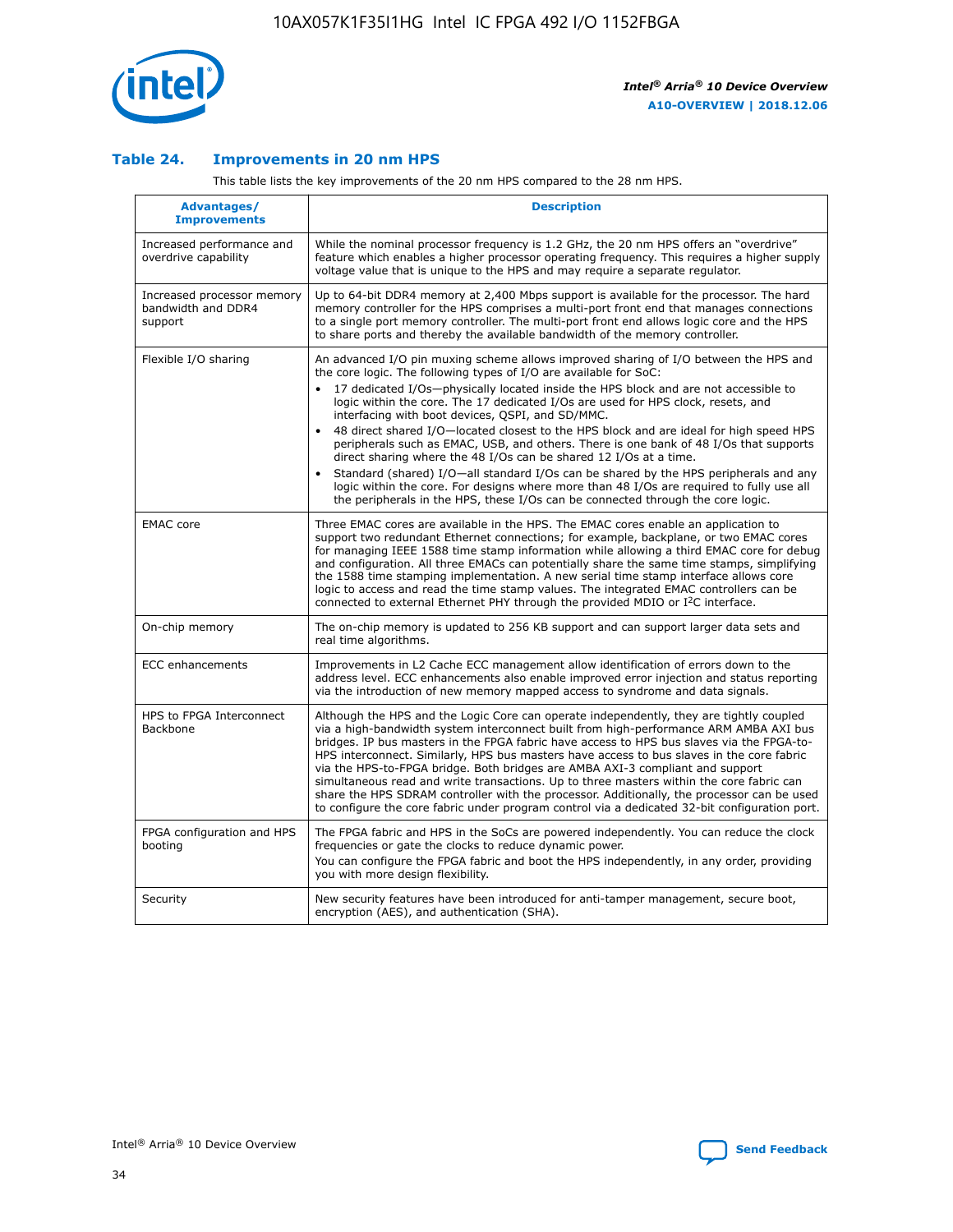

# **Features of the HPS**

The HPS has the following features:

- 1.2-GHz, dual-core ARM Cortex-A9 MPCore processor with up to 1.5-GHz via overdrive
	- ARMv7-A architecture that runs 32-bit ARM instructions, 16-bit and 32-bit Thumb instructions, and 8-bit Java byte codes in Jazelle style
	- Superscalar, variable length, out-of-order pipeline with dynamic branch prediction
	- Instruction Efficiency 2.5 MIPS/MHz, which provides total performance of 7500 MIPS at 1.5 GHz
- Each processor core includes:
	- 32 KB of L1 instruction cache, 32 KB of L1 data cache
	- Single- and double-precision floating-point unit and NEON media engine
	- CoreSight debug and trace technology
	- Snoop Control Unit (SCU) and Acceleration Coherency Port (ACP)
- 512 KB of shared L2 cache
- 256 KB of scratch RAM
- Hard memory controller with support for DDR3, DDR4 and optional error correction code (ECC) support
- Multiport Front End (MPFE) Scheduler interface to the hard memory controller
- 8-channel direct memory access (DMA) controller
- QSPI flash controller with SIO, DIO, QIO SPI Flash support
- NAND flash controller (ONFI 1.0 or later) with DMA and ECC support, updated to support 8 and 16-bit Flash devices and new command DMA to offload CPU for fast power down recovery
- Updated SD/SDIO/MMC controller to eMMC 4.5 with DMA with CE-ATA digital command support
- 3 10/100/1000 Ethernet media access control (MAC) with DMA
- 2 USB On-the-Go (OTG) controllers with DMA
- $\bullet$  5 I<sup>2</sup>C controllers (3 can be used by EMAC for MIO to external PHY)
- 2 UART 16550 Compatible controllers
- 4 serial peripheral interfaces (SPI) (2 Master, 2 Slaves)
- 62 programmable general-purpose I/Os, which includes 48 direct share I/Os that allows the HPS peripherals to connect directly to the FPGA I/Os
- 7 general-purpose timers
- 4 watchdog timers
- Anti-tamper, Secure Boot, Encryption (AES) and Authentication (SHA)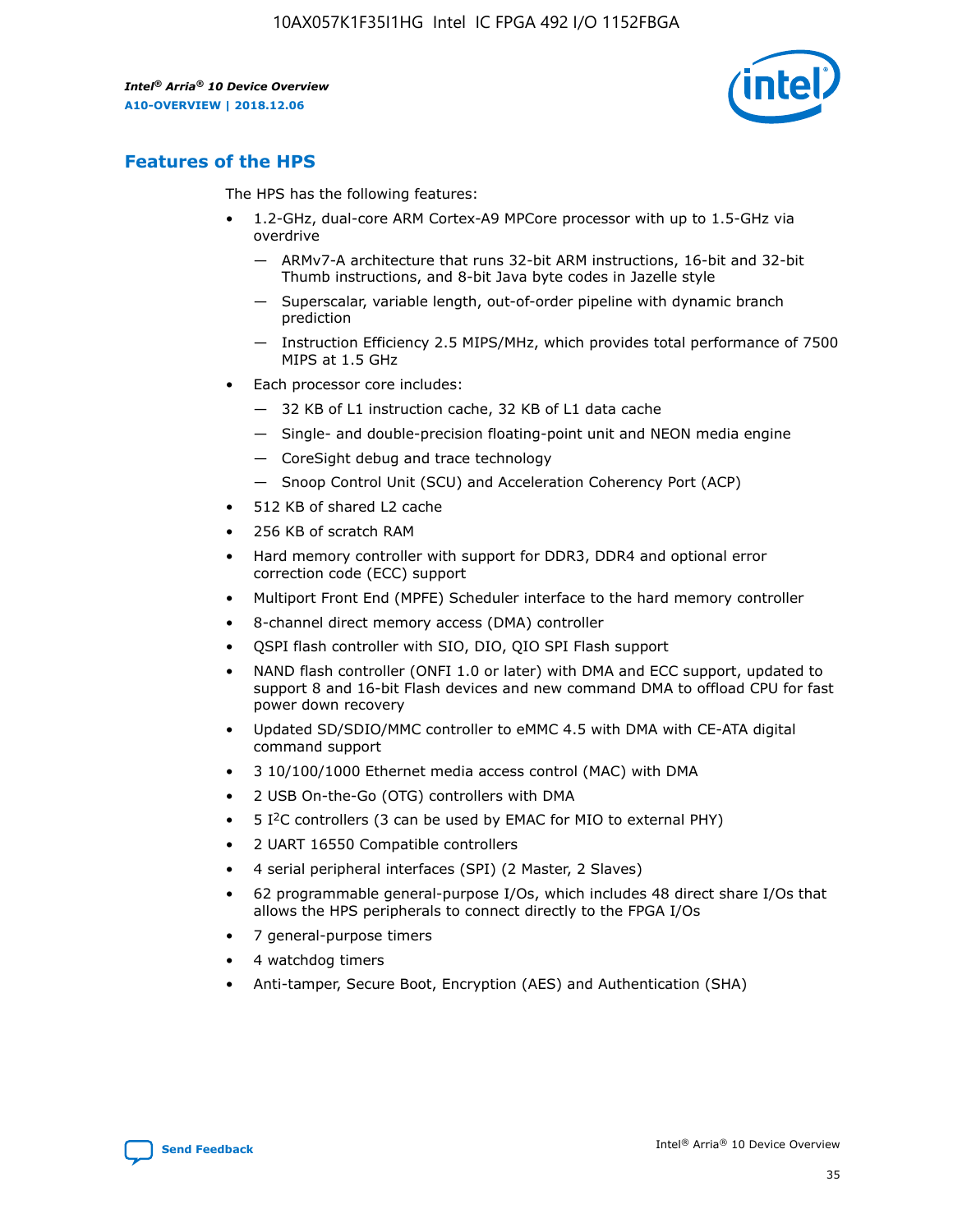

# **System Peripherals and Debug Access Port**

Each Ethernet MAC, USB OTG, NAND flash controller, and SD/MMC controller module has an integrated DMA controller. For modules without an integrated DMA controller, an additional DMA controller module provides up to eight channels of high-bandwidth data transfers. Peripherals that communicate off-chip are multiplexed with other peripherals at the HPS pin level. This allows you to choose which peripherals interface with other devices on your PCB.

The debug access port provides interfaces to industry standard JTAG debug probes and supports ARM CoreSight debug and core traces to facilitate software development.

#### **HPS–FPGA AXI Bridges**

The HPS–FPGA bridges, which support the Advanced Microcontroller Bus Architecture (AMBA) Advanced eXtensible Interface (AXI™) specifications, consist of the following bridges:

- FPGA-to-HPS AMBA AXI bridge—a high-performance bus supporting 32, 64, and 128 bit data widths that allows the FPGA fabric to issue transactions to slaves in the HPS.
- HPS-to-FPGA Avalon/AMBA AXI bridge—a high-performance bus supporting 32, 64, and 128 bit data widths that allows the HPS to issue transactions to slaves in the FPGA fabric.
- Lightweight HPS-to-FPGA AXI bridge—a lower latency 32 bit width bus that allows the HPS to issue transactions to soft peripherals in the FPGA fabric. This bridge is primarily used for control and status register (CSR) accesses to peripherals in the FPGA fabric.

The HPS–FPGA AXI bridges allow masters in the FPGA fabric to communicate with slaves in the HPS logic, and vice versa. For example, the HPS-to-FPGA AXI bridge allows you to share memories instantiated in the FPGA fabric with one or both microprocessors in the HPS, while the FPGA-to-HPS AXI bridge allows logic in the FPGA fabric to access the memory and peripherals in the HPS.

Each HPS–FPGA bridge also provides asynchronous clock crossing for data transferred between the FPGA fabric and the HPS.

#### **HPS SDRAM Controller Subsystem**

The HPS SDRAM controller subsystem contains a multiport SDRAM controller and DDR PHY that are shared between the FPGA fabric (through the FPGA-to-HPS SDRAM interface), the level 2 (L2) cache, and the level 3 (L3) system interconnect. The FPGA-to-HPS SDRAM interface supports AMBA AXI and Avalon® Memory-Mapped (Avalon-MM) interface standards, and provides up to six individual ports for access by masters implemented in the FPGA fabric.

The HPS SDRAM controller supports up to 3 masters (command ports), 3x 64-bit read data ports and 3x 64-bit write data ports.

To maximize memory performance, the SDRAM controller subsystem supports command and data reordering, deficit round-robin arbitration with aging, and high-priority bypass features.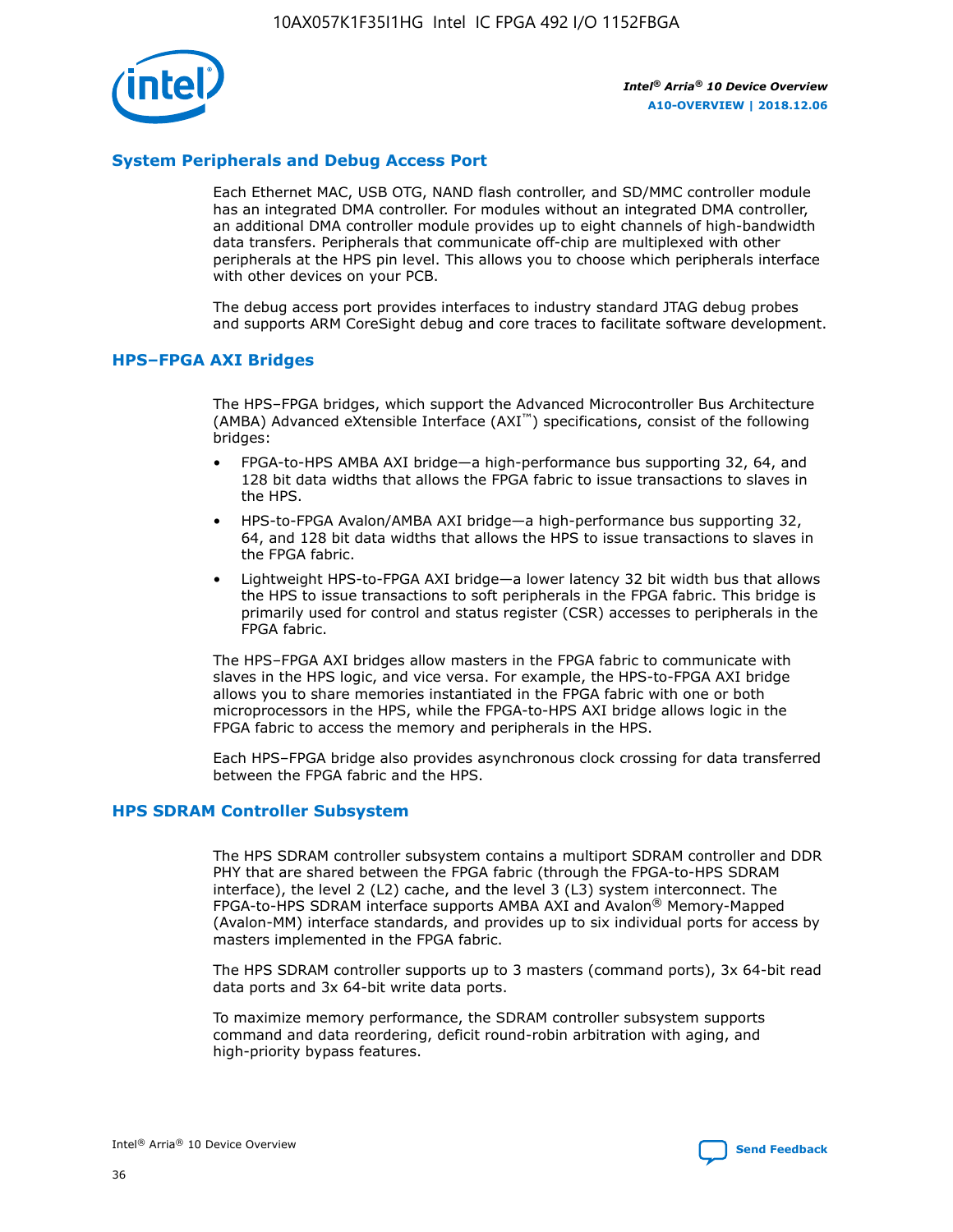

# **FPGA Configuration and HPS Booting**

The FPGA fabric and HPS in the SoC FPGA must be powered at the same time. You can reduce the clock frequencies or gate the clocks to reduce dynamic power.

Once powered, the FPGA fabric and HPS can be configured independently thus providing you with more design flexibility:

- You can boot the HPS independently. After the HPS is running, the HPS can fully or partially reconfigure the FPGA fabric at any time under software control. The HPS can also configure other FPGAs on the board through the FPGA configuration controller.
- Configure the FPGA fabric first, and then boot the HPS from memory accessible to the FPGA fabric.

## **Hardware and Software Development**

For hardware development, you can configure the HPS and connect your soft logic in the FPGA fabric to the HPS interfaces using the Platform Designer system integration tool in the Intel Quartus Prime software.

For software development, the ARM-based SoC FPGA devices inherit the rich software development ecosystem available for the ARM Cortex-A9 MPCore processor. The software development process for Intel SoC FPGAs follows the same steps as those for other SoC devices from other manufacturers. Support for Linux\*, VxWorks\*, and other operating systems are available for the SoC FPGAs. For more information on the operating systems support availability, contact the Intel FPGA sales team.

You can begin device-specific firmware and software development on the Intel SoC FPGA Virtual Target. The Virtual Target is a fast PC-based functional simulation of a target development system—a model of a complete development board. The Virtual Target enables the development of device-specific production software that can run unmodified on actual hardware.

# **Dynamic and Partial Reconfiguration**

The Intel Arria 10 devices support dynamic and partial reconfiguration. You can use dynamic and partial reconfiguration simultaneously to enable seamless reconfiguration of both the device core and transceivers.

# **Dynamic Reconfiguration**

You can reconfigure the PMA and PCS blocks while the device continues to operate. This feature allows you to change the data rates, protocol, and analog settings of a channel in a transceiver bank without affecting on-going data transfer in other transceiver banks. This feature is ideal for applications that require dynamic multiprotocol or multirate support.

# **Partial Reconfiguration**

Using partial reconfiguration, you can reconfigure some parts of the device while keeping the device in operation.

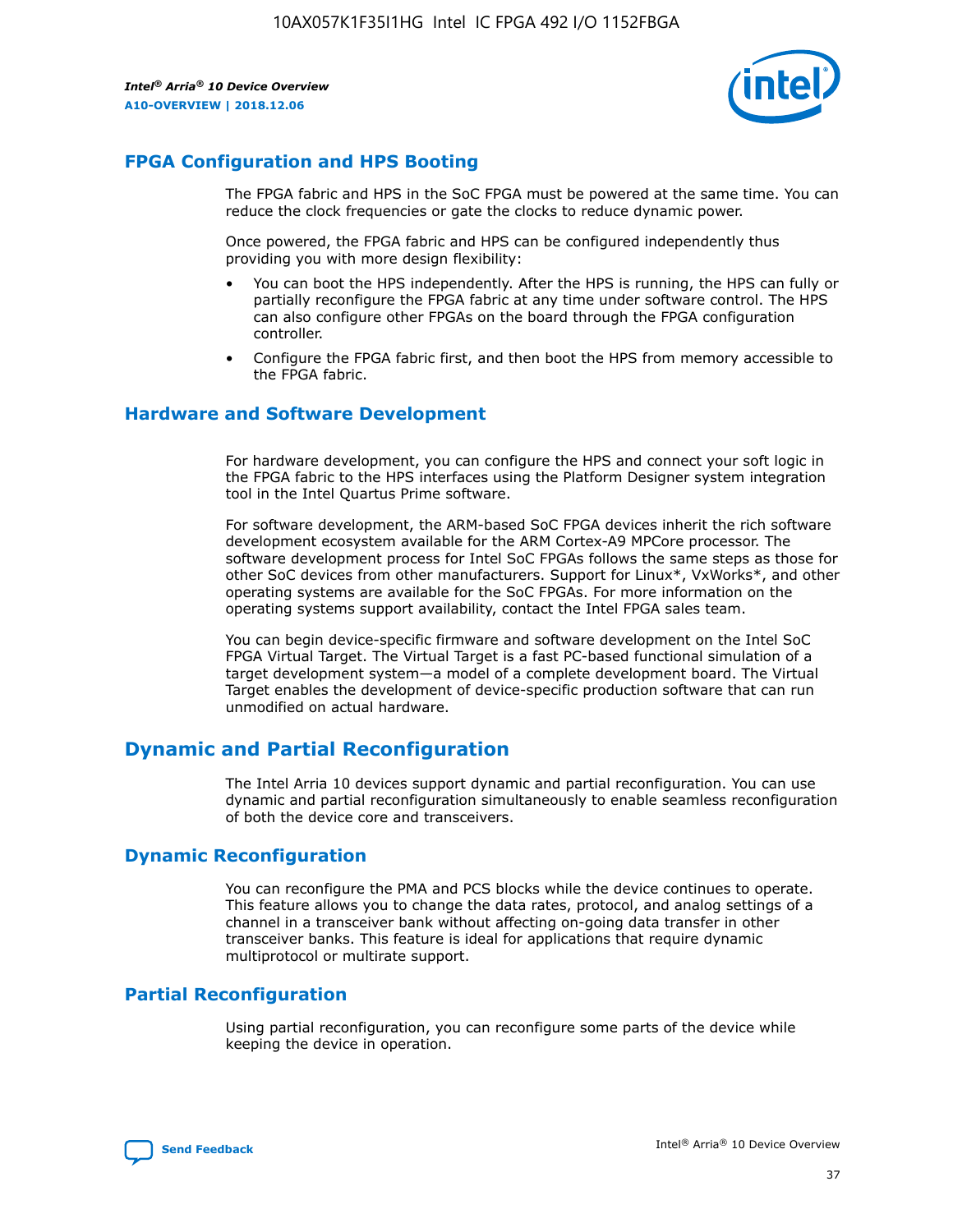

Instead of placing all device functions in the FPGA fabric, you can store some functions that do not run simultaneously in external memory and load them only when required. This capability increases the effective logic density of the device, and lowers cost and power consumption.

In the Intel solution, you do not have to worry about intricate device architecture to perform a partial reconfiguration. The partial reconfiguration capability is built into the Intel Quartus Prime design software, making such time-intensive task simple.

Intel Arria 10 devices support partial reconfiguration in the following configuration options:

- Using an internal host:
	- All supported configuration modes where the FPGA has access to external memory devices such as serial and parallel flash memory.
	- Configuration via Protocol [CvP (PCIe)]
- Using an external host—passive serial (PS), fast passive parallel (FPP) x8, FPP x16, and FPP x32 I/O interface.

# **Enhanced Configuration and Configuration via Protocol**

# **Table 25. Configuration Schemes and Features of Intel Arria 10 Devices**

Intel Arria 10 devices support 1.8 V programming voltage and several configuration schemes.

| <b>Scheme</b>                                                          | <b>Data</b><br><b>Width</b> | <b>Max Clock</b><br>Rate<br>(MHz) | <b>Max Data</b><br>Rate<br>(Mbps)<br>(13) | <b>Decompression</b> | <b>Design</b><br>Security <sup>(1</sup><br>4) | <b>Partial</b><br><b>Reconfiguration</b><br>(15) | <b>Remote</b><br><b>System</b><br><b>Update</b> |
|------------------------------------------------------------------------|-----------------------------|-----------------------------------|-------------------------------------------|----------------------|-----------------------------------------------|--------------------------------------------------|-------------------------------------------------|
| <b>JTAG</b>                                                            | 1 bit                       | 33                                | 33                                        |                      |                                               | Yes(16)                                          |                                                 |
| Active Serial (AS)<br>through the<br>EPCO-L<br>configuration<br>device | 1 bit,<br>4 bits            | 100                               | 400                                       | Yes                  | Yes                                           | $Y_{PS}(16)$                                     | Yes                                             |
| Passive serial (PS)<br>through CPLD or<br>external<br>microcontroller  | 1 bit                       | 100                               | 100                                       | Yes                  | Yes                                           | Yes(16)                                          | Parallel<br>Flash<br>Loader<br>(PFL) IP<br>core |
|                                                                        |                             |                                   |                                           |                      |                                               |                                                  | continued                                       |

<sup>(13)</sup> Enabling either compression or design security features affects the maximum data rate. Refer to the Intel Arria 10 Device Datasheet for more information.

<sup>(14)</sup> Encryption and compression cannot be used simultaneously.

 $(15)$  Partial reconfiguration is an advanced feature of the device family. If you are interested in using partial reconfiguration, contact Intel for support.

 $(16)$  Partial configuration can be performed only when it is configured as internal host.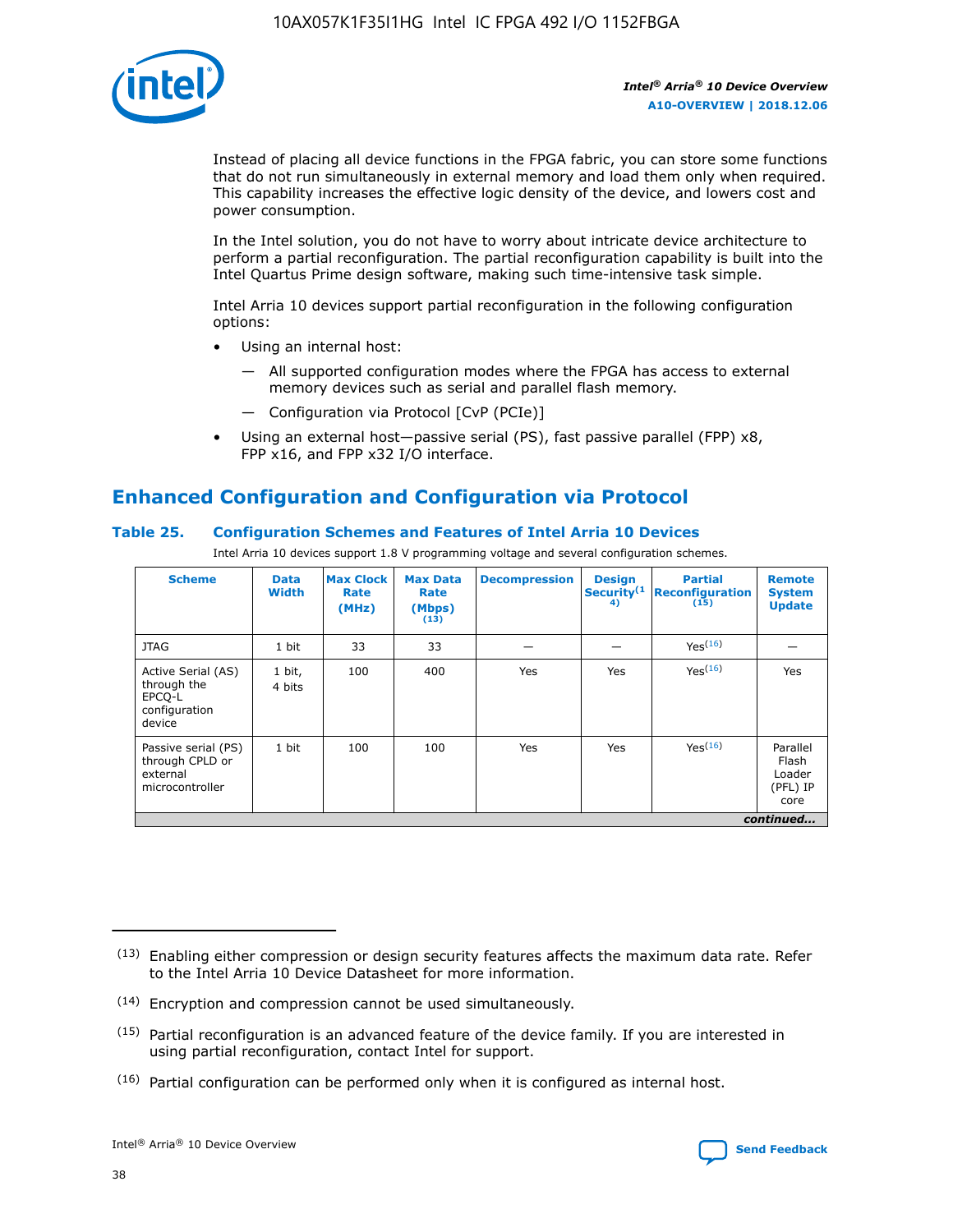

| <b>Scheme</b>                                   | <b>Data</b><br><b>Width</b> | <b>Max Clock</b><br>Rate<br>(MHz) | <b>Max Data</b><br>Rate<br>(Mbps)<br>(13) | <b>Decompression</b> | <b>Design</b><br>Security <sup>(1</sup><br>4) | <b>Partial</b><br><b>Reconfiguration</b><br>(15) | <b>Remote</b><br><b>System</b><br><b>Update</b> |
|-------------------------------------------------|-----------------------------|-----------------------------------|-------------------------------------------|----------------------|-----------------------------------------------|--------------------------------------------------|-------------------------------------------------|
| Fast passive                                    | 8 bits                      | 100                               | 3200                                      | Yes                  | Yes                                           | Yes <sup>(17)</sup>                              | PFL IP                                          |
| parallel (FPP)<br>through CPLD or               | 16 bits                     |                                   |                                           | Yes                  | Yes                                           |                                                  | core                                            |
| external<br>microcontroller                     | 32 bits                     |                                   |                                           | Yes                  | Yes                                           |                                                  |                                                 |
| Configuration via                               | 16 bits                     | 100                               | 3200                                      | Yes                  | Yes                                           | Yes <sup>(17)</sup>                              |                                                 |
| <b>HPS</b>                                      | 32 bits                     |                                   |                                           | Yes                  | Yes                                           |                                                  |                                                 |
| Configuration via<br>Protocol [CvP<br>$(PCIe*)$ | x1, x2,<br>x4, x8<br>lanes  |                                   | 8000                                      | Yes                  | Yes                                           | Yes <sup>(16)</sup>                              |                                                 |

You can configure Intel Arria 10 devices through PCIe using Configuration via Protocol (CvP). The Intel Arria 10 CvP implementation conforms to the PCIe 100 ms power-up-to-active time requirement.

#### **Related Information**

[Configuration via Protocol \(CvP\) Implementation in Intel FPGAs User Guide](https://www.intel.com/content/www/us/en/programmable/documentation/dsu1441819344145.html#dsu1442269728522) Provides more information about the CvP configuration scheme.

# **SEU Error Detection and Correction**

Intel Arria 10 devices offer robust and easy-to-use single-event upset (SEU) error detection and correction circuitry.

The detection and correction circuitry includes protection for Configuration RAM (CRAM) programming bits and user memories. The CRAM is protected by a continuously running CRC error detection circuit with integrated ECC that automatically corrects one or two errors and detects higher order multi-bit errors. When more than two errors occur, correction is available through reloading of the core programming file, providing a complete design refresh while the FPGA continues to operate.

The physical layout of the Intel Arria 10 CRAM array is optimized to make the majority of multi-bit upsets appear as independent single-bit or double-bit errors which are automatically corrected by the integrated CRAM ECC circuitry. In addition to the CRAM protection, the M20K memory blocks also include integrated ECC circuitry and are layout-optimized for error detection and correction. The MLAB does not have ECC.

(14) Encryption and compression cannot be used simultaneously.

<sup>(17)</sup> Supported at a maximum clock rate of 100 MHz.



 $(13)$  Enabling either compression or design security features affects the maximum data rate. Refer to the Intel Arria 10 Device Datasheet for more information.

 $(15)$  Partial reconfiguration is an advanced feature of the device family. If you are interested in using partial reconfiguration, contact Intel for support.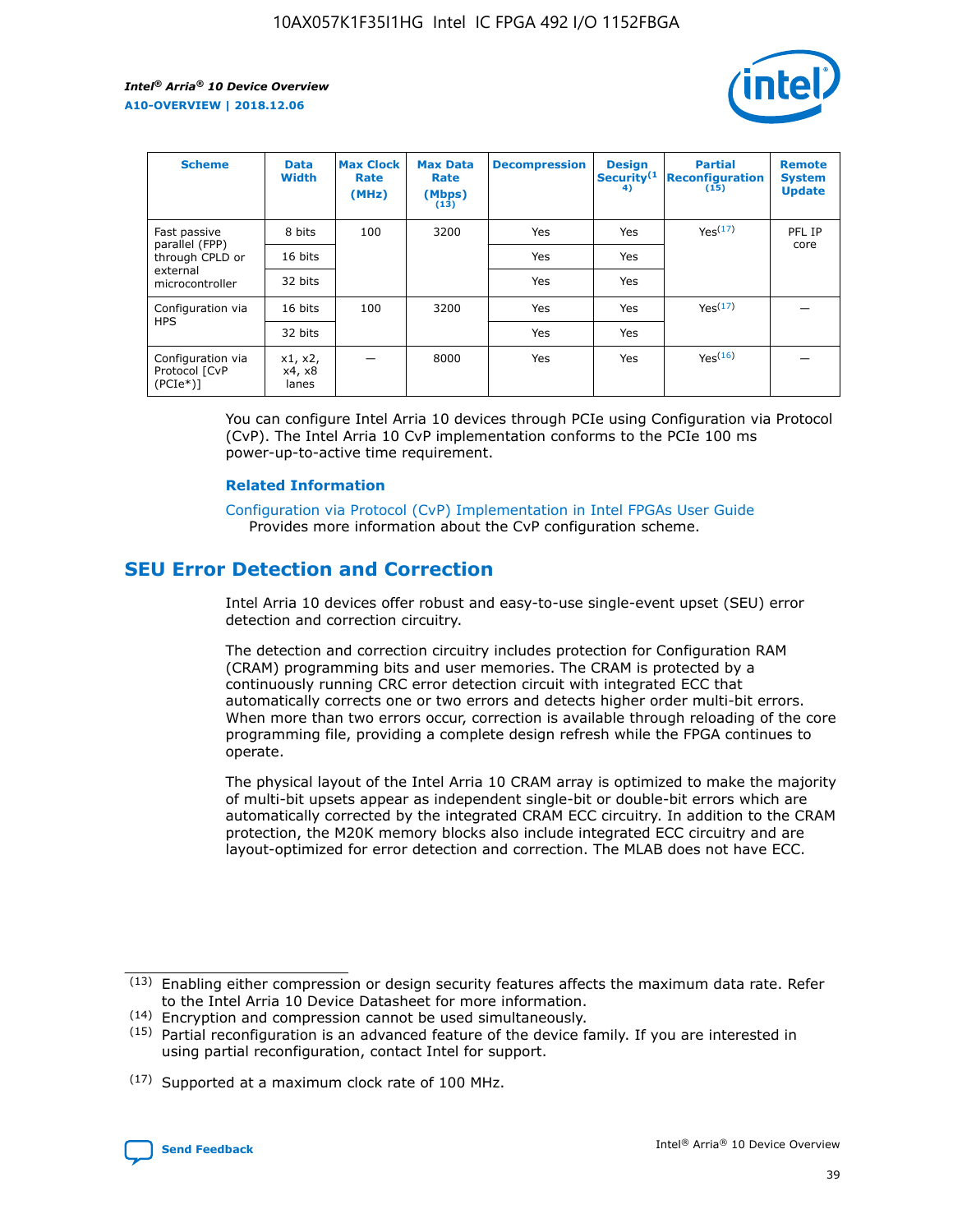

# **Power Management**

Intel Arria 10 devices leverage the advanced 20 nm process technology, a low 0.9 V core power supply, an enhanced core architecture, and several optional power reduction techniques to reduce total power consumption by as much as 40% compared to Arria V devices and as much as 60% compared to Stratix V devices.

The optional power reduction techniques in Intel Arria 10 devices include:

- **SmartVID**—a code is programmed into each device during manufacturing that allows a smart regulator to operate the device at lower core  $V_{CC}$  while maintaining performance
- **Programmable Power Technology**—non-critical timing paths are identified by the Intel Quartus Prime software and the logic in these paths is biased for low power instead of high performance
- **Low Static Power Options**—devices are available with either standard static power or low static power while maintaining performance

Furthermore, Intel Arria 10 devices feature Intel's industry-leading low power transceivers and include a number of hard IP blocks that not only reduce logic resources but also deliver substantial power savings compared to soft implementations. In general, hard IP blocks consume up to 90% less power than the equivalent soft logic implementations.

# **Incremental Compilation**

The Intel Quartus Prime software incremental compilation feature reduces compilation time and helps preserve performance to ease timing closure. The incremental compilation feature enables the partial reconfiguration flow for Intel Arria 10 devices.

Incremental compilation supports top-down, bottom-up, and team-based design flows. This feature facilitates modular, hierarchical, and team-based design flows where different designers compile their respective design sections in parallel. Furthermore, different designers or IP providers can develop and optimize different blocks of the design independently. These blocks can then be imported into the top level project.

# **Document Revision History for Intel Arria 10 Device Overview**

| <b>Document</b><br><b>Version</b> | <b>Changes</b>                                                                                                                                                                                                                                                              |
|-----------------------------------|-----------------------------------------------------------------------------------------------------------------------------------------------------------------------------------------------------------------------------------------------------------------------------|
| 2018.12.06                        | Added links to Intel Arria 10 device errata documents.<br>Removed automotive temperature option from the Intel Arria 10 GX devices.<br>Removed -3 fabric speed grade from the Intel Arria 10 GT devices.<br>Updated power options for the Intel Arria 10 GX and GT devices. |
| 2018.04.09                        | Updated the lowest $V_{CC}$ from 0.83 V to 0.82 V in the topic listing a summary of the device features.                                                                                                                                                                    |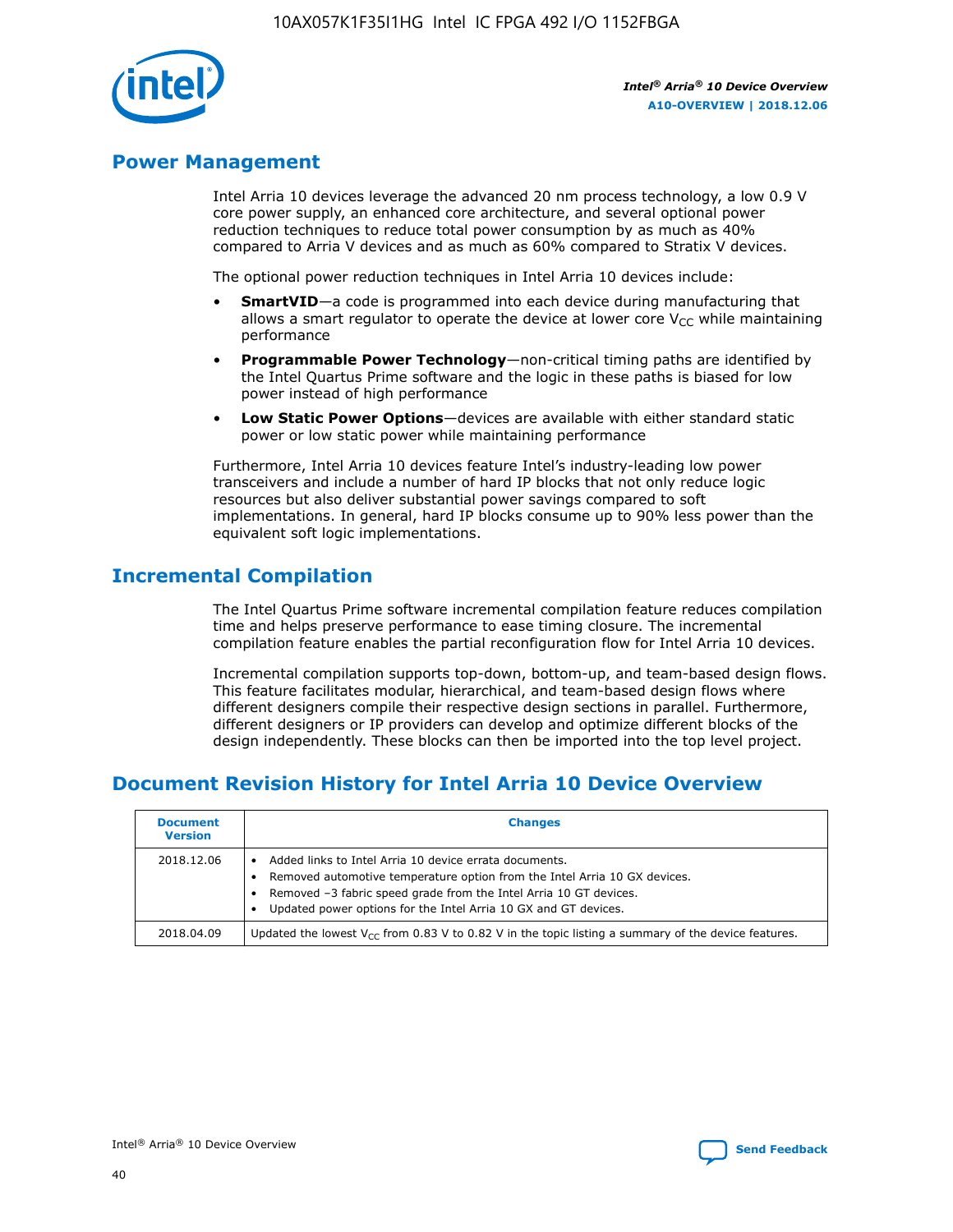

| <b>Date</b>    | <b>Version</b> | <b>Changes</b>                                                                                                                                                                                                                                                                                                                                                                                                                                                                                                                                                                                                                                                                                                                                                                                                                                                                                                                                               |
|----------------|----------------|--------------------------------------------------------------------------------------------------------------------------------------------------------------------------------------------------------------------------------------------------------------------------------------------------------------------------------------------------------------------------------------------------------------------------------------------------------------------------------------------------------------------------------------------------------------------------------------------------------------------------------------------------------------------------------------------------------------------------------------------------------------------------------------------------------------------------------------------------------------------------------------------------------------------------------------------------------------|
| January 2018   | 2018.01.17     | Updated the maximum data rate for HPS (Intel Arria 10 SX devices<br>external memory interface DDR3 controller from 2,166 Mbps to 2,133<br>Mbps.<br>Updated maximum frequency supported for half rate QDRII and QDRII<br>+ SRAM to 633 MHz in Memory Standards Supported by the Soft<br>Memory Controller table.<br>Updated transceiver backplane capability to 12.5 Gbps.<br>Removed transceiver speed grade 5 in Sample Ordering Core and<br>Available Options for Intel Arria 10 GX Devices figure.<br>Removed package code 40, low static power, SmartVID, industrial, and<br>military operating temperature support from Sample Ordering Core and<br>Available Options for Intel Arria 10 GT Devices figure.<br>Updated short reach transceiver rate for Intel Arria 10 GT devices to<br>25.8 Gbps.<br>Removed On-Die Instrumentation - EyeQ and Jitter Margin Tool<br>support from PMA Features of the Transceivers in Intel Arria 10 Devices<br>table. |
| September 2017 | 2017.09.20     | Updated the maximum speed of the DDR4 external memory interface from<br>1,333 MHz/2,666 Mbps to 1,200 MHz/2,400 Mbps.                                                                                                                                                                                                                                                                                                                                                                                                                                                                                                                                                                                                                                                                                                                                                                                                                                        |
| July 2017      | 2017.07.13     | Corrected the automotive temperature range in the figure showing the<br>available options for the Intel Arria 10 GX devices from "-40°C to 100°C"<br>to "-40°C to 125°C".                                                                                                                                                                                                                                                                                                                                                                                                                                                                                                                                                                                                                                                                                                                                                                                    |
| July 2017      | 2017.07.06     | Added automotive temperature option to Intel Arria 10 GX device family.                                                                                                                                                                                                                                                                                                                                                                                                                                                                                                                                                                                                                                                                                                                                                                                                                                                                                      |
| May 2017       | 2017.05.08     | Corrected protocol names with "1588" to "IEEE 1588v2".<br>Updated the vertical migration table to remove vertical migration<br>$\bullet$<br>between Intel Arria 10 GX and Intel Arria 10 SX device variants.<br>Removed all "Preliminary" marks.                                                                                                                                                                                                                                                                                                                                                                                                                                                                                                                                                                                                                                                                                                             |
| March 2017     | 2017.03.15     | Removed the topic about migration from Intel Arria 10 to Intel Stratix<br>10 devices.<br>Rebranded as Intel.<br>$\bullet$                                                                                                                                                                                                                                                                                                                                                                                                                                                                                                                                                                                                                                                                                                                                                                                                                                    |
| October 2016   | 2016.10.31     | Removed package F36 from Intel Arria 10 GX devices.<br>Updated Intel Arria 10 GT sample ordering code and maximum GX<br>$\bullet$<br>transceiver count. Intel Arria 10 GT devices are available only in the<br>SF45 package option with a maximum of 72 transceivers.                                                                                                                                                                                                                                                                                                                                                                                                                                                                                                                                                                                                                                                                                        |
| May 2016       | 2016.05.02     | Updated the FPGA Configuration and HPS Booting topic.<br>$\bullet$<br>Remove V <sub>CC</sub> PowerManager from the Summary of Features, Power<br>Management and Arria 10 Device Variants and packages topics. This<br>feature is no longer supported in Arria 10 devices.<br>Removed LPDDR3 from the Memory Standards Supported by the HPS<br>Hard Memory Controller table in the Memory Standards Supported by<br>Intel Arria 10 Devices topic. This standard is only supported by the<br>FPGA.<br>Removed transceiver speed grade 5 from the Device Variants and<br>Packages topic for Arria 10 GX and SX devices.                                                                                                                                                                                                                                                                                                                                         |
| February 2016  | 2016.02.11     | Changed the maximum Arria 10 GT datarate to 25.8 Gbps and the<br>minimum datarate to 1 Gbps globally.<br>Revised the state for Core clock networks in the Summary of Features<br>topic.<br>Changed the transceiver parameters in the "Summary of Features for<br>Arria 10 Devices" table.<br>Changed the transceiver parameters in the "Maximum Resource Counts"<br>for Arria 10 GT Devices" table.<br>Changed the package availability for GT devices in the "Package Plan<br>for Arria 10 GT Devices" table.<br>Changed the package configurations for GT devices in the "Migration"<br>Capability Across Arria 10 Product Lines" figure.<br>continued                                                                                                                                                                                                                                                                                                     |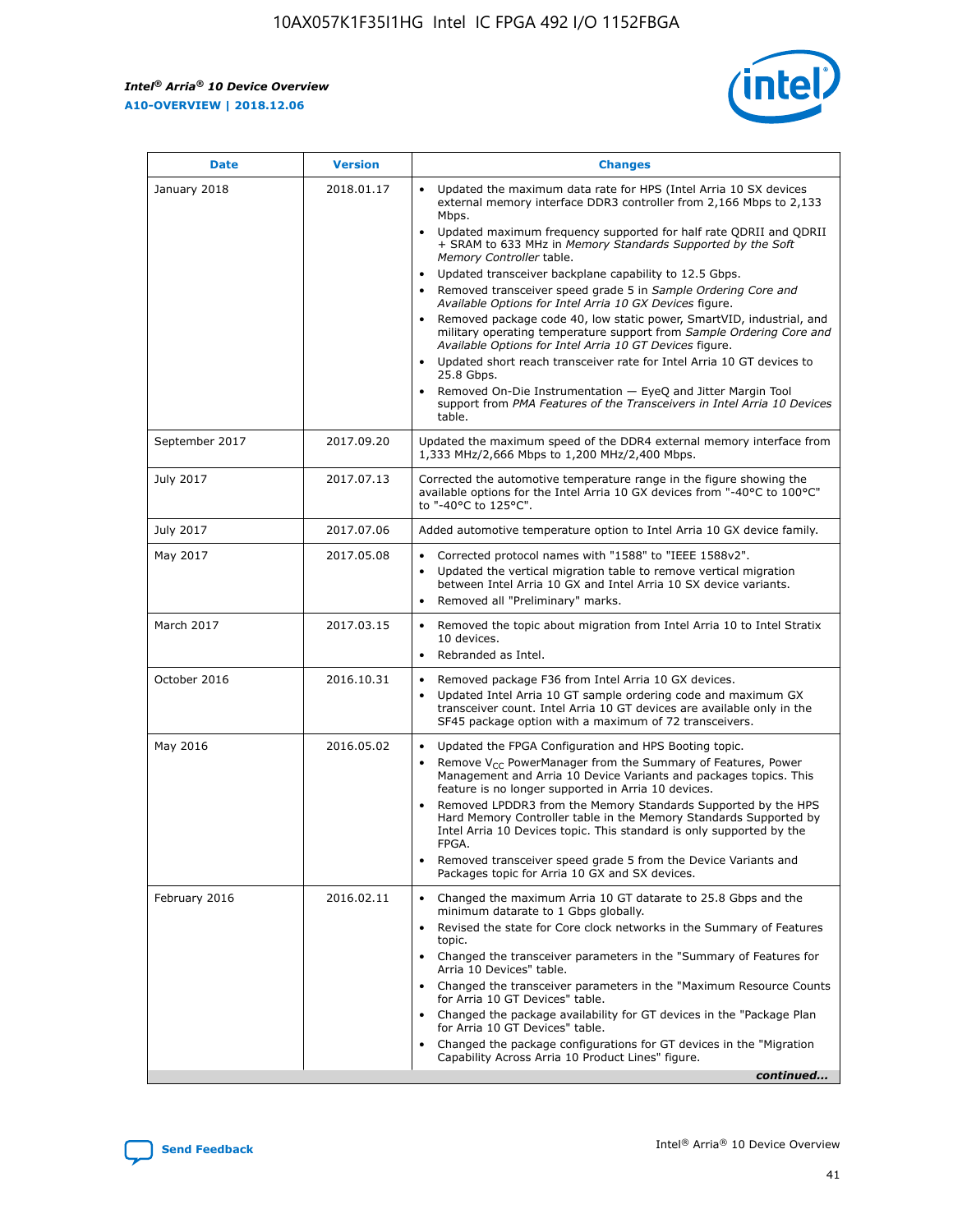

| <b>Date</b>   | <b>Version</b> | <b>Changes</b>                                                                                                                                                                   |
|---------------|----------------|----------------------------------------------------------------------------------------------------------------------------------------------------------------------------------|
|               |                | • Changed transceiver parameters in the "Low Power Serial Transceivers"<br>section.                                                                                              |
|               |                | • Changed the transceiver descriptions in the "Device Variants for the<br>Arria 10 Device Family" table.                                                                         |
|               |                | Changed the "Sample Ordering Code and Available Options for Arria 10<br>GT Devices" figure.                                                                                      |
|               |                | Changed the datarates for GT devices in the "PMA Features" section.                                                                                                              |
|               |                | Changed the datarates for GT devices in the "PCS Features" section.<br>$\bullet$                                                                                                 |
| December 2015 | 2015.12.14     | Updated the number of M20K memory blocks for Arria 10 GX 660 from<br>$\bullet$<br>2133 to 2131 and corrected the total RAM bit from 48,448 Kb to<br>48,408 Kb.                   |
|               |                | Corrected the number of DSP blocks for Arria 10 GX 660 from 1688 to<br>$\bullet$<br>1687 in the table listing floating-point arithmetic resources.                               |
| November 2015 | 2015.11.02     | Updated the maximum resources for Arria 10 GX 220, GX 320, GX 480,<br>$\bullet$<br>GX 660, SX 220, SX 320, SX 480, and SX 660.                                                   |
|               |                | Updated resource count for Arria 10 GX 320, GX 480, GX 660, SX 320,<br>$\bullet$<br>SX 480, a SX 660 devices in Number of Multipliers in Intel Arria 10<br><b>Devices</b> table. |
|               |                | Updated the available options for Arria 10 GX, GT, and SX.<br>$\bullet$                                                                                                          |
|               |                | Changed instances of Quartus II to Quartus Prime.<br>$\bullet$                                                                                                                   |
| June 2015     | 2015.06.15     | Corrected label for Intel Arria 10 GT product lines in the vertical migration<br>figure.                                                                                         |
| May 2015      | 2015.05.15     | Corrected the DDR3 half rate and quarter rate maximum frequencies in the<br>table that lists the memory standards supported by the Intel Arria 10 hard<br>memory controller.     |
| May 2015      | 2015.05.04     | • Added support for 13.5G JESD204b in the Summary of Features table.<br>• Added a link to Arria 10 GT Channel Usage in the Arria 10 GT Package<br>Plan topic.                    |
|               |                | • Added a note to the table, Maximum Resource Counts for Arria 10 GT<br>devices.                                                                                                 |
|               |                | Updated the power requirements of the transceivers in the Low Power<br>Serial Transceivers topic.                                                                                |
| January 2015  | 2015.01.23     | • Added floating point arithmetic features in the Summary of Features<br>table.                                                                                                  |
|               |                | • Updated the total embedded memory from 38.38 megabits (Mb) to<br>65.6 Mb.                                                                                                      |
|               |                | • Updated the table that lists the memory standards supported by Intel<br>Arria 10 devices.                                                                                      |
|               |                | Removed support for DDR3U, LPDDR3 SDRAM, RLDRAM 2, and DDR2.                                                                                                                     |
|               |                | Moved RLDRAM 3 support from hard memory controller to soft memory<br>controller. RLDRAM 3 support uses hard PHY with soft memory<br>controller.                                  |
|               |                | Added soft memory controller support for QDR IV.                                                                                                                                 |
|               |                | Updated the maximum resource count table to include the number of<br>hard memory controllers available in each device variant.                                                   |
|               |                | Updated the transceiver PCS data rate from 12.5 Gbps to 12 Gbps.<br>$\bullet$                                                                                                    |
|               |                | Updated the max clock rate of PS, FPP x8, FPP x16, and Configuration<br>via HPS from 125 MHz to 100 MHz.                                                                         |
|               |                | Added a feature for fractional synthesis PLLs: PLL cascading.                                                                                                                    |
|               |                | Updated the HPS programmable general-purpose I/Os from 54 to 62.                                                                                                                 |
|               |                | continued                                                                                                                                                                        |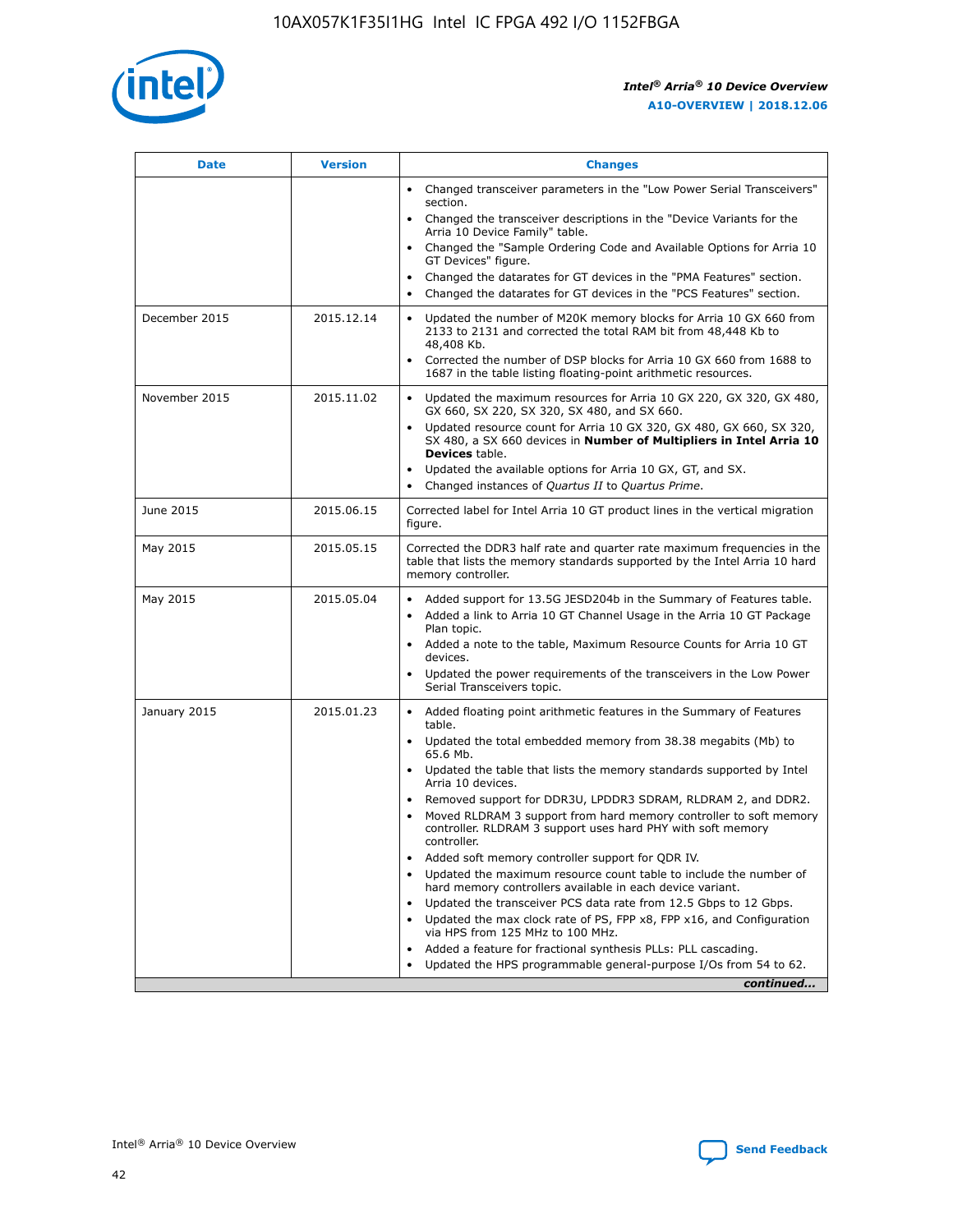$\mathsf{r}$ 



| <b>Date</b>    | <b>Version</b> | <b>Changes</b>                                                                                                                                                                                                                                                                                                                                                                                                                                                                                                                         |
|----------------|----------------|----------------------------------------------------------------------------------------------------------------------------------------------------------------------------------------------------------------------------------------------------------------------------------------------------------------------------------------------------------------------------------------------------------------------------------------------------------------------------------------------------------------------------------------|
| September 2014 | 2014.09.30     | Corrected the 3 V I/O and LVDS I/O counts for F35 and F36 packages<br>of Arria 10 GX.<br>Corrected the 3 V I/O, LVDS I/O, and transceiver counts for the NF40<br>package of the Arria GX 570 and 660.<br>Removed 3 V I/O, LVDS I/O, and transceiver counts for the NF40<br>package of the Arria GX 900 and 1150. The NF40 package is not<br>available for Arria 10 GX 900 and 1150.                                                                                                                                                    |
| August 2014    | 2014.08.18     | Updated Memory (Kb) M20K maximum resources for Arria 10 GX 660<br>devices from 42,660 to 42,620.<br>Added GPIO columns consisting of LVDS I/O Bank and 3V I/O Bank in<br>$\bullet$<br>the Package Plan table.<br>Added how to use memory interface clock frequency higher than 533<br>$\bullet$<br>MHz in the I/O vertical migration.<br>Added information to clarify that RLDRAM3 support uses hard PHY with<br>$\bullet$<br>soft memory controller.<br>Added variable precision DSP blocks support for floating-point<br>arithmetic. |
| June 2014      | 2014.06.19     | Updated number of dedicated I/Os in the HPS block to 17.                                                                                                                                                                                                                                                                                                                                                                                                                                                                               |
| February 2014  | 2014.02.21     | Updated transceiver speed grade options for GT devices in Figure 2.                                                                                                                                                                                                                                                                                                                                                                                                                                                                    |
| February 2014  | 2014.02.06     | Updated data rate for Arria 10 GT devices from 28.1 Gbps to 28.3 Gbps.                                                                                                                                                                                                                                                                                                                                                                                                                                                                 |
| December 2013  | 2013.12.10     | Updated the HPS memory standards support from LPDDR2 to LPDDR3.<br>Updated HPS block diagram to include dedicated HPS I/O and FPGA<br>$\bullet$<br>Configuration blocks as well as repositioned SD/SDIO/MMC, DMA, SPI<br>and NAND Flash with ECC blocks.                                                                                                                                                                                                                                                                               |
| December 2013  | 2013.12.02     | Initial release.                                                                                                                                                                                                                                                                                                                                                                                                                                                                                                                       |